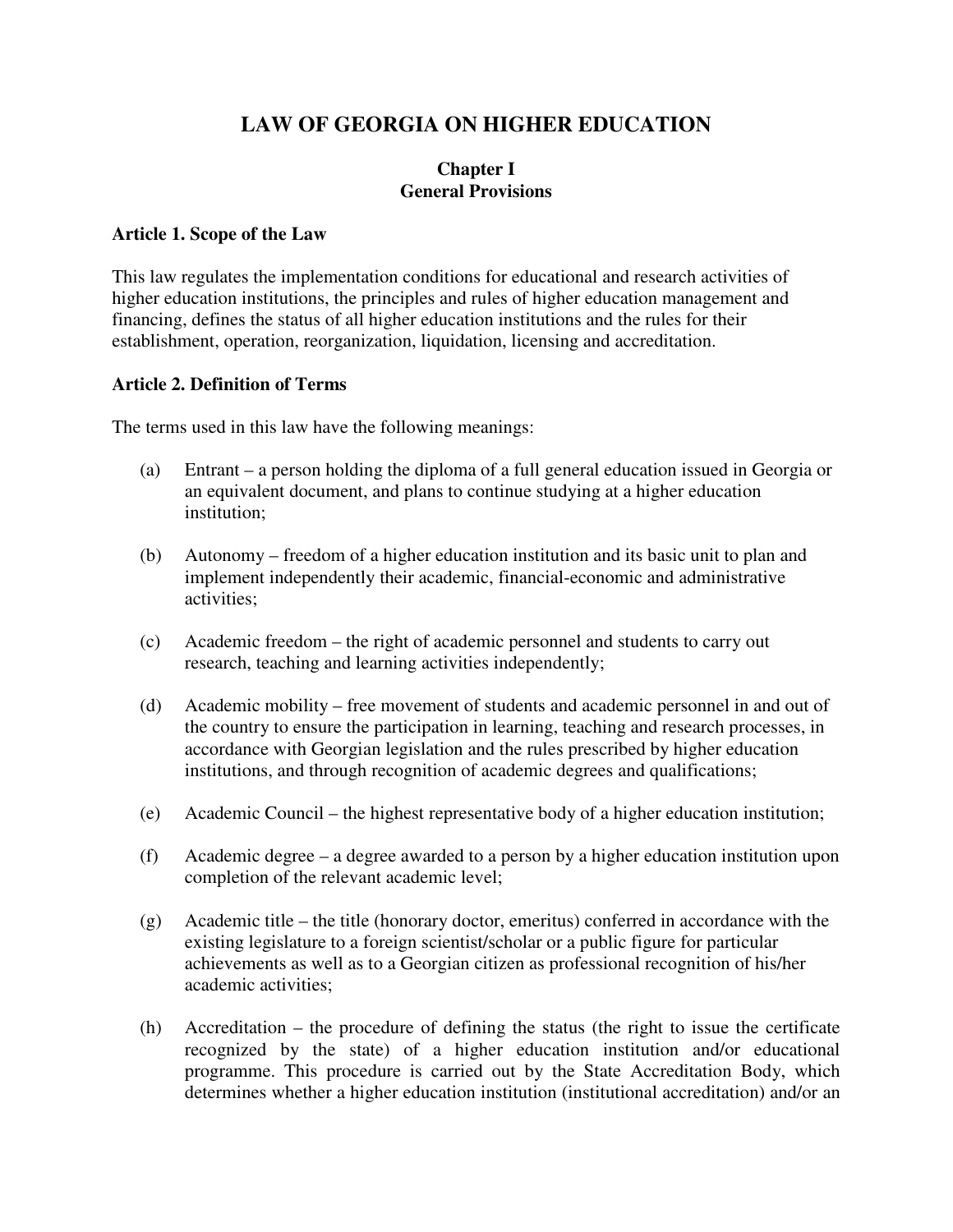educational programme (programme accreditation) meet the requirements set forth by the state;

- (i) Assistant Professor an academic position at a higher education institution that may be acquired by a person holding a doctoral degree or is a doctoral student and who conducts seminars, laboratory or practical sessions;
- (j) Associate Professor an academic position at a higher education institution that may be acquired only by a person holding a doctoral degree. An Associate Professor takes part in the main study process and supervises research of Assistant Professors and students;
- (k) Chancellor (Head of the Administration) the head of a higher education institution administration in the sphere of financial, material and human resource management;
- (l) Bachelor a person holding an academic degree awarded upon the completion of bachelor's programme representing the first level of a higher educational programme;
- (m) Bachelor's Programme the first level of a three-level higher education the combination of educational programmes providing for teaching theoretical basics in a relevant field, essential for pursuing master's studies or studying professions requiring initial preparation of a level higher than the general education can provide;
- (n) Diploma a document awarded by a higher education institution testifying to the receipt of an academic degree or qualification;
- (o) Certified Specialist holder of an academic degree conferred to a graduate of either the single-level higher education programme or the first level of multiple-level higher education programme preparing the graduate for practicing his/her profession;
- (p) Diploma Supplement a document issued by a higher education institution together with the diploma, testifying to the student's academic record and the status conferred by a higher education institution;
- (q) Dissertation a research work to be defended by a doctorate to obtain the academic degree of a doctor;
- (r) Doctoral student a person enrolled in a doctoral programme;
- (s) Doctoral programme the third level of higher education, which represents the combination of study programmes and research activities aimed at preparing research personnel and is concluded by awarding the academic degree of a doctor;
- (t) Doctor the highest academic degree awarded to a graduate of a doctoral programme after he/she defends the dissertation;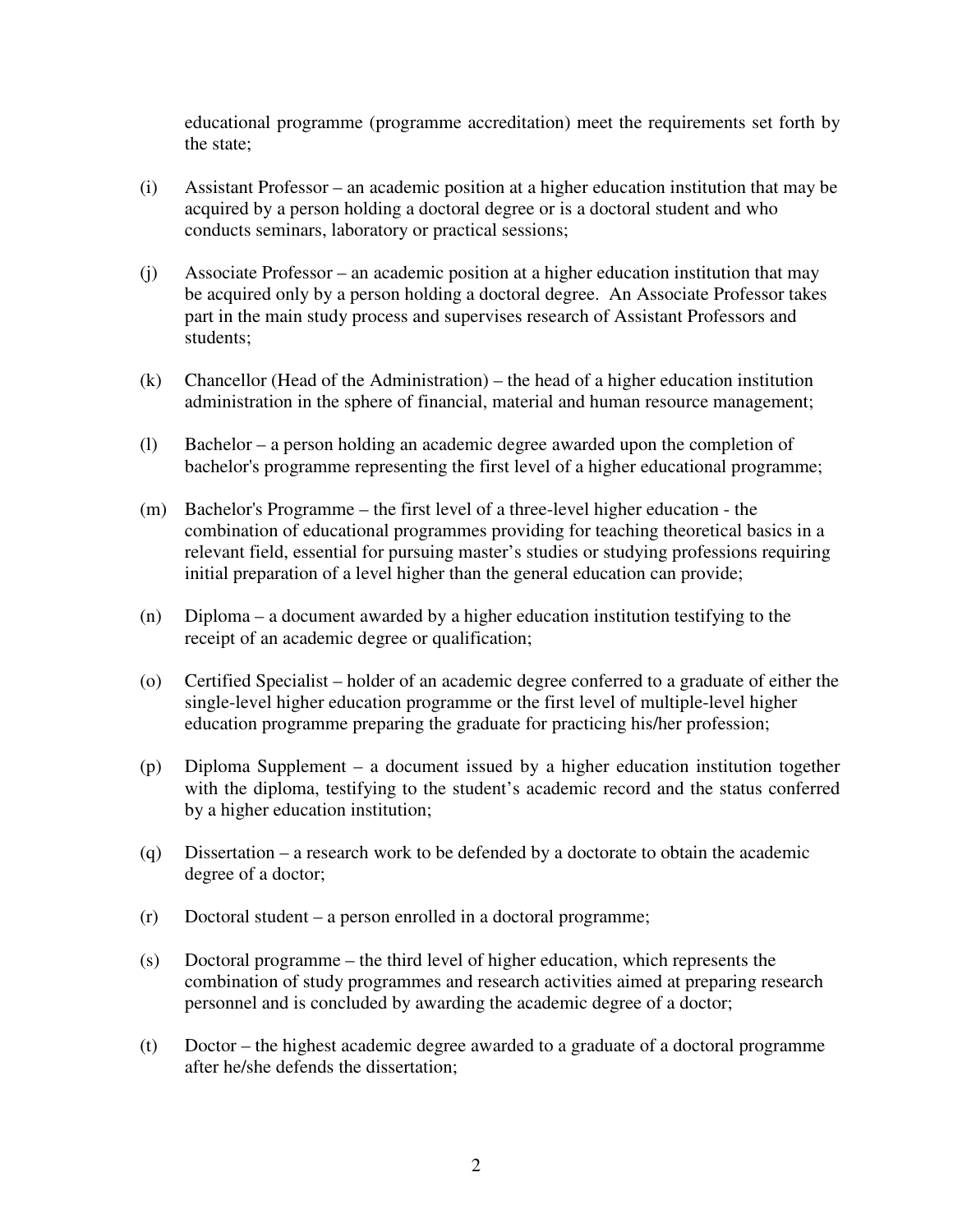- (u) Unified National Examination a procedure examining readiness of an entrant to learn under the higher education programme;
- (v) Individual Study Programme a special study plan, contents, scope and methodology of studying designed for meeting the student's particular interests and the level of his/her academic training;
- (w) Institute (school of higher education) a higher education institution authorized to award academic degrees in one or more fields of study and where at least 70% of the courses offered by basic educational units include bachelor's, special higher education and/or master's education programmes;
- (x) Coefficient (coefficients) the unit (units) established by a higher education institution at the beginning of an academic year, providing the basis for ranking of the Unified National Examination results for admission at a particular faculty of a particular higher education institution;
- (y) Credit a unit reflecting the workload for a student to learn one subject;
- (z) Graduate a person who has completed a course of a level of a higher education institution certified by a relevant diploma;
- (aa) License right granted by the Ministry of Education and Science of Georgia to a private higher education institution to carry out higher educational activities if the institution meets the requirements established by relevant institutional accreditation.
- (bb) Master academic degree awarded to a person who has completed the second level, the master's programme, at a higher education institution;
- (cc) Master's programme the second level of university education; the combination of study programmes necessarily involving the elements of research and aiming to prepare a researcher or a specialist of a level higher than a bachelor;
- (dd) Module an independent and coherent teaching block uniting the related disciplines. The module defines relationships between the disciplines and their sequence. Several modules form a curriculum;
- (ee) Professional Organization Independent non-profit legal entity established under the Georgian legislation, uniting the representatives of the same profession on the basis of voluntary membership and aimed at developing the profession, protecting the common interests of its members and ensuring the observance of professional ethics;
- (ff) Professor a person who holds an academic position at a higher education institution, leads a study process and supervises research work of associate professors, assistant professors and students;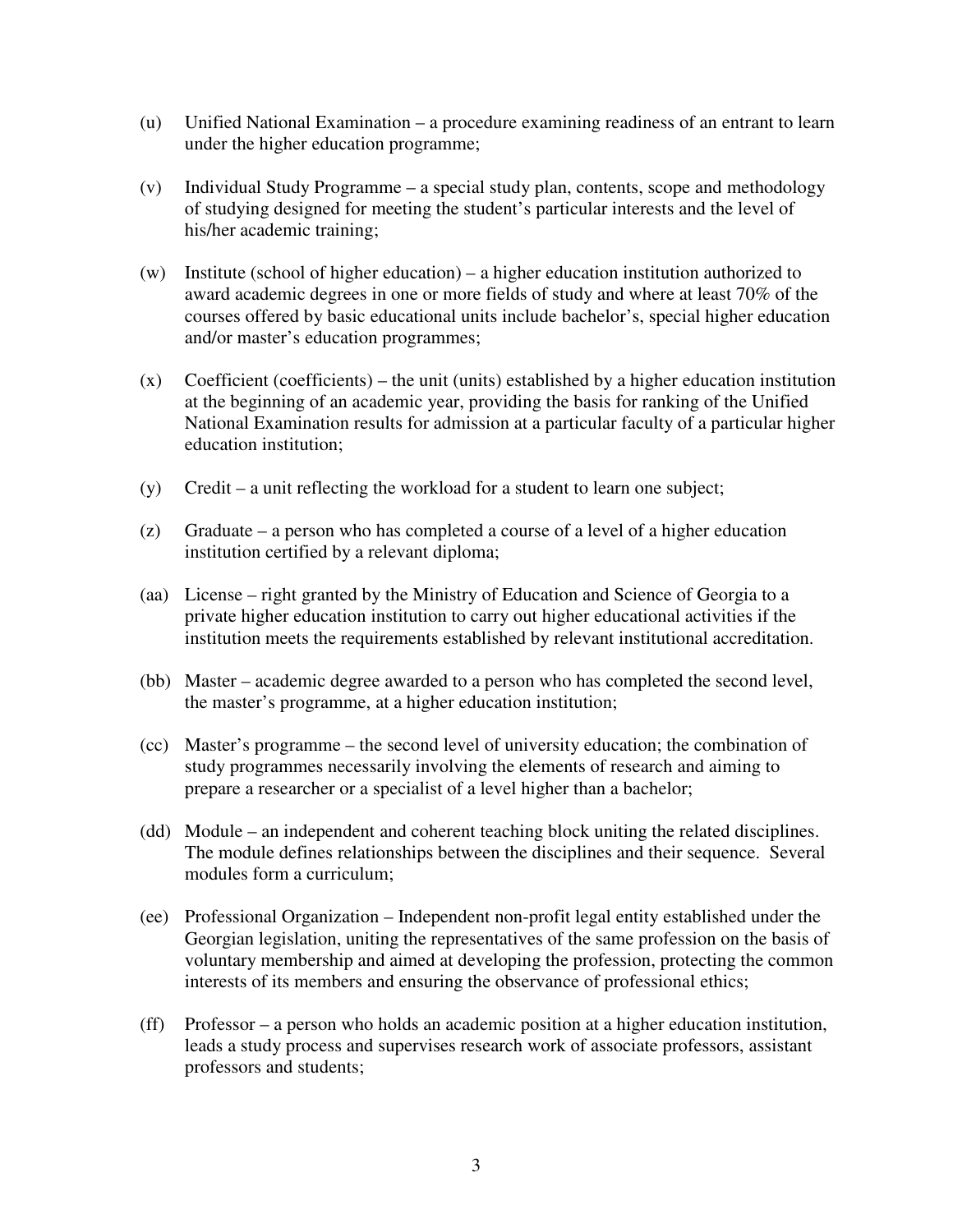- (gg) Ranking by absolute sum of scores a list of absolute total scores received by an entrant on the Unified National Examination, determined by the National Examination Centre and approved by the Ministry of Education and Science of Georgia, ascertaining names of entrants who gained the state education grant for continuing study at higher education institutions;
- (hh) Ranking by coefficients recalculation of absolute sum of scores received by entrants in the Unified National Examination determined by the National Examination Centre and approved by the Ministry of Education and Science of Georgia, according to the coefficients preliminarily established by the faculties. As a result of such recalculation the entrants, including those who obtained the state education grant, are assigned to specific higher education institutions, faculties and specialties;
- (ii) Regulated profession a profession that requires passing a State Certification Test for practicing apart from obtaining a relevant academic degree;
- (jj) Regulated educational programme a programme with special accreditation requirements prescribed by the state and/or a special research programme of preparation of a master or a doctor ensured by the state;
- (kk) Rector the chair of the Academic Council of a higher education institution;
- (ll) Educational programme the combination of study courses (their goals and objectives, contents and scope, a system of evaluation of knowledge and skills, the peculiarities of organizing the study process and provision of methodological support) designed for obtaining a relevant academic degree;
- (mm) Recognition of education credentials recognition of education or qualification received abroad and/or verification of authenticity of educational credentials issued in Georgia, by a competent body upon request;
- (nn) Dissertation council a body established within a faculty of a higher education institution, which is authorized to award a doctor's degree;
- (oo) University higher education a course of higher education consisting of bachelor's, master's and doctoral educational programmes;
- (pp) Performing Educational Programme study programme for fine arts and/or sports higher education institution preparing a performer (including artist, musician, actor, sportsman and so on) in one or several performing specialty of arts and/or sports) and awarding an academic degree in a relevant field;
- (qq) State education grant the allocation for a student based on the results of the Unified National Examination designed for financing the first level educational programme at an accredited higher education institution;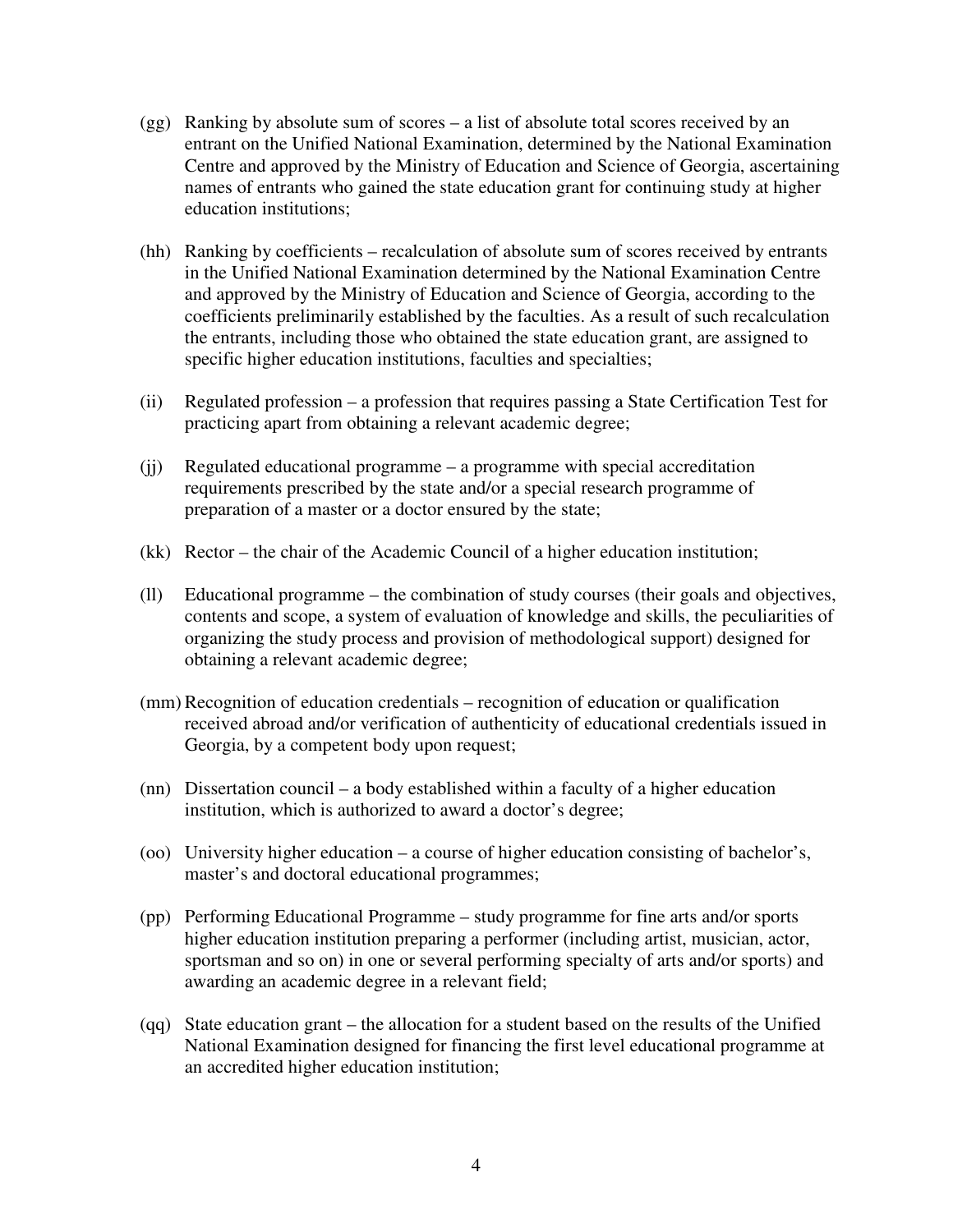- (rr) Fine arts higher education higher education preparing performers in one or several fields of fine art;
- (ss) Sports higher education higher education preparing performers in one or several fields of sports;
- (tt) Special higher education higher education consisting of education programme (programmes) of only one specific field;
- (uu) Student a person according to this law and the higher education institution's charter enrolled in and studying at a higher education institution to complete the bachelor's, masters or certified specialist's, as well as doctoral programme;
- (vv) Higher education education following the full general education providing for the preparation of qualified personnel in different fields of professional activities, which is testified in an appropriate document;
- (ww) Higher education institution the teaching and research institution implementing higher educational programme (programmes). Its primary activities include organization of higher educational activities, implementation of research and conducting the creative work. It consists of the main and support structural units and awards the relevant academic degree (degrees);
- (xx) Branch of higher education institution a part of a higher education institution, having certain independence, territorially separated from the governing bodies of this institution and implementing the same higher educational programme (programmes) as the relevant higher education institution;
- (yy) University a multi-field higher education and research institution authorized to award all three academic degrees and where at least 70% of the courses offered by the basic units include bachelor's, master's and/or certified specialists educational programmes;
- (zz) Faculty a basic teaching, research and administrative unit of a higher education institution, which provides for students' preparation in one or several specialties and ensures the receipt of relevant academic degrees;
- (aaa) Faculty Council a representative body within a higher education institution's basic unit;
- (bbb) Senate (Council of Representatives) a representative body of a higher education institution;
- (ccc) Quality provision internal and external evaluation procedures which when implemented improve the quality of education in a higher education institution.

### **Article 3. Goals of Higher Education**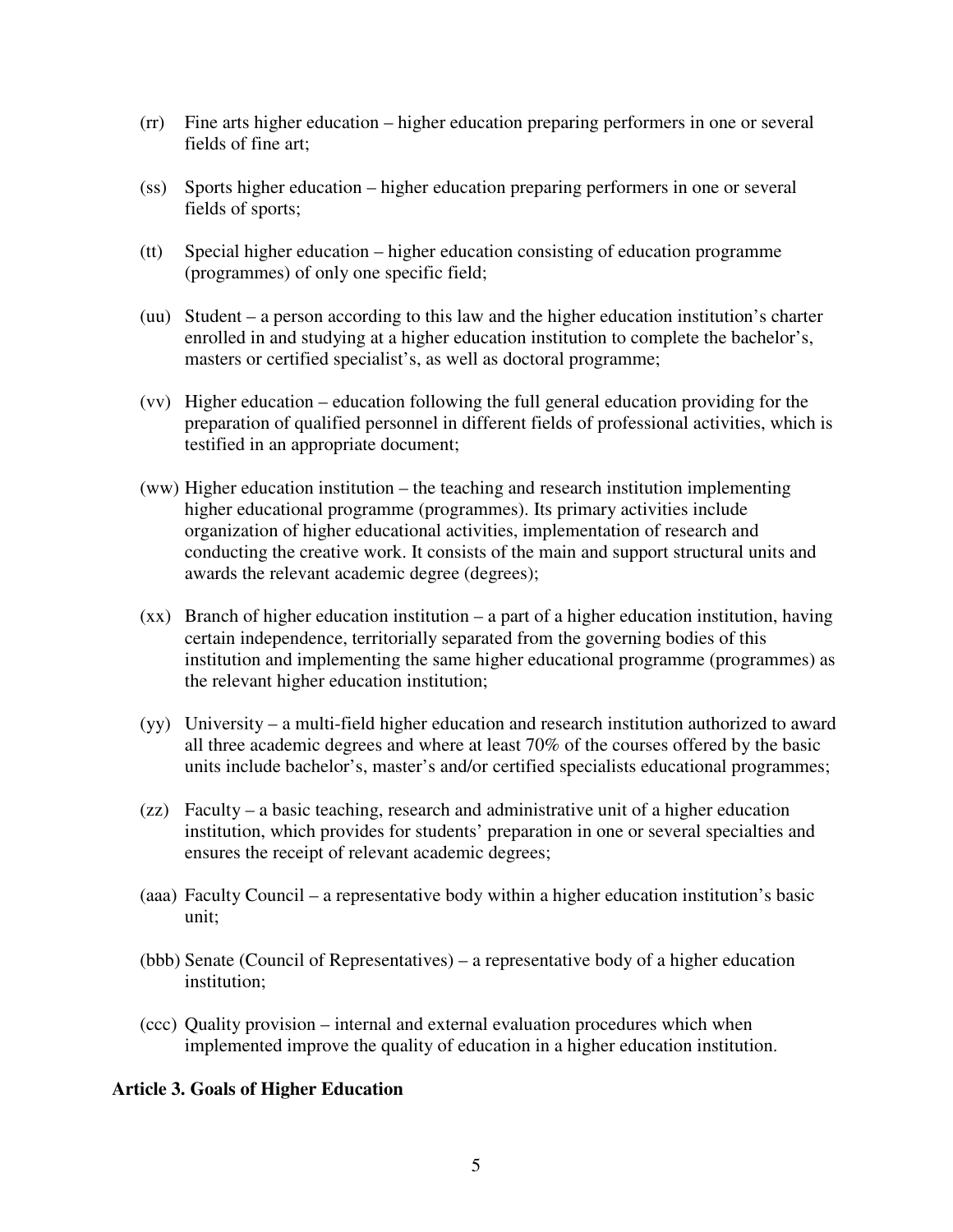- 1. The primary goals of higher education in Georgia are as follows:
	- (a) To promote the development of Georgian and World cultural values, orientation towards the ideals of democracy and humanism essential for the existence and development of a civil society;
	- (b) To satisfy the requirements of one's personal interests and capabilities in obtaining proper higher education, in raising the level of one's skill and retraining;
	- (c) To realize personal potential, develop the creative skills, train the competent persons capable of satisfying modern requirements, provide for competitiveness of graduates on domestic and international labour markets, and offer to the interested person (persons) high quality education that meets the requirements of the student community and the public;
	- (d) To train and retrain new research personnel in order to ensure the sustainability of country's development and higher education system itself; to create, maintain and develop favourable conditions for research;
	- (e) To encourage the mobility of students and academic personnel of higher education institutions.
- 2. To achieve the goals set forth in the first section of this article the state shall ensure:
	- (a) Accessibility and openness of higher education; academic freedom in teaching, learning and research;
	- (b) Provision of lifelong learning opportunities;
	- (c) Integration of higher education and research;
	- (d) Establishment of quality assurance systems including accreditation system and quality assurance services at higher education institutions;
	- (e) Competent collaboration of teaching, learning and research in the unified European educational and research area and in other international systems of cooperation;
	- (f) Autonomy of higher education institution;
	- (g) Involvement of academic personnel and students of higher education institutions in making decisions and in monitoring their implementation;
	- (h) Prohibition of all forms of discrimination in the sphere of higher education, including academic, religious and ethnic grounds, and/or views, gender, social origin or any other grounds;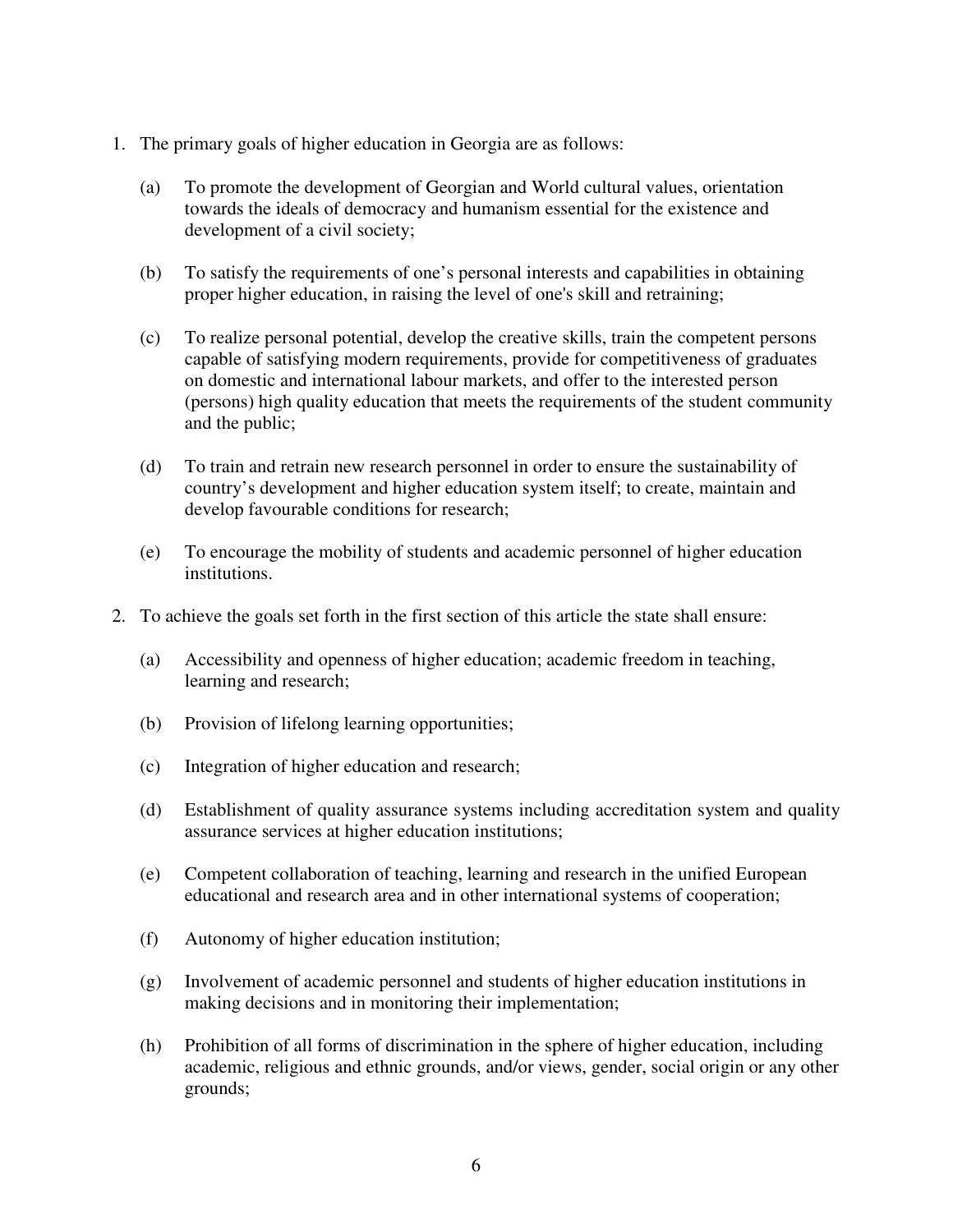- (i) Publicity and transparency of higher education institution management and the competitions held there;
- (j) Creation of other conditions that will assist in achieving the goals set forth in the first section of this article.

3. To achieve the goals set forth in the first section of this article the higher education institution shall:

- (a) Prepare a person for professional activities requiring application of both theoretical knowledge and research skills;
- (b) Provide for raising the level of personnel's skill;
- (c) Support the improvement of students' social conditions;
- (d) Create studying conditions for disabled students;
- (e) Encourage development of sports within its authority;
- (f) Cooperate with other higher education and research institutions of Georgia;
- (g) Foster international cooperation and student/professor exchange with the relevant foreign educational institutions;
- (h) Encourage the development of research by teaching, learning and qualification upgrading in a free, democratic and socially fair environment;
- (i) Support the dissemination of modern knowledge and technologies;
- (j) Ensure accessibility and openness of higher education, academic freedom in teaching, learning and research, provision of higher education opportunities over the entire life span, involvement of academic personnel and the students in making decisions and monitoring their implementation, publicity and transparency of higher education institution management and the competitions held there, prohibition of all forms of discrimination in the sphere of higher education, including academic, religious and ethnic grounds, and/or views, gender, social origin or any other grounds;
- (k) Ensure the creation of other conditions that will assist in achieving the goals set forth in the first section of this article.
- 3. Restriction of academic freedom is admissible only in the following cases:
	- (a) Freedom in research in organizational issues and in defining priorities;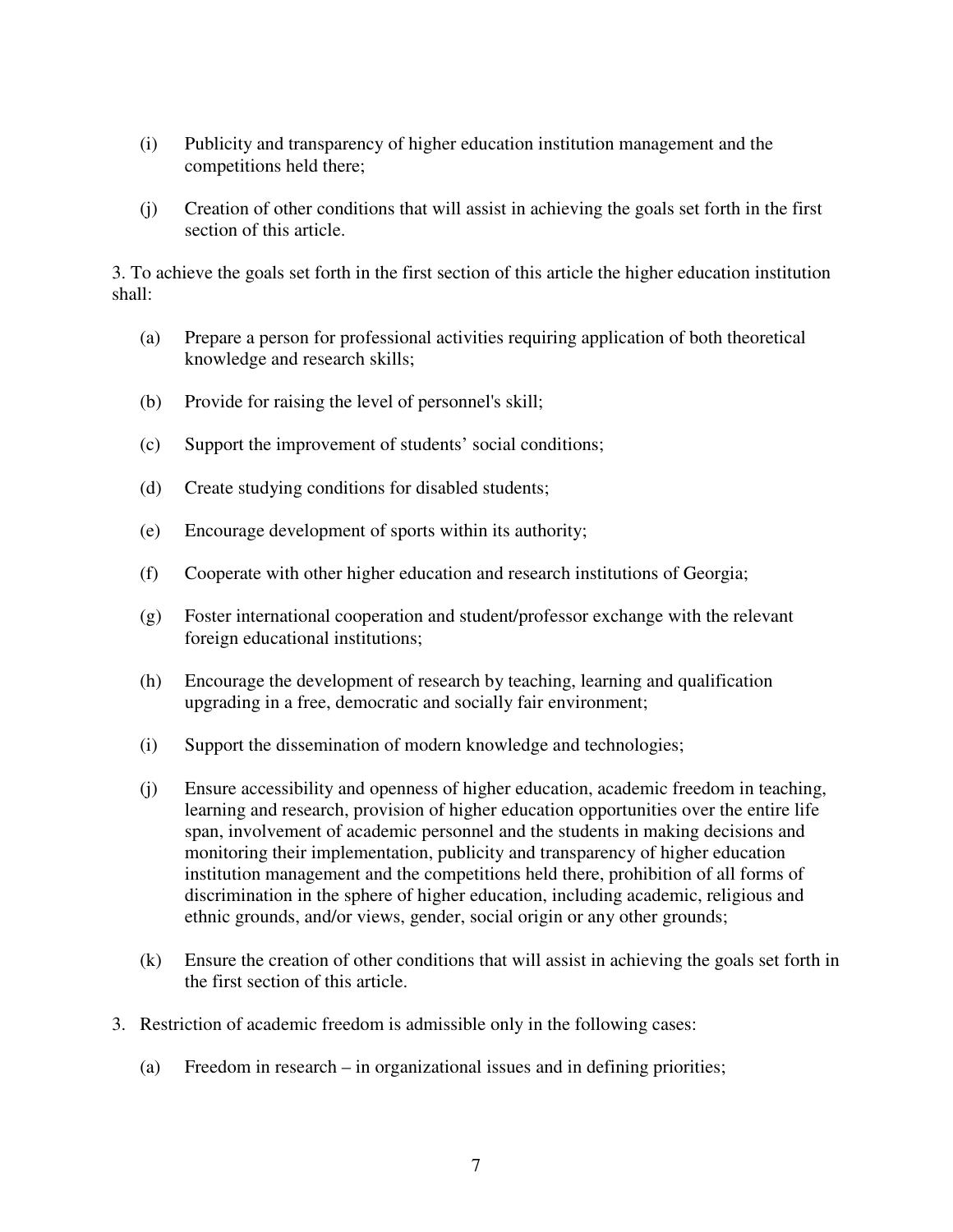- (b) Freedom in teaching in organizational issues related to the study process, in approving the timetable of the lectures and programmes for the study course;
- (c) Freedom in learning in organizing study process and providing the high quality education.
- 4. No structural units of political and religious organizations may be established in a higher education institution.

## **Article 4. Language of Higher Education**

The language of instruction at a higher education institution is Georgian in Abkhazia – also Abkhazian. (Instruction in other languages, except for individual study courses, is permitted provided that this is envisaged by international agreement or is agreed with the Ministry of Education and Science of Georgia.)

### **Chapter II Management of Higher Education System**

## **Article 5. Powers of the Parliament of Georgia in the Sphere of Higher Education**

The Parliament of Georgia shall:

- (a) Define the key directions of higher education policy and management and pass appropriate legislative acts;
- (b) Hear, from time to time, reports of the Minister of Education and Science of Georgia on the implementation of state policy, financial activities and public programmes in the sphere of higher education.

## **Article 6. Powers of the Government of Georgia in the Sphere of Higher Education**

- 1. The Government of Georgia shall:
	- (a) Implement the state policy in the sphere of higher education;
	- (b) Define the amount of the state education grant;
	- (c) Based on the proposal of the Ministry of Education and Science of Georgia, define the amount and conditions of financing the education of the students enrolled in the state priority specialties at higher education institutions and also financing through social programmes; such financing must not exceed 6% of the annual volume of education grants;
	- (d) Upon the proposal of the Ministry of Education and Science of Georgia, establish a higher education institution having the status of legal entity of public law.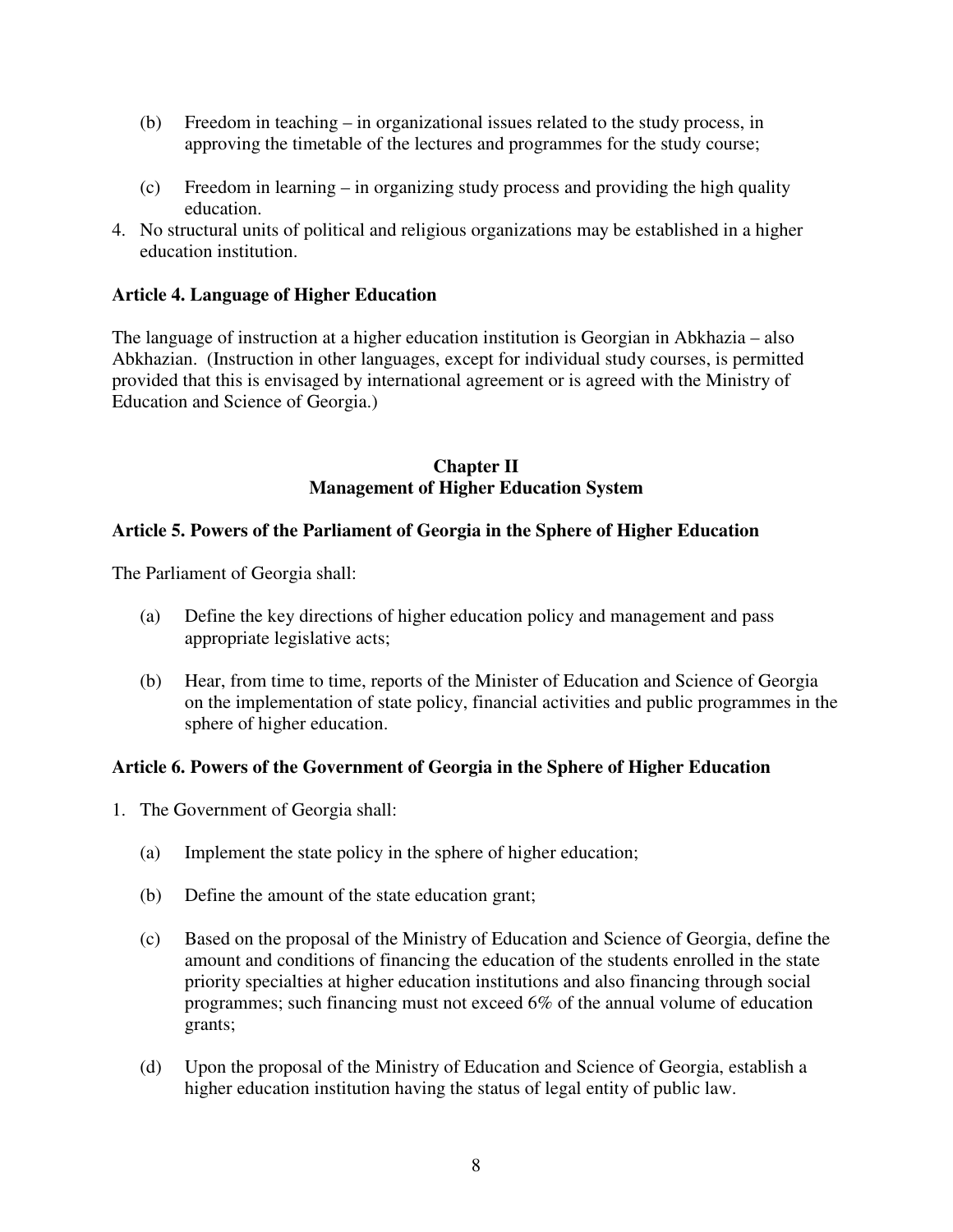2. The Prime-Minister of Georgia, upon the proposal of the Ministry of Education and Science of Georgia, shall appoint the directors of the following legal entities of public law: the State Accreditation Service of Educational Institutions and National Examination Centre.

### **Article 7. Powers of the Ministry of Education and Science of Georgia in the Sphere of Higher Education**

- 1. The Ministry of Education and Science of Georgia shall:
	- (a) Implement a unified policy in the sphere of higher education;
	- (b) Develop a basic document reflecting the higher education system indicators;
	- (c) Propose to the Government of Georgia for approval the amount of the state education grant as well as the amount and conditions of financing for the students enrolled in the state priority specialties at higher education institutions, and for those funded through social programmes;
	- (d) Propose to the Prime-Minister of Georgia the candidacies of the directors of the State Accreditation Service of Educational Institutions and National Examination Centre;
	- (e) Implement the licensure of higher education institutions having the status of legal entity of private law, monitor compliance with licensure conditions and, in case of a violation of those conditions, is entitled to revoke the license;
	- (f) Upon the proposal of the State Accreditation Service for Educational Institutions, approve higher education institutions accreditation statute and in case of a breach of the statute conditions is entitled to request the State Accreditation Service for Educational Institutions to revoke accreditation;
	- (g) Develop and approve statutes for the legal entities of public law: National Examination Centre and the State Accreditation Service for Higher Education Institutions;
	- (h) Upon the proposal of the Senate and based on the Law of Georgia on Normative Acts, approve the charter of a higher education institution having the status of legal entity of public law and issue a conclusion on the draft charter of the legal entity of public law – sports and fine arts higher education institution;
	- (i) Upon the proposals of the National Examination Centre, approve a unified national examinations statute and examination schedule, the documents of total scores and absolute ranking of unified national examination results, conditions of enrolment in the higher education institutions of Georgia for those persons who received full general education abroad, activities in support of undertaking the unified national examinations within the framework of a social programme and in support of foreign citizens wishing to receive higher education in Georgia;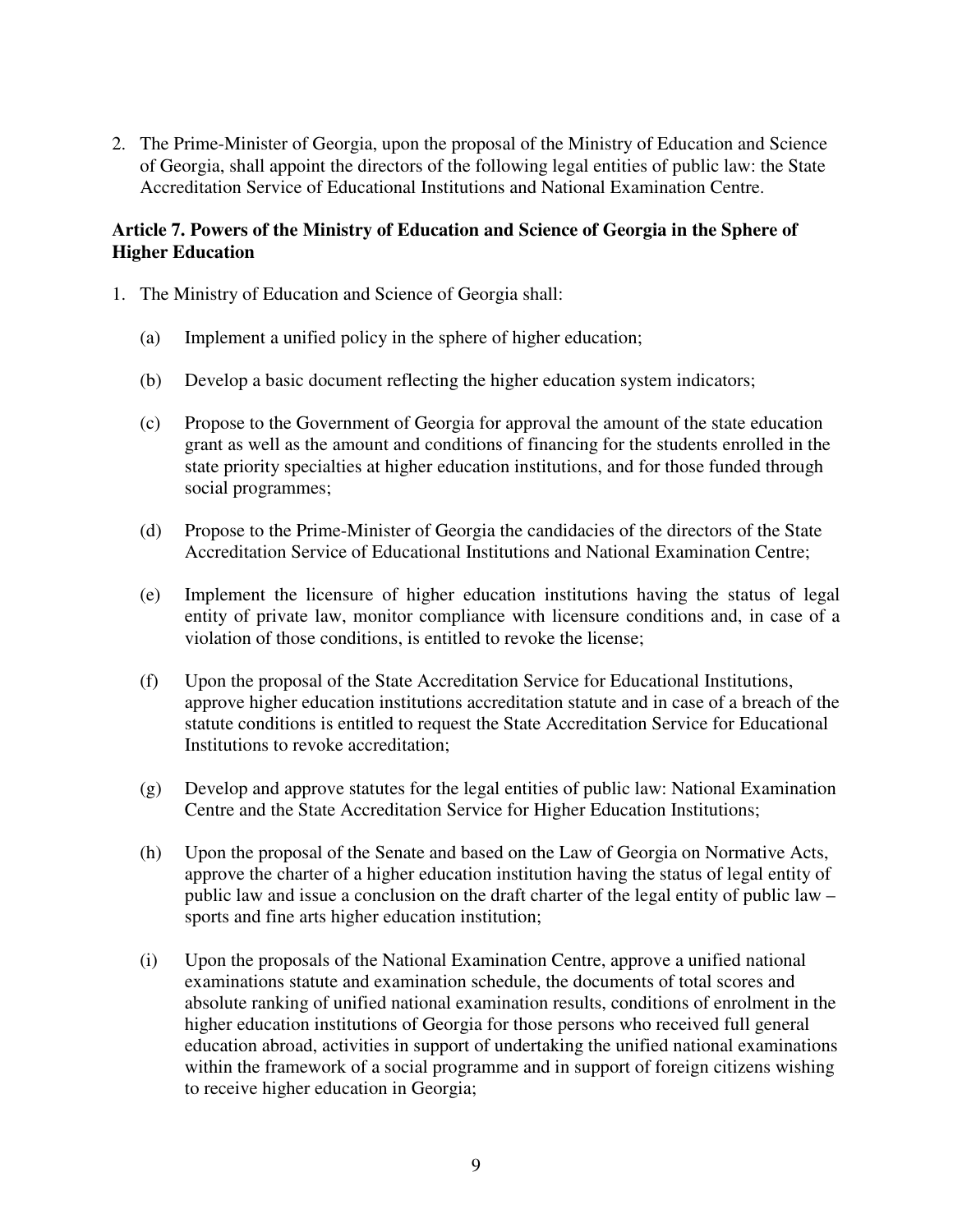- (j) Cooperate with international organizations, foreign countries and their education institutions to monitor and ensure the quality of higher education;
- (k) In the case provided in section 3 of article 74 of this law, appoint a representative who shall prepare recommendations regarding the further activities of a higher education institution having the status of legal entity of public law;
- (l) Exert a state control over a higher education institution having a status of legal entity of public law and bear responsibility for enforcing the normative acts enacted in the sphere of higher education, except for fine arts and sports higher education;
- (m) Approve a list of higher education specialties and the forms of document certifying higher education and its transcript;
- (n) Approve the upper limit of institutional and programme accreditation fees for higher education institutions;
- (o) Approve procedures and conditions for transferring the state education grant from one accredited higher education institution into another;
- (p) Discharge other functions as prescribed by the Georgian legislation and the ministry's statute.
- 2. The Ministry of Education and Science of Georgia, in accordance with the established rule, shall enter into the Education Institutions Registry the data about the Rector, the Chancellor, and Senate Speaker of a higher education institution having the status of legal entity of public law by observing the following requirements:
	- (a) All data shall be registered within one month following its receipt;
	- (b) No data shall be entered if the requirements of this law and other bylaws enacted in the area of higher education are violated;
	- (c) If within the period of one month the Ministry of Education and Science does not notify the provider of the data about the violations discovered in it, the given data shall be deemed registered.

### **Article 8. Powers of the Ministry of Culture, Monuments Protection and Sports in the Sphere of Higher Education**

In accordance with this law, the Ministry of Culture, Monuments Protection and Sports, with regard to the fine arts and sports higher education institution having the status of legal entity of public law, shall: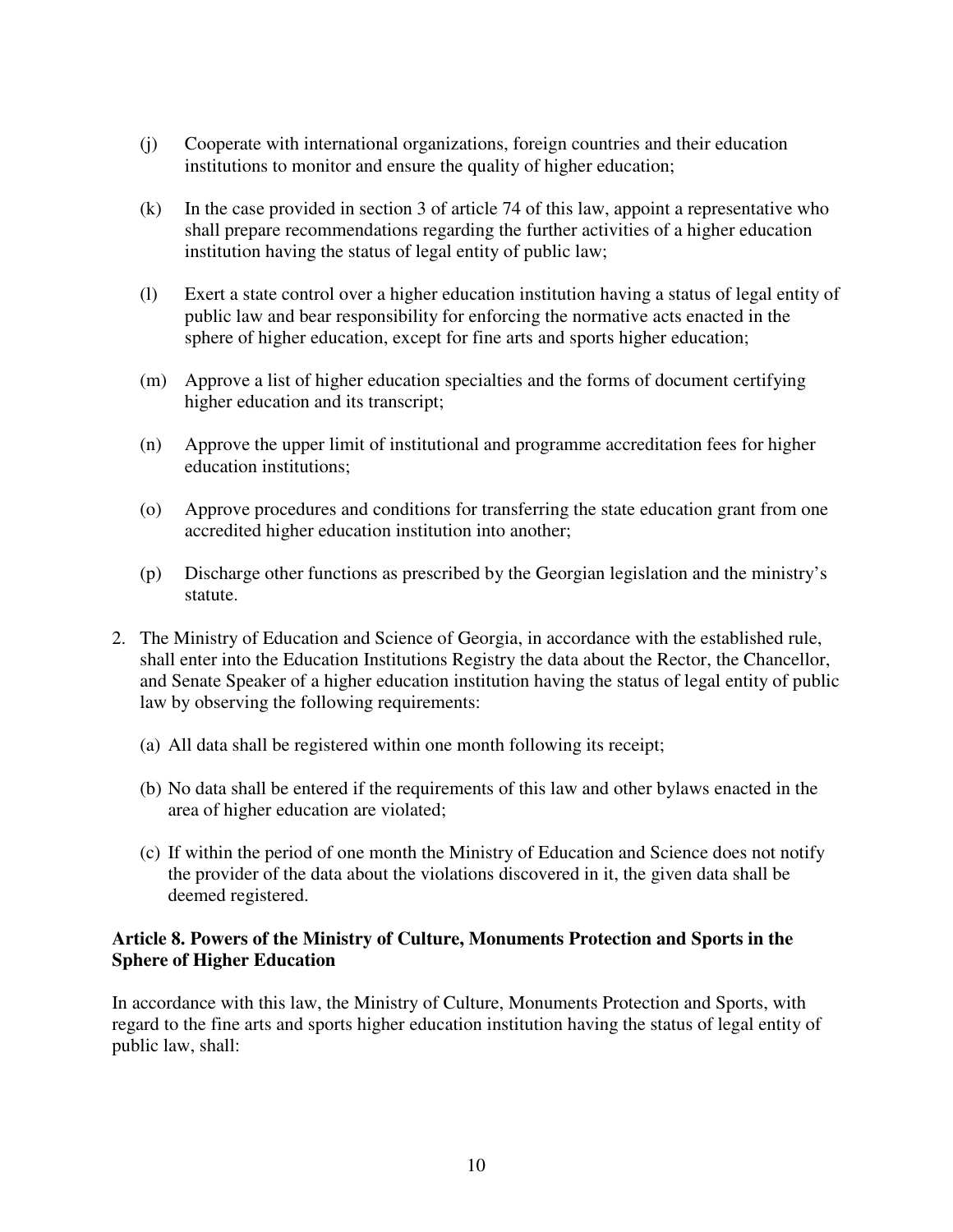- (a) Present to the government of Georgia proposals on establishing a higher education institution, with the consent of the Ministry of Education and Science of Georgia;
- (b) Considering the conclusion of the Ministry of Education and Science of Georgia and in accordance with the Law of Georgia on Normative Acts, approve the charter of higher education institution;
- (c) In accordance with the Law of Georgia on Legal Entity of Public Law shall exert the state control over a higher education institution;
- (d) Bear responsibility on enforcement of normative acts enacted in the sphere of fine arts and sports higher education;
- (e) Ensure programme financing of fine arts and sports higher education.

## **Chapter III**

### **Purpose, Types, Organizational/Legal Status, Establishment, Reorganization and Liquidation of Higher Education Institutions;**

### **Article 9. Types of Higher Education Institutions and Organizational/legal Structure**

- 1. The types of higher education institution in Georgia are as follows:
	- (a) University;
	- (b) Institute (School of Higher Education).
- 2. A higher education institution may exist as a legal entity of public or private law.

### **Article 10. Division of Competences at a Higher Education Institution**

1. A higher education institution, in compliance with this law, shall:

- (a) Approve study, research and creative work policies of the faculties;
- (b) Develop charter, approve institution's internal regulations, the rules and foundations for the Code of Ethics and disciplinary responsibility;
- (c) Approve unified rule for personnel recruitment;
- (d) In the beginning of an academic year, approve coefficients for individual components of the Unified National Examination, proposed by basic units;
- (e) Elect the institution's management bodies and officials;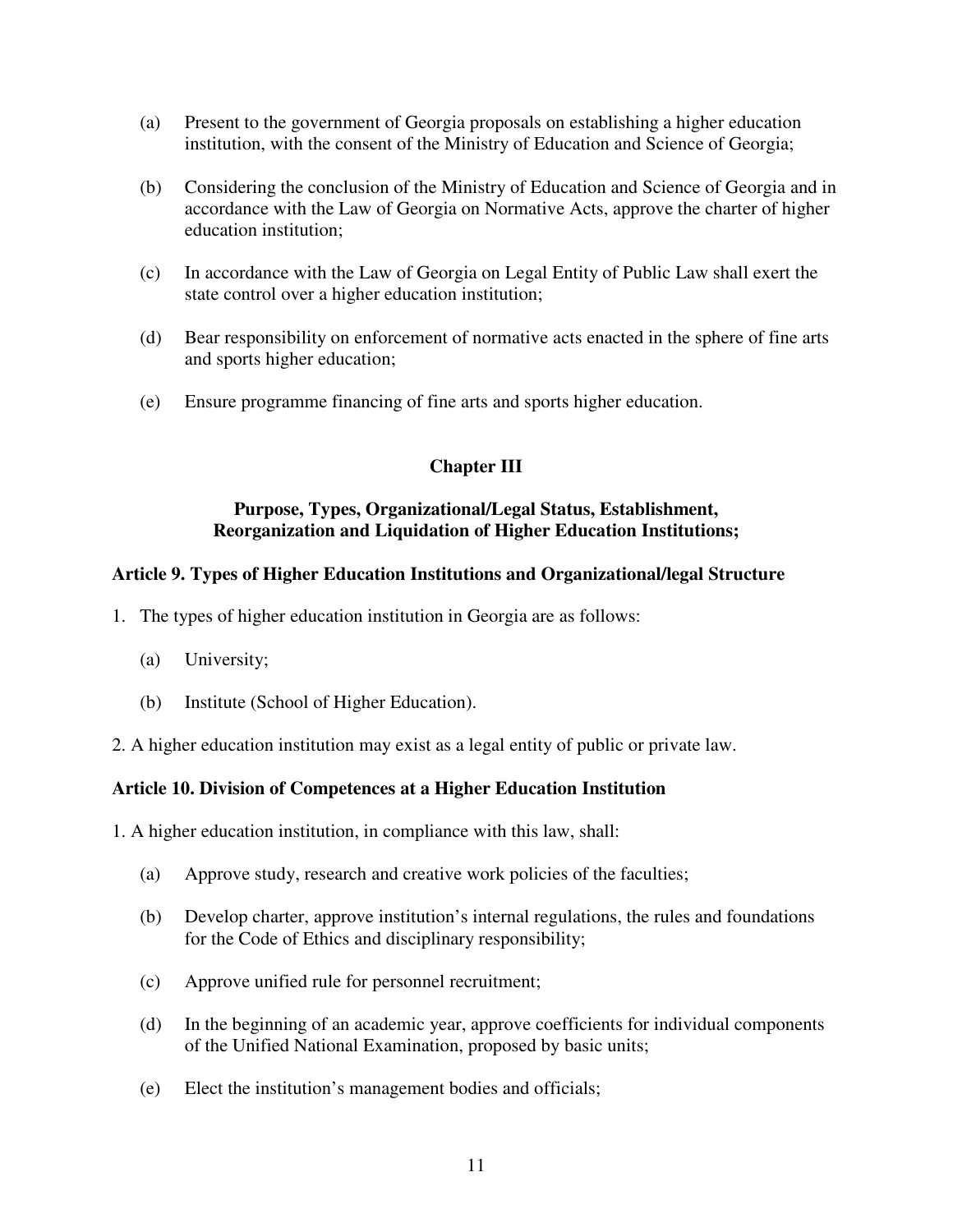- (f) Manage the institution's finances and property in accordance with Georgian legislation.
- 2. Higher education institution's faculty, in compliance with this law, shall:
	- (a) Develop main directions of study, research and creative work, design relevant programmes and plans;
	- (b) Develop personnel recruitment procedures, which shall be approved by the Senate upon the proposal of the Academic Council;
	- (c) In the beginning of an academic year, define coefficients for the Unified National Examinations;
	- (d) Elect management bodies and officials;
	- (e) Establish a study quality provision service;
	- (f) In accordance with the Georgian legislation and its charter make decisions regarding its finances, property ownership and its use;

### **Article 11. Higher Education Institution having the Status of Legal Entity of Public Law**

- 1. The state may establish a higher education institution only with the status of legal entity of public law.
- 2. The Ministry of Education and Science of Georgia shall exert state control over the legal entities of public law referred to in section 1 of this article, except for fine arts and sports higher education institutions, in accordance with the procedures prescribed by this law and the Law of Georgia on Legal Entities of Public Law. The Ministry of Culture, Monuments Protection and Sports of Georgia shall implement state control over the fine arts and sports higher education institutions.
- 3. An act of government of Georgia on establishing a higher education institution having the status of legal entity of public law shall indicate the name, type, purpose, and the list of property to be conveyed to this higher education institution.

### **Article 12. Higher Education Institution having the Status of Legal Entity of Private Law**

- 1. A higher education institution may be established with the status of legal entity of private law as prescribed by the Law of Georgia on Entrepreneurs and the Civil Code of Georgia.
- 2. The state and local self-government bodies may not be founders, interest holders (shareholders) or members of such higher education institutions that are established as legal entities of private law.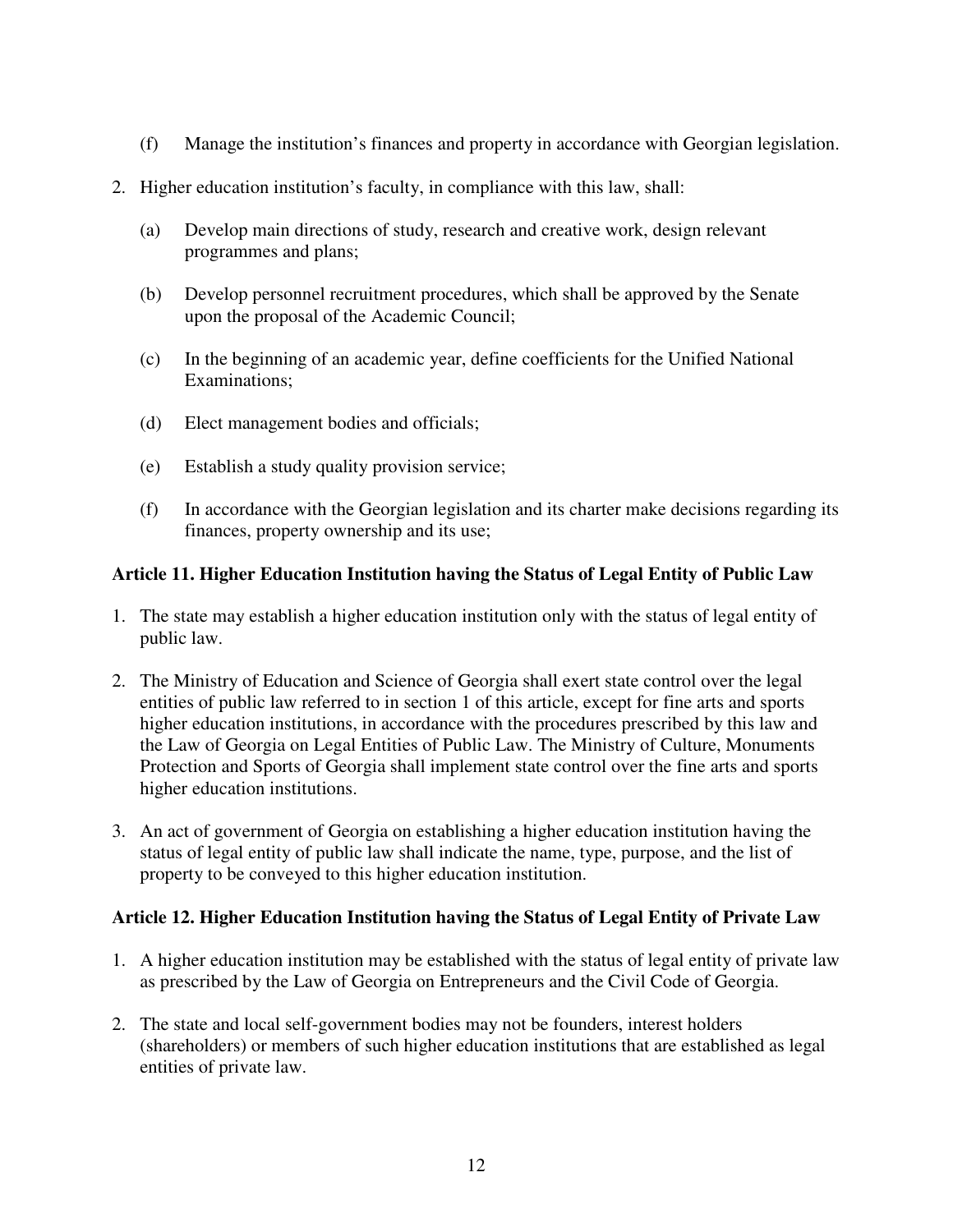3. The rules prescribed by the Chapters IV, V (with exception of articles 32 and 35) and XIV shall not apply to the higher education institutions established as legal entities of private law.

## **Article 13. Reorganization and Liquidation of Higher Education Institutions**

- 1. A higher education institution may be reorganized or liquidated in accordance with relevant provisions of the Laws of Georgia on Entrepreneurs and on Legal Entities of Public Law, this law, and the Civil Code of Georgia.
- 2. A higher education institution having the status of legal entity of public law may be reorganized or liquidated by the government of Georgia in accordance with Georgian legislation, upon the proposal of the Ministry of Education and Science of Georgia.

# **Chapter IV**

## **Structure of Higher Education Institution Having the Status of Legal Entity of Public Law**

## **Article 14. Structure of Higher Education Institution**

- 1. A higher education institution is made up of the basic educational units faculties, higher education institution's library/libraries and support structural units: office of the Rector, office of the Chancellor, Chancellery<sup>1</sup> and secretariats of management bodies;
- 2. The institution's charter and a statute of a relevant structural unit shall prescribe rules for the activities of higher education institution's units. The charter of the higher education institution may also define other structural units of this institution or the faculties as well as rules for their activities.
- 3. The management of higher education institution's branch shall be implemented in accordance to the Georgian legislation and the charter of the institution, ensuring the representation of students and professors in the branch management bodies and the existence of quality provision mechanisms.
- 4. In accordance to the rules prescribed by Georgia's international agreements and Georgian legislation, the branch of a foreign higher education institution shall acquire a licensure and/or accreditation in order to operate on the Georgian territory.

## **Article 15. Management of Higher Education Institution**

- 1. The higher education institution's management bodies comprise: Academic Council, Senate, Rector, Chancellor and the Quality Provision Service.
- 2. The management bodies of faculties comprise: Faculty Council, Dean, and Faculty Quality Provision Service.

 $1$  Chancellery is the office at an university, ministries and other agencies where official letters are sent and received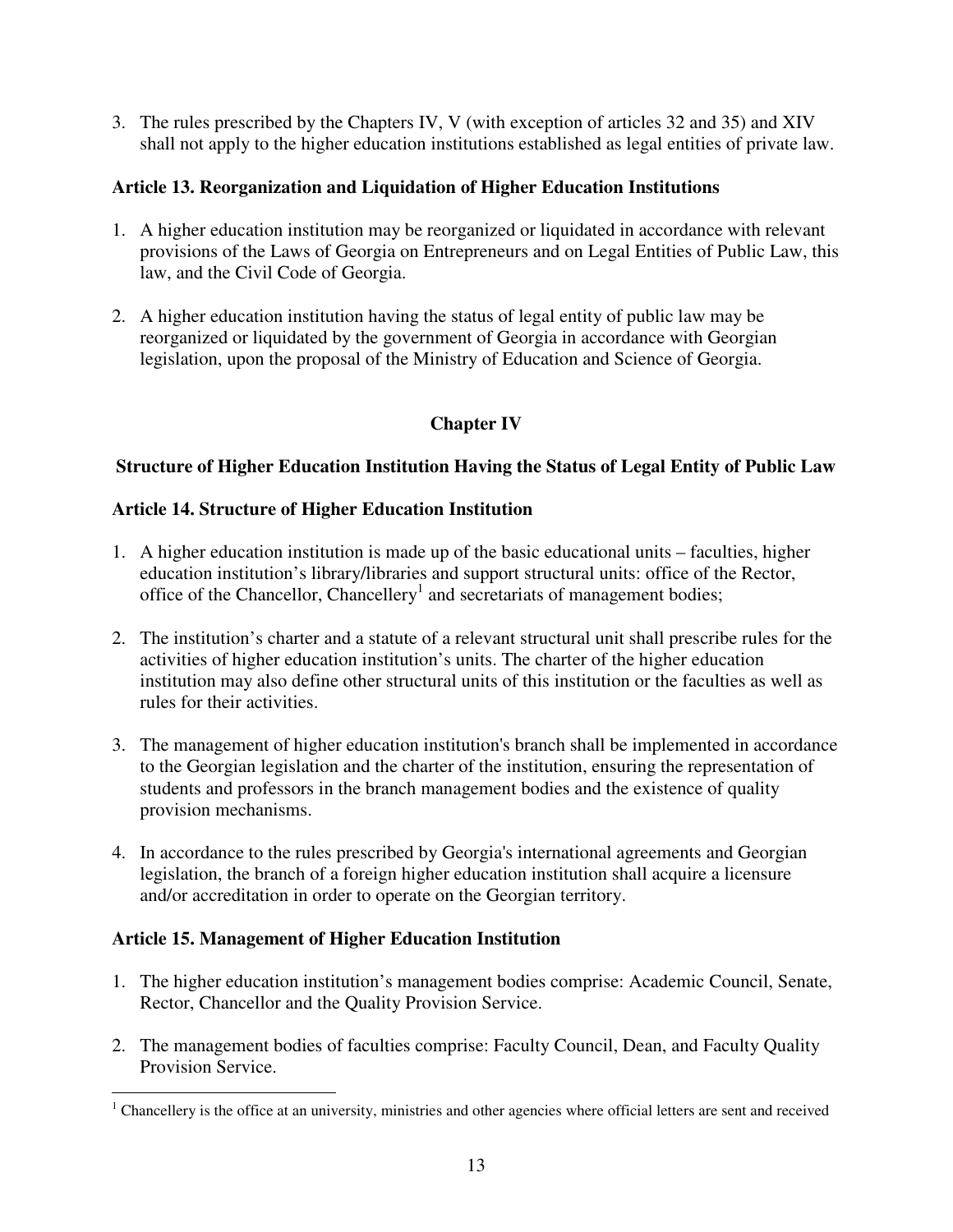## **Article 16. Principles of Management of Higher Education Institution**

- 1. A higher education institution shall ensure:
	- (a) Publicity and accessibility for all interested persons to the decisions of its management bodies, reports and decrees of the Rector and the Chancellor;
	- (b) Academic freedom of academic personnel and students;
	- (c) Involvement of academic personnel and students in decision-making;
	- (d) Equal treatment for all, regardless of one's ethnic or social origin, gender, political or religious beliefs, etc.;
	- (e) Fairness and transparency of elections and the publicity of competitions held at a higher education institution;
- 2. Neither the higher education institution's charter, nor statutes of individual faculties may envisage any provisions restricting the above principles.

### **Article 17. Elections to the Higher Education Institution's Senate**

- 1. A higher education institution's representative body shall be the Senate of the higher education institution, which shall be elected from the basic structural units of a higher education institution – faculties, based on the representation. Senate members shall be elected separately from the students and the academic personnel in proportion to their number at each basic structural unit. The minimum number of Senate members should not be less than two times the Academic Council members, which is prescribed by the charter of the institution;
- 2. The Senate shall be elected from within the higher education institution on the basis of general, direct and equal elections, by secret ballot, in accordance with the procedures prescribed by the higher education institution's charter.
- 3. Senate's term of service shall coincide with the duration of a basic teaching level and shall be indicated in the charter.
- 4. Students shall comprise one-third of the entire body of the Senate. An assistant professor, who is a doctoral student, participates in the elections as a student. While calculating the number of students the rounding takes place to the advantage of the students.
- 5. The Senate shall include a representative from the higher education institution's library/libraries as prescribed by the higher education institution's charter. The Senate may also include the alumni of the higher education institution and the representatives of the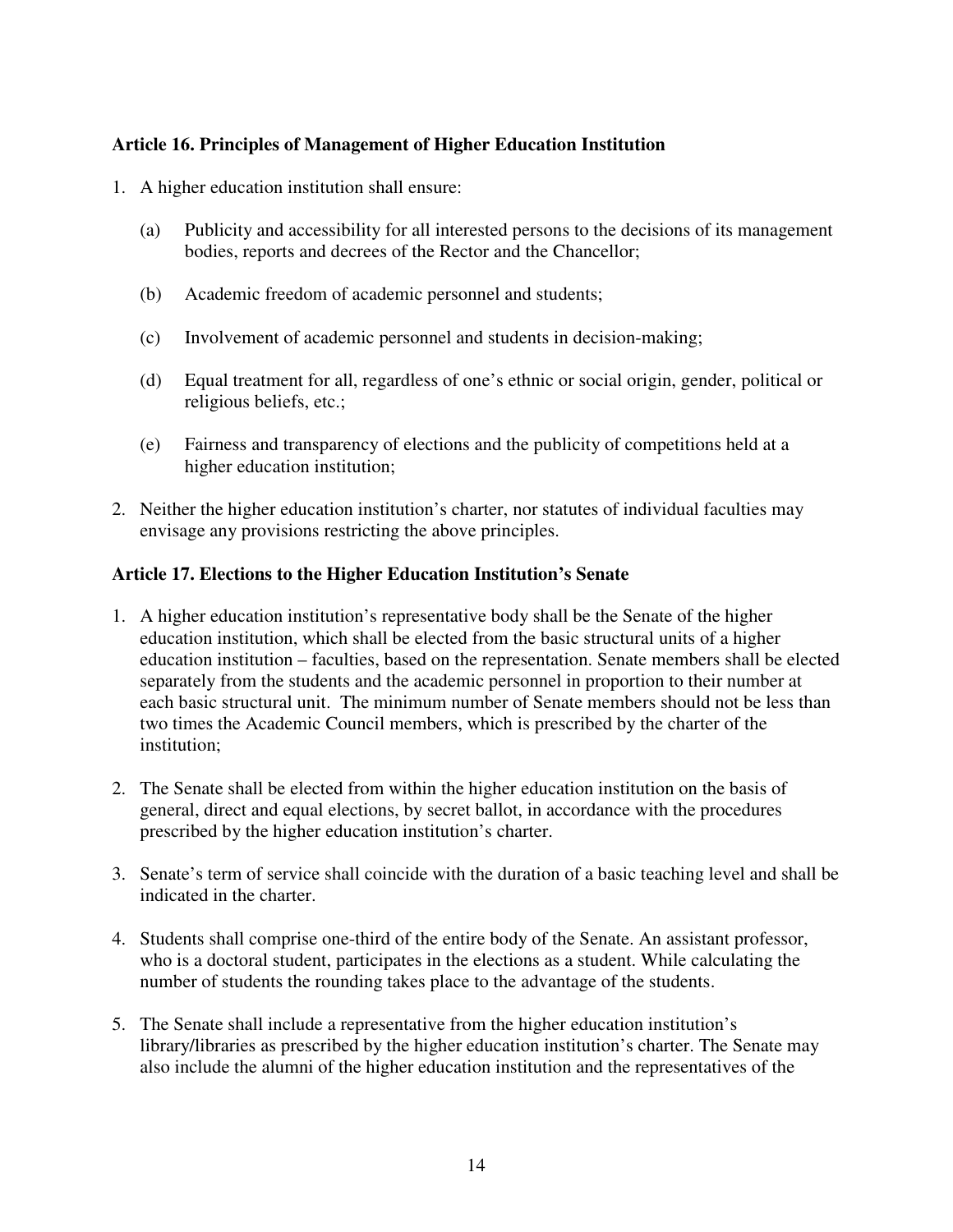public according to the rules and the proportion prescribed by the higher education institution charter.

- 6. Termination of academic and/or employment links between professors and students on the one hand and the higher education institution on the other hand, shall be the grounds for the termination of their membership in the Senate.
- 7. In the case of pre-term termination of powers of the Senate member for the rest of the period of his/her term, the position shall be occupied by the candidate who in the last elections received the biggest number of votes after the terminated member. If there is no such candidate, new elections shall be held to fill the vacant position for the same term.
- 8. Neither administrative or support staff nor the members of the Academic Council may be elected to the Senate.

## **Article 18. Authority of Senate**

- 1. The Senate, in compliance with this law, shall:
	- (a) Develop the higher education institution's charter with the participation of the Academic Council and present said charter to the Ministry of Education and Science of Georgia for approval;
	- (b) Develop and approve the education institution's internal regulations, code of ethics and procedures for disciplinary responsibility;
	- (c) Approve the rule for designing the budget of a higher education institution as well as the statutes of structural units;
	- (d) Elect a Speaker of the Senate;
	- (e) Upon the proposal of the Academic Council, approve the candidacy for the Chancellor's office;
	- (f) Upon the proposal of the Chancellor, approve the higher education institution's budget;
	- (g) Upon the proposal of the Chancellor approve the structure of higher education institution's administration;
	- (h) Approve the annual report of the Chancellor;
	- (i) Based on the reasoned proposal of the Academic Council, or on its own initiative, may terminate the powers of the Chancellor before his/her term of office expires;
	- (j) Based on the proposal of the Chancellor, approve the support personnel recruitment procedures as well as terms and amount of remuneration;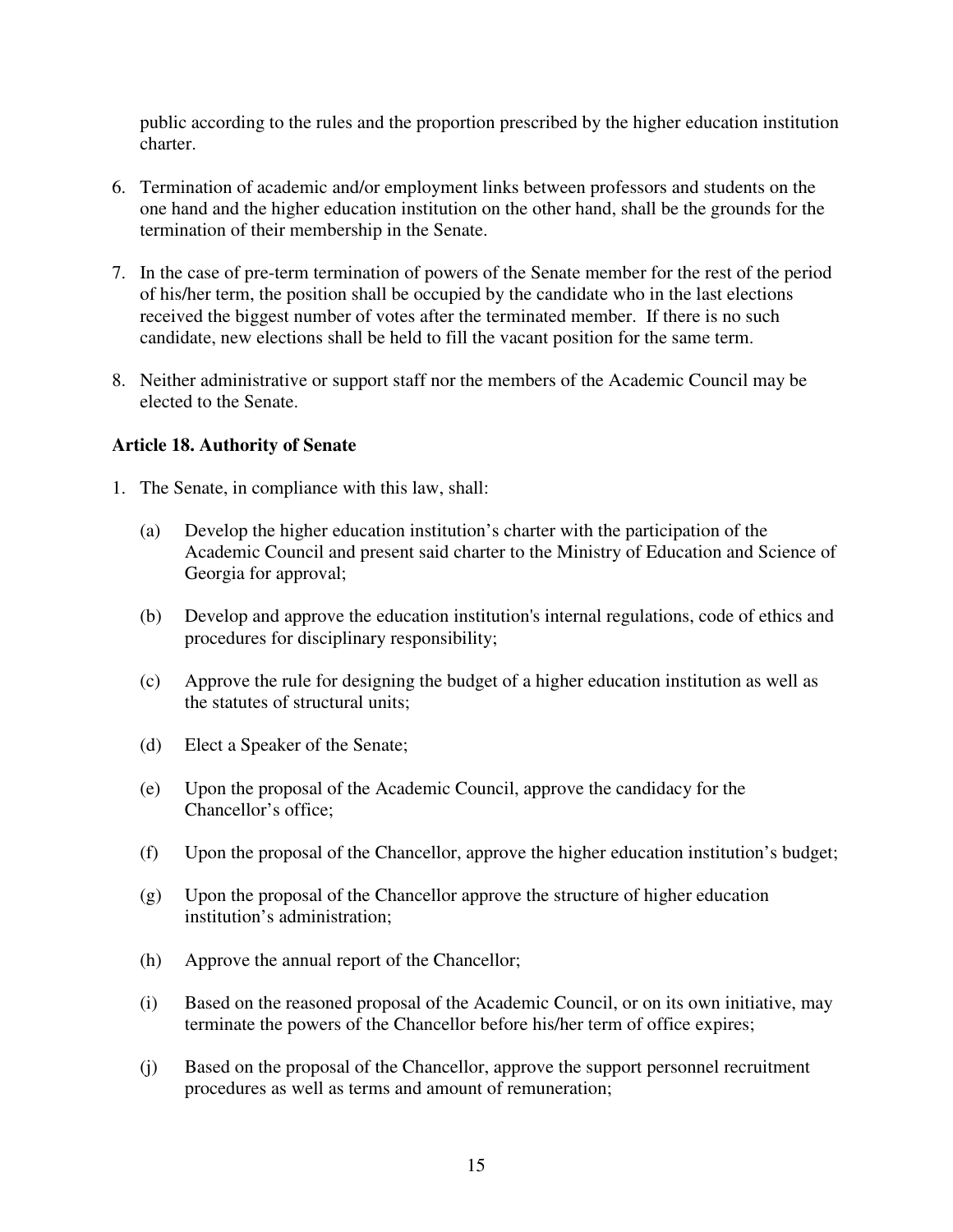- (k) Upon the proposal of the Academic Council, approve the academic personnel recruitment procedures, terms and amount of remuneration;
- (l) Upon the nomination of the Academic Council, approve the candidacy for the Head of the Quality Provision Service.
- (m) Exercise other powers conferred to it by the Georgian legislation.
- 2. The higher education institution's charter shall prescribe procedures for organizing and holding the Senate sessions.
- 3. The Senate may proceed with approving the budget, electing a Chancellor and approving the annual report of the Chancellor, with the majority vote of all its members;
- 4. The powers of the Senate may be terminated before its term of service expires in the case provided for in section 3 of article 74 of this law.

### **Article 19. Speaker of the Senate of Higher Education Institution**

- 1. The Senate sessions shall be organized and presided over by a Speaker of the Senate. The Speaker shall be elected from among the members of the Senate and his/her term of office shall not be longer than that of a Senate [member?]. The term of the Speaker's office shall be indicated in the higher education institution's charter.
- 2. The following reasons shall be the grounds for pre-term termination of the powers of Senate Speaker:
	- (a) His/her own will;
	- (b) Enforcement of the court ruling regarding his/her conviction;
	- (c) Death;
	- (d) Decision of the court that he/she has a limited or no legal capacity;
	- (e) The case provided in section 3 of article 74 of this law;
	- (f) Dismissal from the academic office at this higher education institution;
	- (g) Any other case provided in the charter of a higher education institution.

### **Article 20. Elections of the Academic Council of Higher Education Institution**

1. The Academic Council of higher education institution shall be the highest representative body of a higher education institution. They shall be elected by the members of the faculties'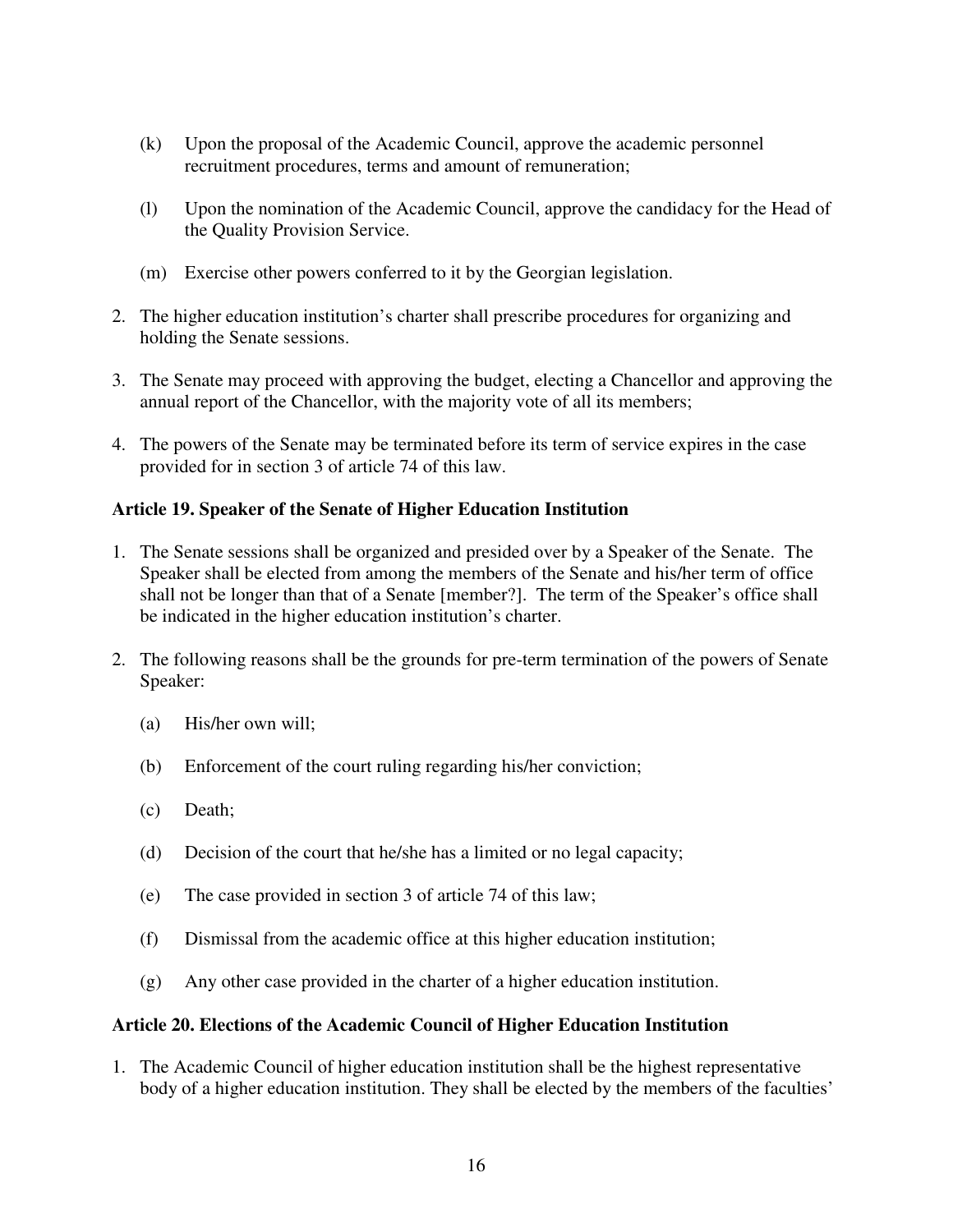academic personnel and those representatives of students' self-governance who are the members of faculty council, on the basis of direct, free and equal elections, by secret ballot.

- 2. Each faculty has an equal number of representatives in the Academic Council. This number shall be provided in the higher education institution charter.
- 3. Only professors may be elected as the members of the Academic Council.
- 4. The term of service of the Academic Council members shall coincide with the duration of basic education level and shall be indicated in the charter.
- 5. One-third of the Academic Council membership shall be renewed upon the completion of a halftime of basic educational level.

## **Article 21. Powers of the Academic Council of Higher Education Institution**

- 1. The Academic Council, in compliance with this law, shall:
	- (a) Draft and approve the higher education institution's strategic development plans;
	- (b) Upon the proposal of the faculties, approve study and research programmes;
	- (c) Promote the higher education integration into the European space as well as creation of the curricula, study and research programmes, cooperation between the higher education institutions, mobility and integrated teaching;
	- (d) By the majority vote of its members, elect a chair of the Academic Council the Rector, based on free and equal elections, by secret ballot;
	- (e) Propose to the Senate a candidacy for the Chancellor selected by a majority of all its members on the basis of competition;
	- (f) By the majority vote of its members, present to the Senate a substantiated proposal to terminate the powers of the Chancellor before his /her term of office expires;
	- (g) Within the period of one month following the dismissal of the Chancellor, propose to the Senate a new candidacy for this office;
	- (h) Take part in the discussions of the Senate regarding the higher education institution charter, statutes of structural units, budget and the annual report of the Chancellor;
	- (i) In the beginning of a new academic year, upon the proposal of the faculty councils, approve coefficients for unified national examinations as well as number of students to be enrolled at each faculty;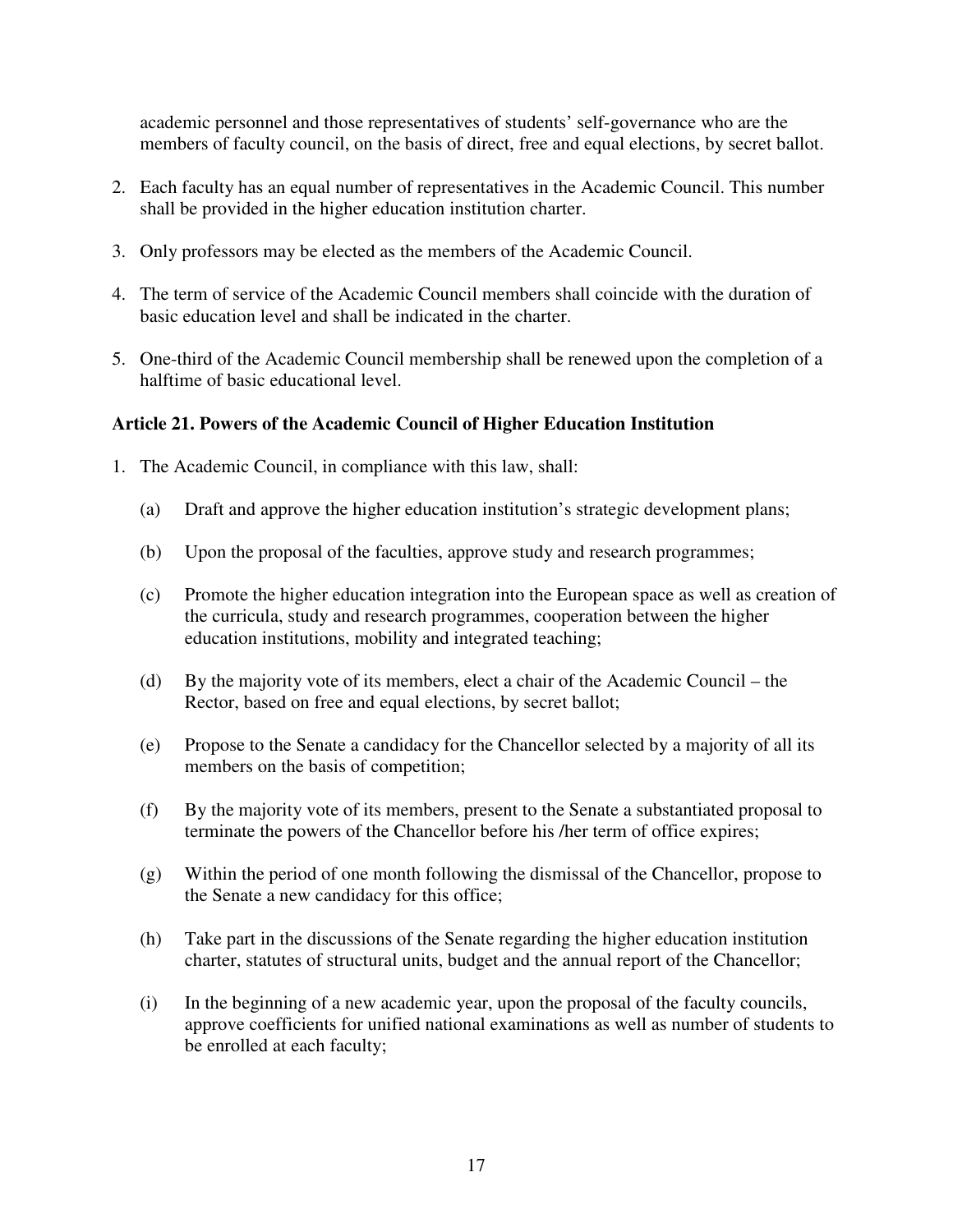- (j) Define procedures for recognition of academic degrees awarded by other higher education institutions;
- (k) Approve the dissertation council statutes upon the proposal of faculty councils;
- (l) Propose to the Senate for approval a candidacy for the head of the higher education institution's Quality Provision Service;
- (m) Design and propose to the Senate for approval the rules for recruitment, remuneration terms and amounts for academic personnel;
- (n) Present the annual report to the Senate;
- (o) Upon the proposal of a faculty, make decision on awarding a degree of Honorary Doctor;
- (p) Elect the heads of the higher education institution's library (libraries);
- (q) Upon the proposal of the Quality Provision Service define evaluation procedures for teaching and research activities;
- (r) Exercise other powers conferred to it by Georgian legislation.
- 2. The powers of the Academic Council may be terminated before its term of service expires in the case provided for in section 3 of article 74 of this law.

## **Article 22. Rector of Higher Education Institution**

- 1. The Rector shall be the highest academic authority of a higher education institution, serve as a chair of the Academic Council, represent the higher education institution in academic and research spheres both domestically and internationally and be entitled to enter into agreements and make deals on behalf of the higher education institution. When a deal or an agreement concerns financial and economic matters, it should also be signed by the Chancellor.
- 2. The Rector shall be elected by the majority vote of Academic Council members, through secret ballot. The Rector's term of office shall be defined by the higher education institution's charter, provided this term does not exceed the term of service of Academic Council. A Rector can be elected a professor of this or another accredited higher education institution.
- 3. Academic Council of a higher education institution shall publicize the announcement regarding the registration for the candidates of Rector no later than one month prior to the launch of registration and three months prior to holding the elections based on the rules prescribed by the legislation and institution's charter, observing transparency and the principles of equal and fair competition.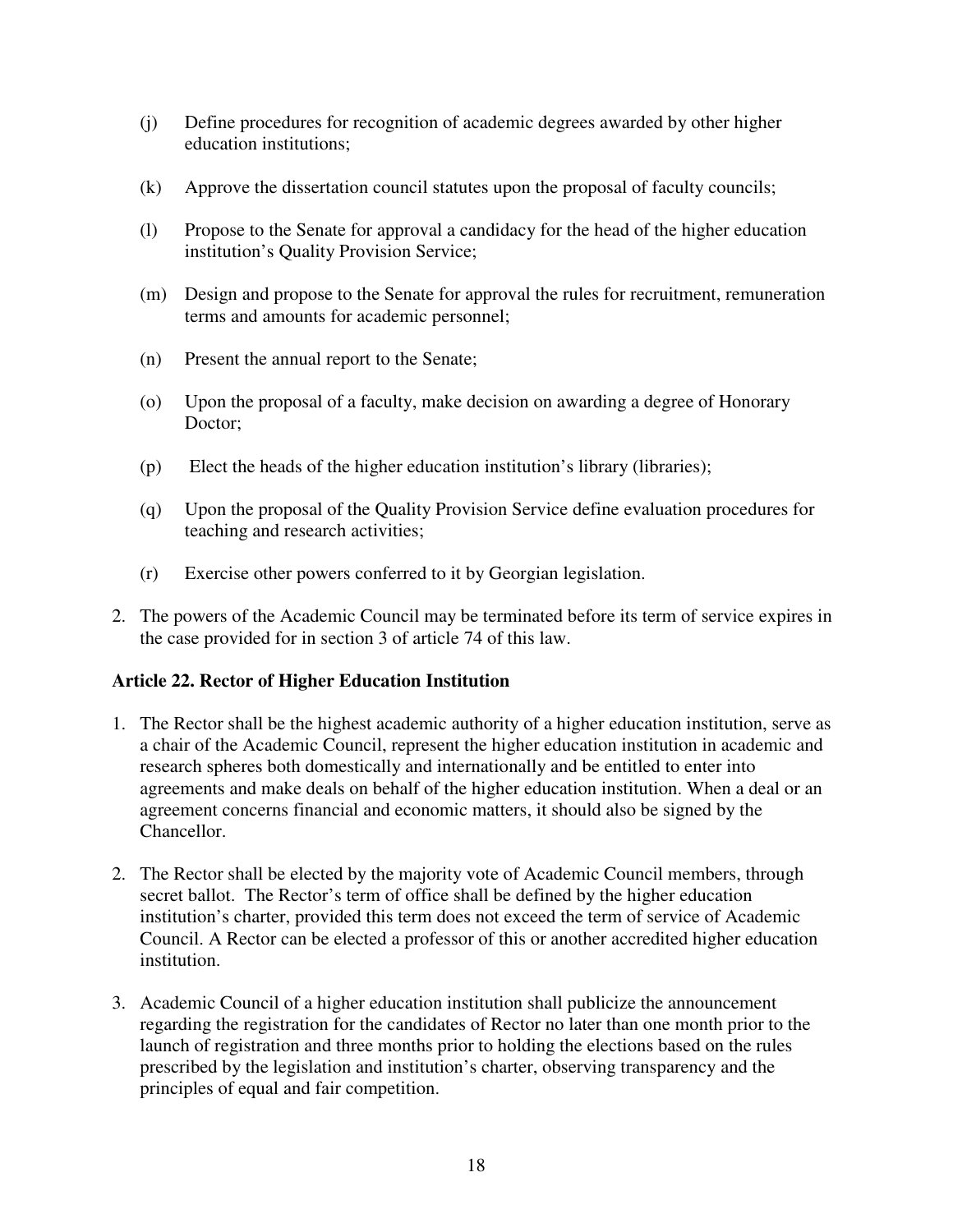- 4. The same person may be elected to the office of Rector for not more than two consecutive terms.
- 5. The person holding the office of Chancellor at a higher education institution may be elected as a Rector of the same institution only after completion of one full term as a Chancellor following the termination of his/her powers as a Chancellor.
- 6. While selecting candidacies for the Rector's office prior to the elections, the Academic Council evaluates action plans submitted by each candidate.

### **Article 23. Chancellor of Higher Education Institution**

- 1. The Chancellor is the highest administrative manager at a higher education institution in the sphere of financial issues, material and human resources and represents the institution in financial and economic relationships.
- 2. The Chancellor is nominated by the Academic Council and approved by the Senate, through secret ballot, in accordance with the procedures prescribed in this law. The Academic Council may nominate the same person only twice. In case of the Senate's repeated refusal to elect a nominee, the Academic Council shall propose a new candidacy for the Chancellor's office.
- 3. The term of office of the Chancellor shall not be longer than four years.
- 4. The same person may be elected to the office of the Chancellor for two consecutive terms only.
- 5. The person holding the office of Rector at a higher education institution may be elected as the Chancellor of the same institution only after completion of one full term as Rector following the termination of his/her powers as a Rector.

### **Article 24. Powers of the Chancellor**

- 1. The Chancellor:
	- (a) Is in charge of higher education institution's administration;
	- (b) May enter into financial and economic agreements on behalf of the higher education institution as prescribed in the budget of the higher education institution;
	- (c) Defines and proposes to the Senate for approval the structure of the higher education institution's administration;
	- (d) Defines and proposes to the Senate for approval the support personnel recruitment procedures, amount and terms of remuneration;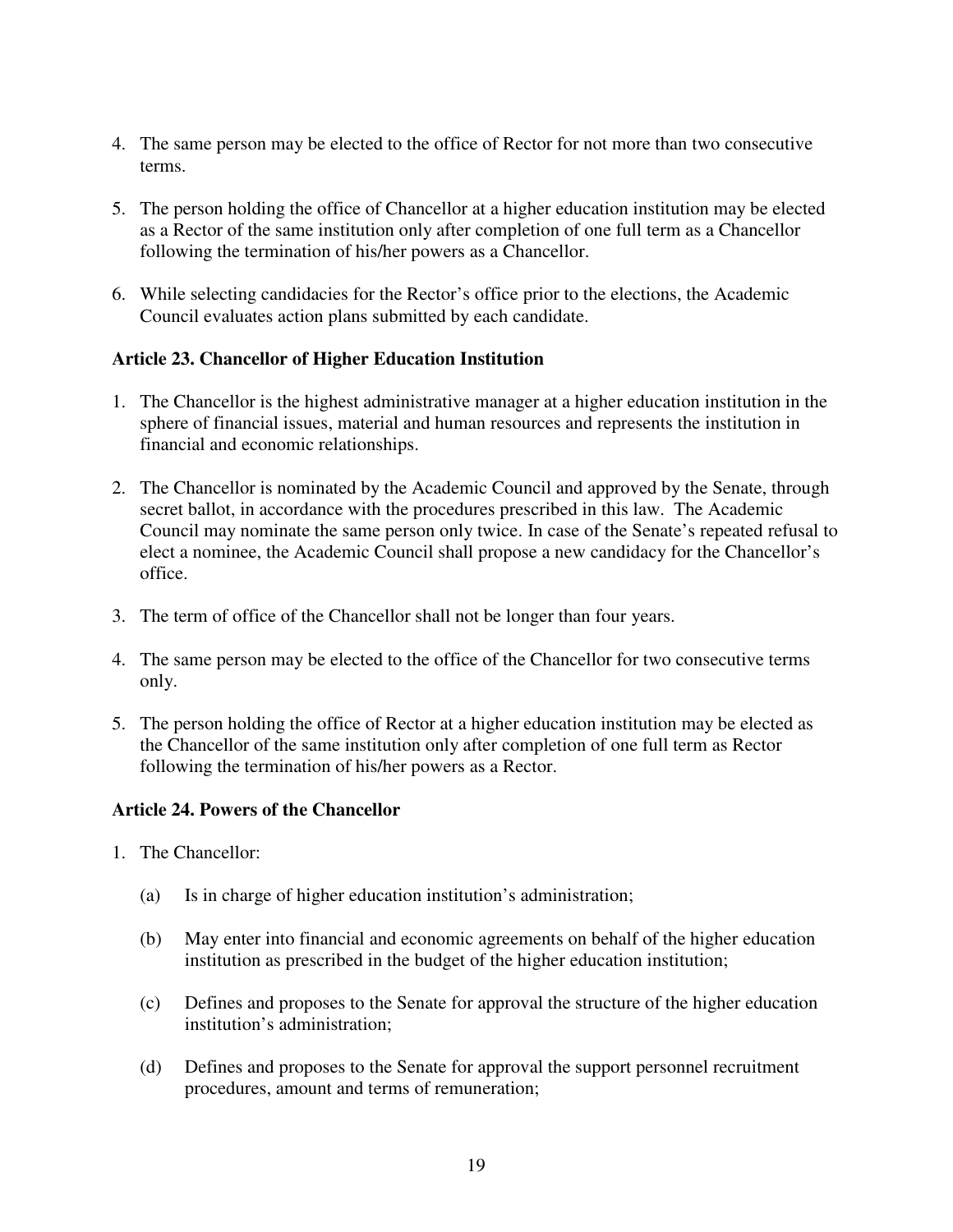- (e) Drafts and proposes to the Senate for approval the higher education institution's budget;
- (f) Develops and proposes to the Senate for approval an annual report on the works carried out;
- (g) Passes individual acts within its competence;
- (h) Bears responsibility for lawfulness and efficiency of the higher education institution's financial and economic activities;
- (i) Discharges other functions as defined by the charter.
- 2. The Chancellor shall be accountable to the Senate and the Academic Council.
- 3. Apart from general reasons for dismissal, the Chancellor's powers may be terminated on the following grounds:
	- (a) The Senate's repeated refusal to approve the annual report and the budget;
	- (b) The Senate's substantiated decision.

### **Article 25. Quality Provision Service of Higher Education Institution**

- 1. The study and research activity of a higher education institution, as well as the process of upgrading the personnel qualifications, is subject to systematic evaluation in which the students also take part and the results of which shall be public and available for any interested person.
- 2. With the purpose of ensuring systematic evaluation of study and research activities of a higher education institution, as well as upgrading personnel qualifications, there shall be established a Quality Provision Service at a higher education institution that shall operate on the basis of the institution's charter.
- 3. The Quality Provision Service of a higher education institution closely cooperates with the similar services of foreign higher education institutions in order to establish the transparent criteria for quality control and develop the methodology for meeting these criteria;
- 4. The head of the higher education institution's Quality Provision Service is nominated by the Academic Council and approved by the Senate.
- 5. Cooperation between the higher education institution's Quality Provision Service and the quality provision services of individual faculties is regulated by the institution's charter.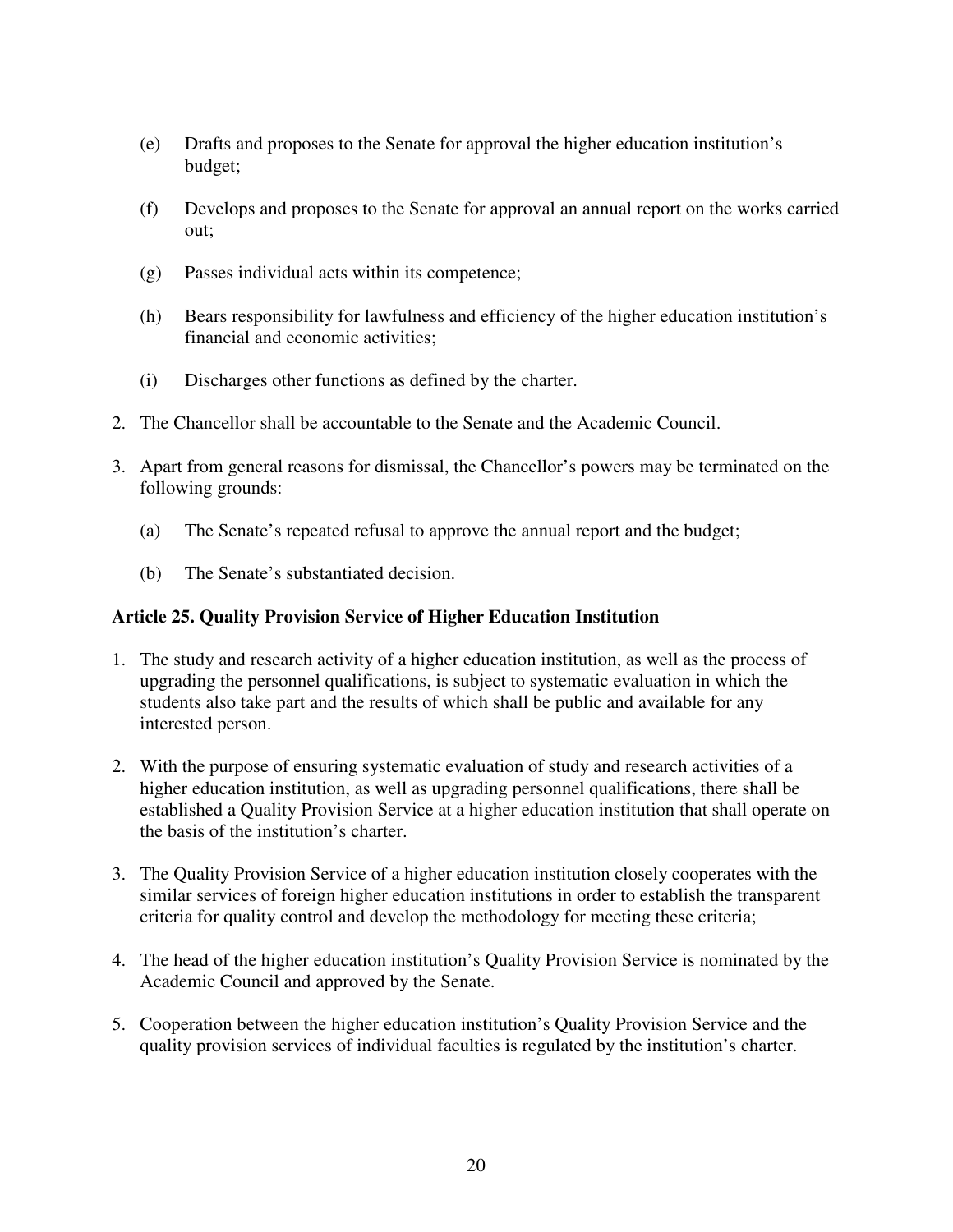6. The higher education institution's Quality Provision Service ensures the provision of highquality teaching by introducing modern methods of teaching, learning and evaluation (modules, credit systems, etc.) and prepares self-evaluation for the accreditation process.

## **Article 26. Higher Education Institution's Budget**

- 1. The higher education institution's budget shall be approved by the Senate upon the proposal of the Chancellor.
- 2. The Chancellor, together with the faculties and other structural units of a higher education institution, shall draft the budget of a higher education institution and, with the consent of the Academic Council, present it to the Senate for approval.
- 3. The Senate shall review the proposed budget and either approve or return it to the Chancellor with relevant remarks.
- 4. If the Chancellor agrees with the Senate's remarks, the Senate shall approve the budget amended according to the remarks.
- 5. If the Chancellor disagrees with the Senate's remarks, he/she may return the first draft for approval to the Senate together with the Academic Council's suggestions and substantiated remarks.
- 6. The Senates repeated refusal to approve the budget shall result in the termination of the Chancellor's powers. The budget shall then be approved upon the proposal of a newly elected Chancellor.

## **Article 27. Faculty and Faculty Council**

- 1. A Faculty shall be the basic structural unit of a higher education institution. The faculty may be comprised of the teaching, research (*Lehrstuhl,* research institute, laboratory, clinic, special programme, etc.) and support (library and other) structural units.
- 2. Faculty Council shall be the representative body of a faculty, which shall consist of all the academic personnel of the faculty and the representatives of students' self-governance, or in accordance to the rules prescribed by the higher education institution's charter – elected representatives of the academic personnel and the students' self-governance.
- 3. The number of student self-governance representatives in the Faculty Council shall be defined by the faculty statute and shall not be less than 1/4 of the entire membership of the Council.

## **Article 28. Powers of the Faculty Council**

The Faculty Council shall: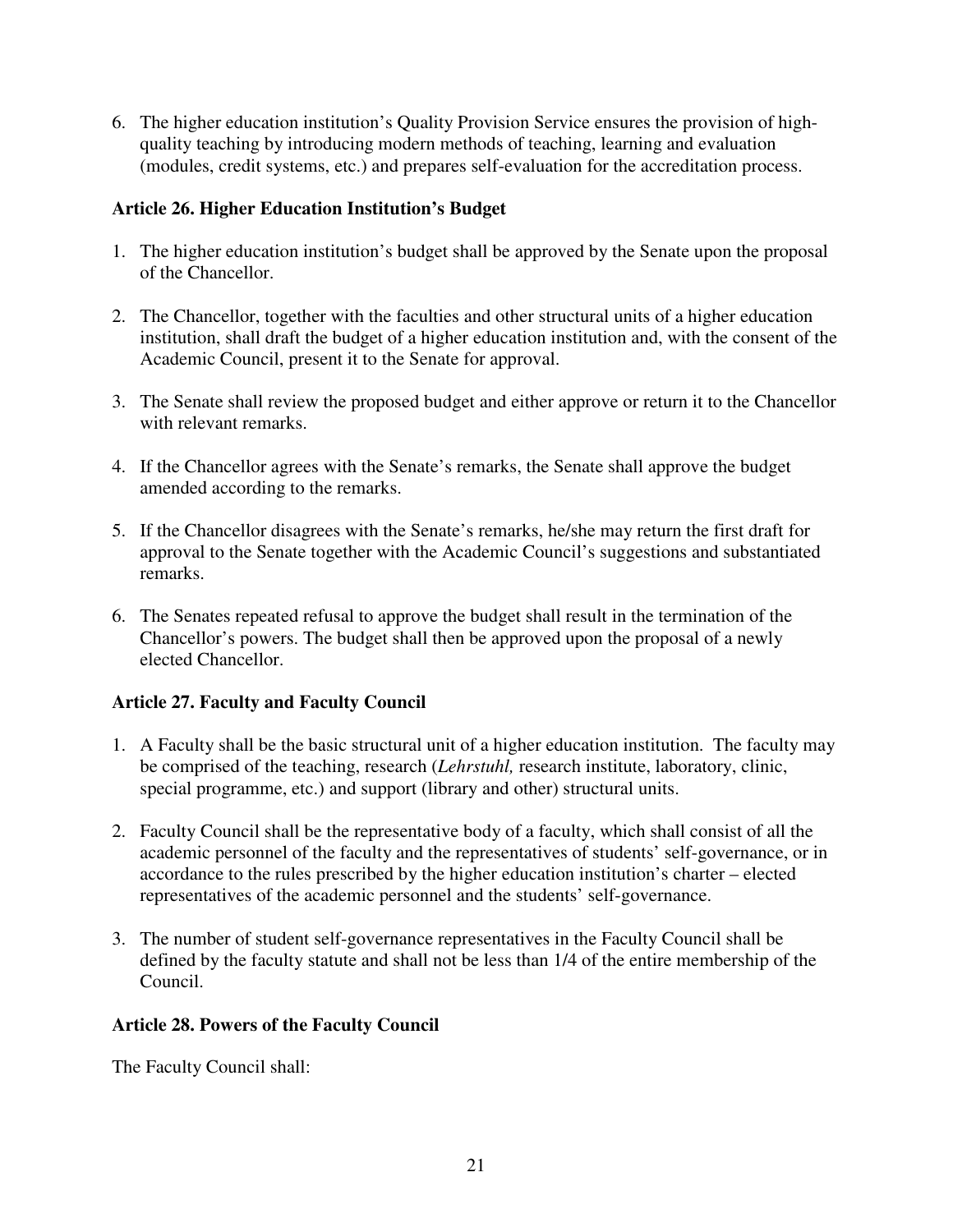- (a) Define and present to the Chancellor for approval the faculty budget;
- (b) On the basis of free and equal elections, by secret ballot, elect a faculty Dean by a majority vote;
- (c) Upon the Dean's proposal, develop and present to the higher education institution's Academic Council for approval faculty's strategic development plan, study and research programmes;
- (d) Upon the Dean's proposal, develop and present to the Academic Council for approval the structure and the statute of the faculty;
- (e) Develop and present to the Academic Council for approval dissertation council statute;
- (f) Elect a head of the faculty's Quality Provision Service;
- (g) Exercise other powers conferred to it by Georgian legislation and this law.

### **Article 29. Dean of the Faculty**

- 1. Faculty Council shall elect a Dean for the term prescribed by the higher education institution charter, which shall not be longer than four years. The same person may be elected as Dean for not more than two consecutive terms. Faculty Council shall publicize the announcement on registration of the candidates for Dean's office no later than one month prior to the launch of registration and two months prior to holding the elections based on the rules set forth in the legislation and higher education institution charter, observing the principles of transparency, equal and fair competition.
- 2. A Dean must hold the academic degree of doctor.
- 3. The Dean shall:
	- (a) Ensure efficiency of study and research activities in the faculty;
	- (b) Present to the Faculty Council for review the faculty's strategic development plan, and study and research programmes;
	- (c) Develop and present to the Faculty Council for approval the faculty structure and the statute;
	- (d) Within his/her competence, be responsible for the implementation of the decisions of Senate, Academic Council and Faculty Council;
	- (e) Within his/her competence pass an individual legal act;
	- (f) Preside over the sessions of the Faculty Council;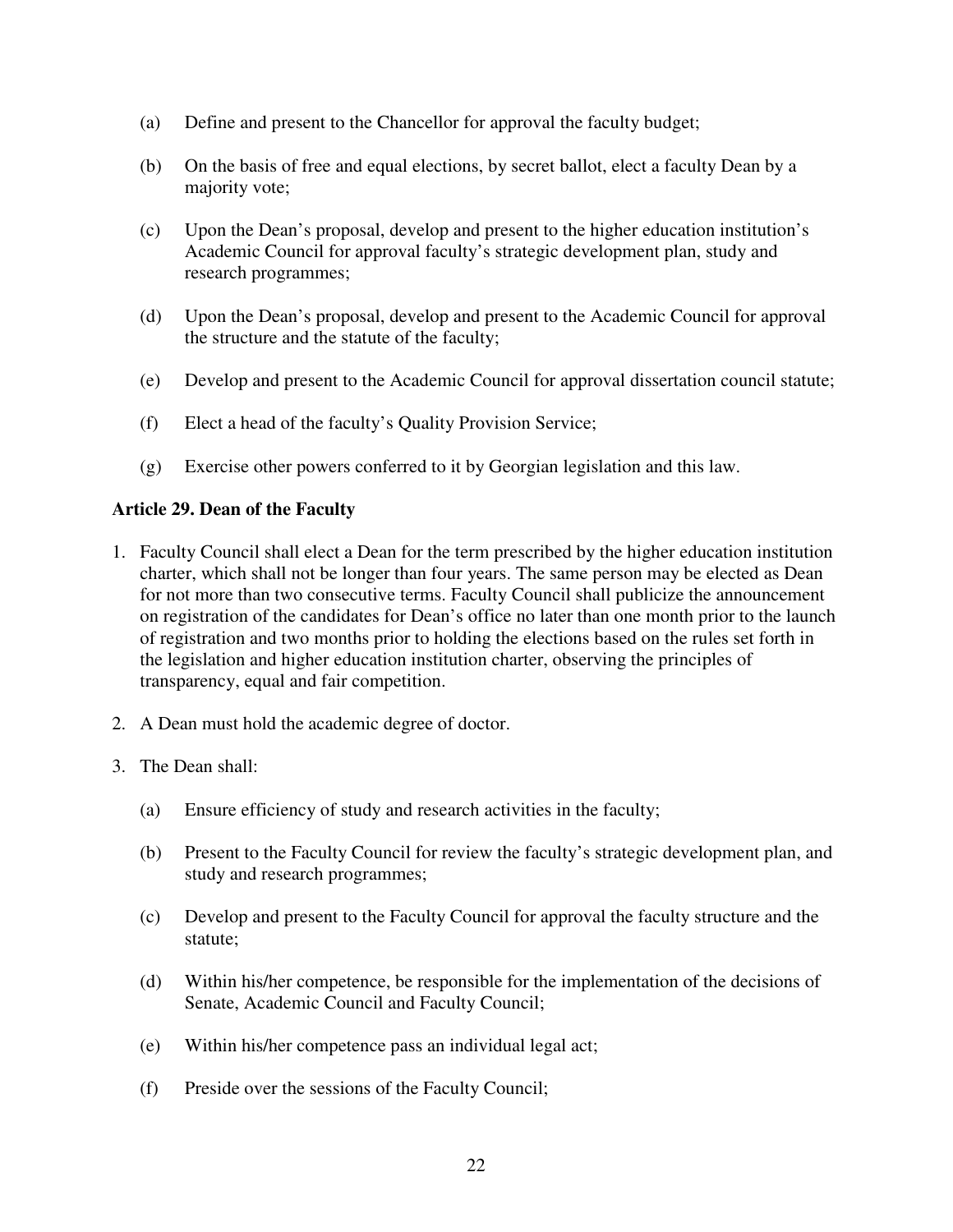- (g) Be responsible for the proper spending of the faculty's budget funds in compliance with this law and the institution's charter;
- (h) Exercise other powers conferred to him/her by this law and the Georgian legislation;

### **Article 30. Dissertation Council**

- 1. Dissertation Council is a body that is established at a faculty and awards the academic degree of a doctor.
- 2. Procedures for staffing of the dissertation council and election of its Chair are defined by the statute that shall be approved by the Academic Council upon the proposal of the Faculty Council. The dissertation council shall be comprised of all professors and associate professors of the faculty having an academic doctor's degree. The charter of the higher education institution may define the rules and conditions for inviting a professor or an associate professor to the faculty dissertation council from another higher education institution;
- 3. Dissertation Council operates according to the statute approved by the Academic Council upon the proposal of the Faculty Council and awards the degree of doctor in the fields indicated in this statute;
- 4. The higher education institution is entitled to sign a contract with a research institution to implement doctoral study programmes.

### **Article 31. Faculty Quality Provision Service**

- 1. With the purpose of ensuring systematic evaluation of quality of academic and research activities of the faculty as well as upgrading the personnel qualifications, there shall be established a Quality Provision Service that shall operate on the basis of the faculty's statute.
- 2. The Faculty Quality Provision Service closely cooperates with the similar services of foreign countries and foreign higher education institutions in order to ensure transparent criteria for quality control and develop methodology for meeting these criteria.
- 3. The Faculty Council shall approve the head of the Faculty Quality Provision Service.
- 4. The Faculty Quality Provision Service promotes high quality education by introducing modern methods of teaching, learning and evaluation (modules, credit systems, etc.) and prepares self-evaluation for the accreditation process.
- 5. Any member of the Faculty Council having the academic degree of a doctor may be a member of the Faculty Quality Provision Service.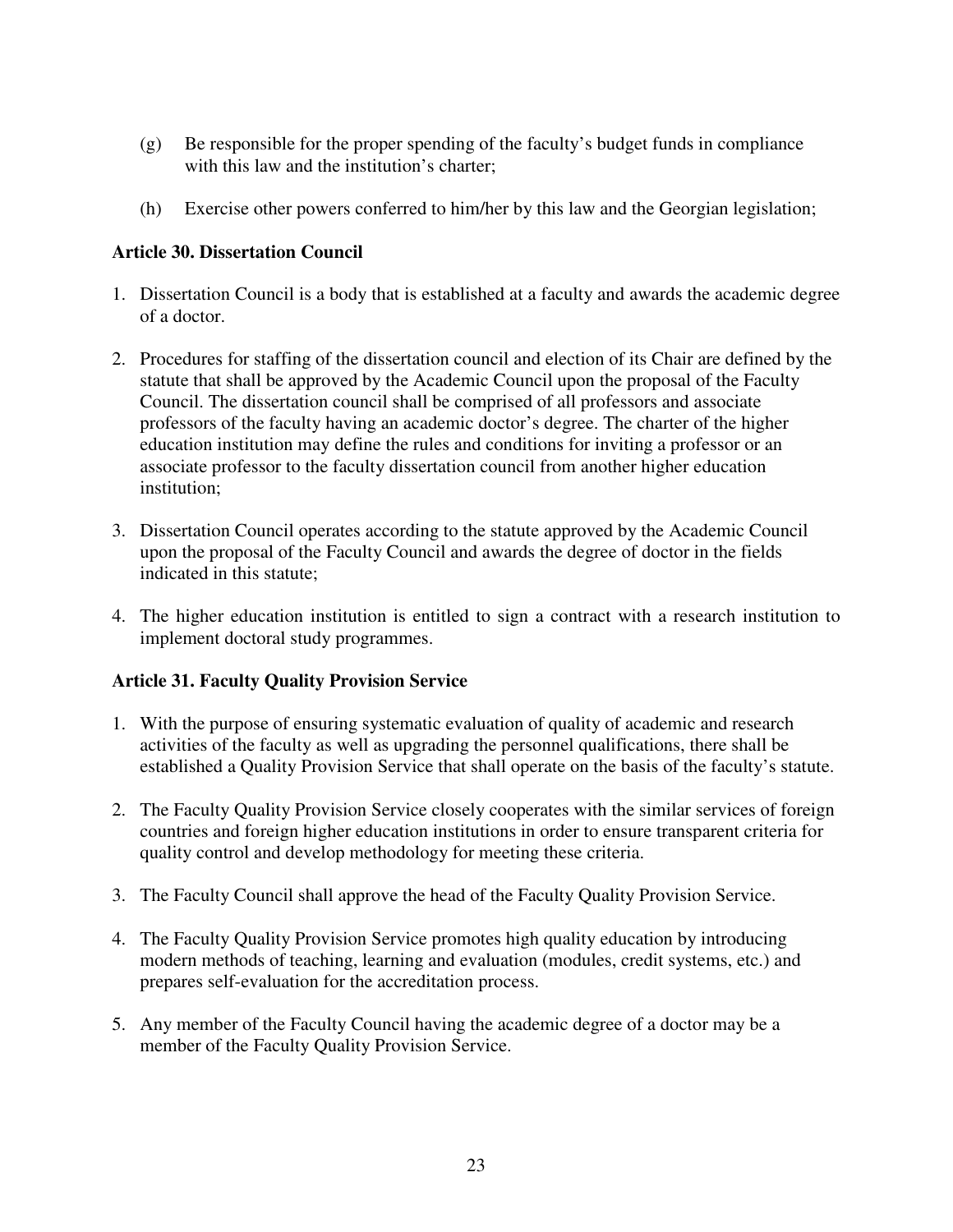### **Chapter V**

# **Personnel of Higher Education Institution having the Status of the Legal Entity of Public Law**

## **Article 32. Personnel**

A higher education institution shall have academic, administrative and support positions.

## **Article 33. Academic Personnel of Higher Education Institution**

- 1. The academic personnel of a higher education institution shall consist of professors.
- 2. The body of professors shall consist of professors, associate professors and assistant professors.
- 3. Professors shall be involved and/or lead the study process and research.
- 4. The limit of a professor's teaching load shall be defined by the Academic Council and approved by the Senate.

## **Article 34. Rules for Filling Academic Position**

- 1. An academic position may be filled only on the basis of open competition based on the principles of transparent, equal and fair competition.
- 2. The date and conditions of competition shall be made public in accordance with the procedures prescribed by the Georgian legislation and the higher education institution's charter not later than one month prior to the registration and two months prior to the competition.
- 3. The rules for competition shall be defined by Academic Council and approved by the Senate of a higher education institution.

## **Article 35. Conditions for Filling Academic Positions**

- 1. For the position of professor there shall be selected a person who holds the academic degree of a doctor and who has at least six years of experience in teaching and research; additional conditions shall be defined by the Academic Council and approved by the Senate of a higher education institution.
- 2. For the position of associated professor there shall be selected a person who holds the academic degree of a doctor; additional conditions shall be defined by the Academic Council and approved by the Senate of a higher education institution.
- 3. For the position of assistant professor there can be selected a doctor or a doctoral student.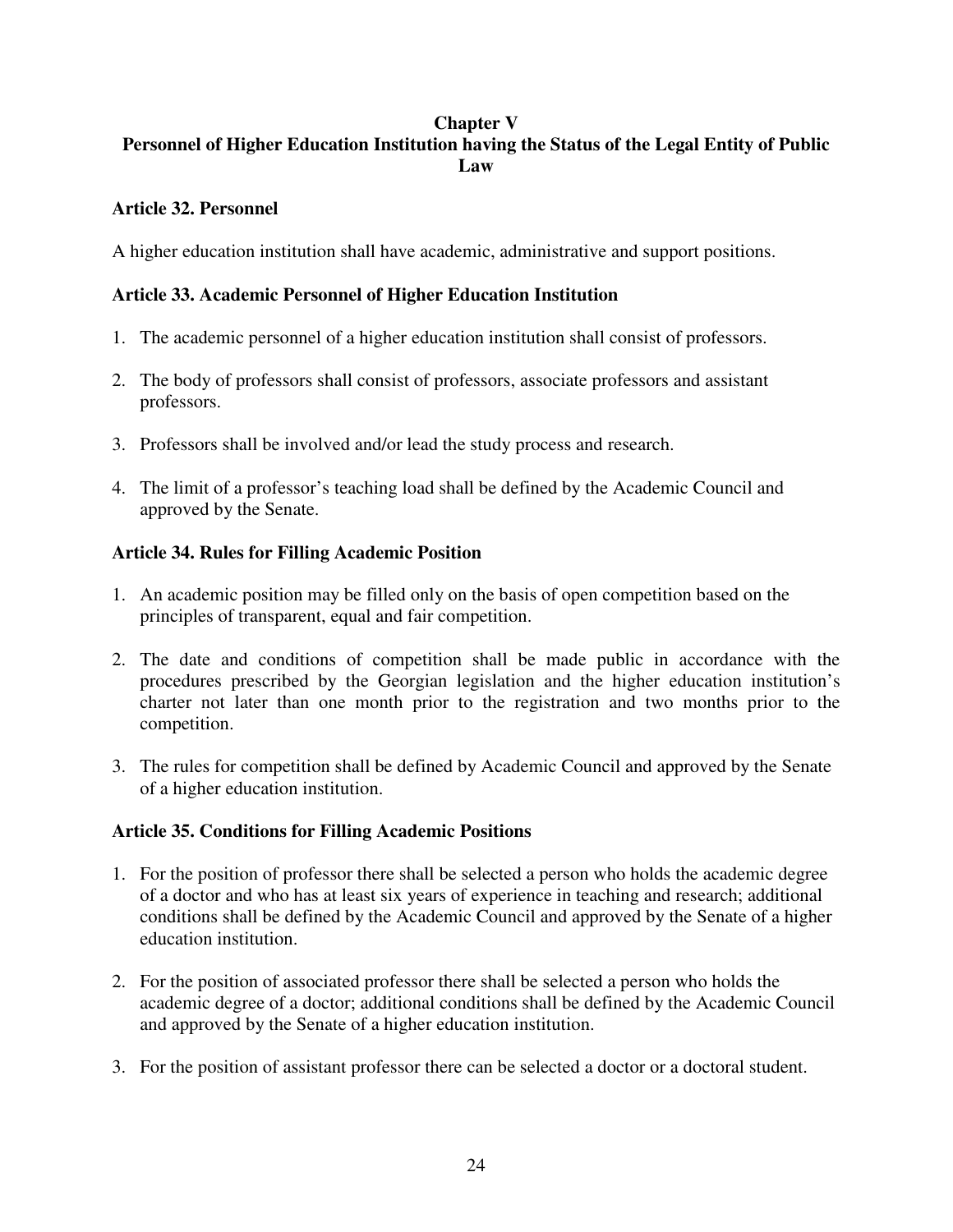4. For the performing specialties of fine arts and sports higher education institutions, the conditions for filling the academic positions on the basis of open competition shall be defined by the Academic Council of a respective higher education institution and approved by the Senate, which shall then be reflected in the charter of the relevant higher education institution.

### **Article 36. Employment Relationships of Academic Personnel**

- 1. The employment contract with academic personnel shall be concluded for the term defined by the Labour legislation.
- 2. No person who has reached the age of 65 may be elected to an academic position at a higher education institution having the status of legal entity of public law.

## **Article 37. Rights of Academic Personnel**

- 1. Academic personnel shall have the right to:
	- (a) Take part in the higher education institution management in accordance with this law and the institution's charter;
	- (b) Carry out teaching, research and creative activities and publish research works without any interference;
	- (c) Within the framework of educational programmes, independently determine the contents of study programmes, as well as methods and means of teaching;
	- (d) Once in every five years, take a paid leave for research and creative purposes in order to upgrade his/her qualification, but for not longer than one academic year;
	- (e) Exercise other powers conferred to him/her by this law and the Georgian legislation.
- 2. Academic personnel shall have the following duties:
	- (a) To comply with the requirements of the higher education institution's charter;
	- (b) To comply with the code of ethics and norms of disciplinary responsibility;
	- (c) To perform the duties assigned to him/her by the employment contract;
	- (d) After upgrading the qualifications, present a report on the works and activities carried out.
- 3. A higher education institution shall ensure freedom of teaching and research for all academic personnel and create proper conditions for their work.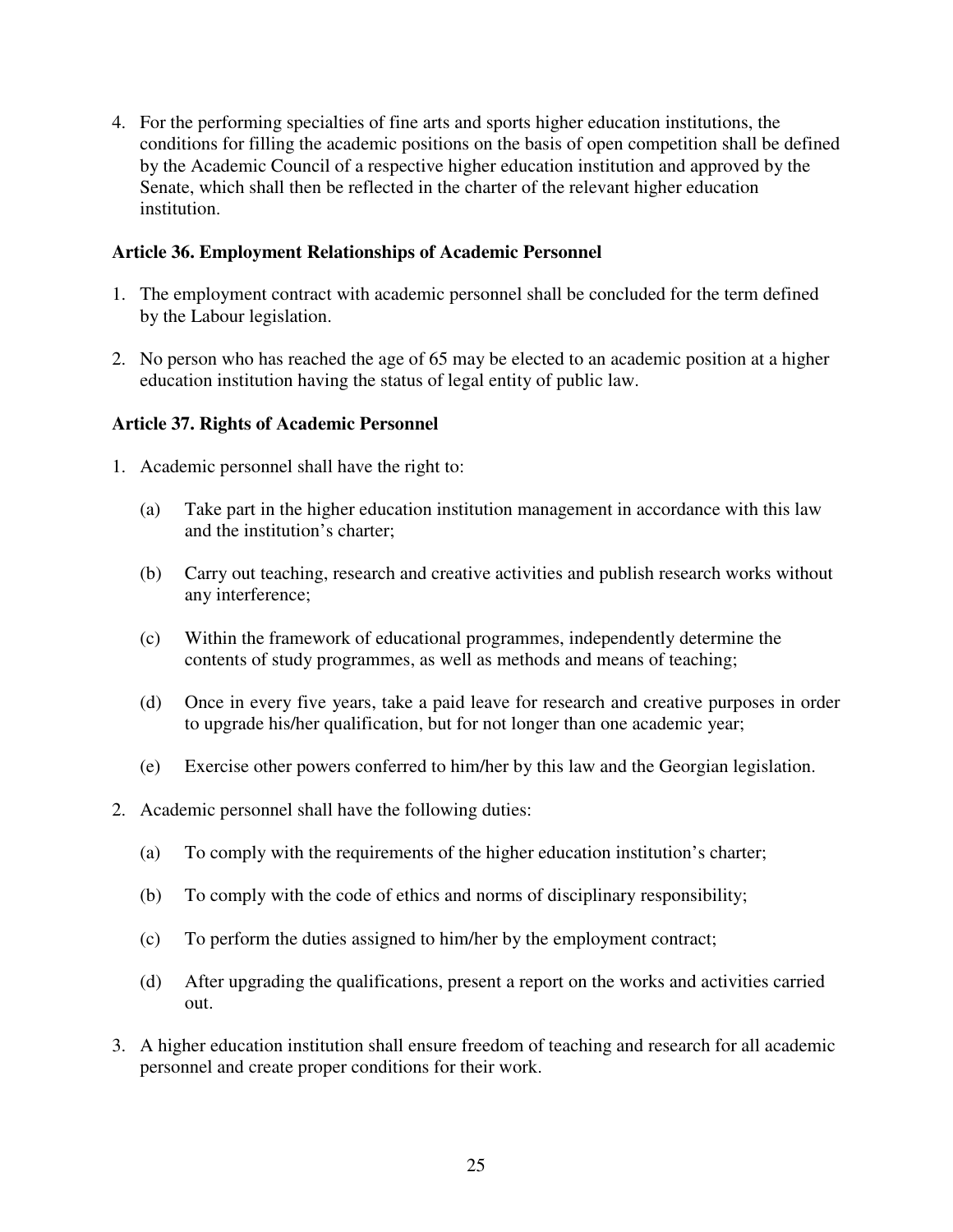### **Article 38. Dismissal of Academic Personnel**

Academic personnel may be dismissed on the following grounds:

- (a) At his/her own request;
- (b) Expiration of the employment contract;
- (c) Gross or systematic violation of the code of ethics and disciplinary norms;
- (d) Violation of terms and conditions of the employment contract;
- (e) Retirement or conferral of the rank of Emeritus;
- (f) Other cases envisaged by legislation.

### **Article 39. Academic Ranks**

- 1. In recognition of special service, the Academic Council may award scientists/scholars and public figures who are the citizens of foreign countries the rank of Honorary Doctor.
- 2. All the professors who have reached the age of 65 are conferred the rank of Professor Emeritus.
- 3. The difference between the amount of salary that Emeritus received before the conferral of this rank and the state pension shall be covered by the higher education institution. At the same time, Emeritus can take part in educational and research activities of a higher education institution without holding any academic or administrative position and enjoy some additional social benefits payable out of the institution's budget.

### **Article 40. Administrative Positions and other Personnel**

- 1. Administrative offices at a higher education institution are comprised of the positions of a Rector, Chancellor, Faculty Dean and their deputies.
- 2. No person who has reached the age of 65 can be elected or appointed to an administrative position of a higher education institution having the status of legal entity of public law.
- 3. Teacher personnel shall be comprised of a teacher and a senior teacher.
- 4. Teacher is entitled to conduct seminars, practical and laboratory sessions without holding an academic position.
- 5. Support personnel shall be comprised of other persons whose services are necessary for a higher education institution and who are included on the institution's payroll.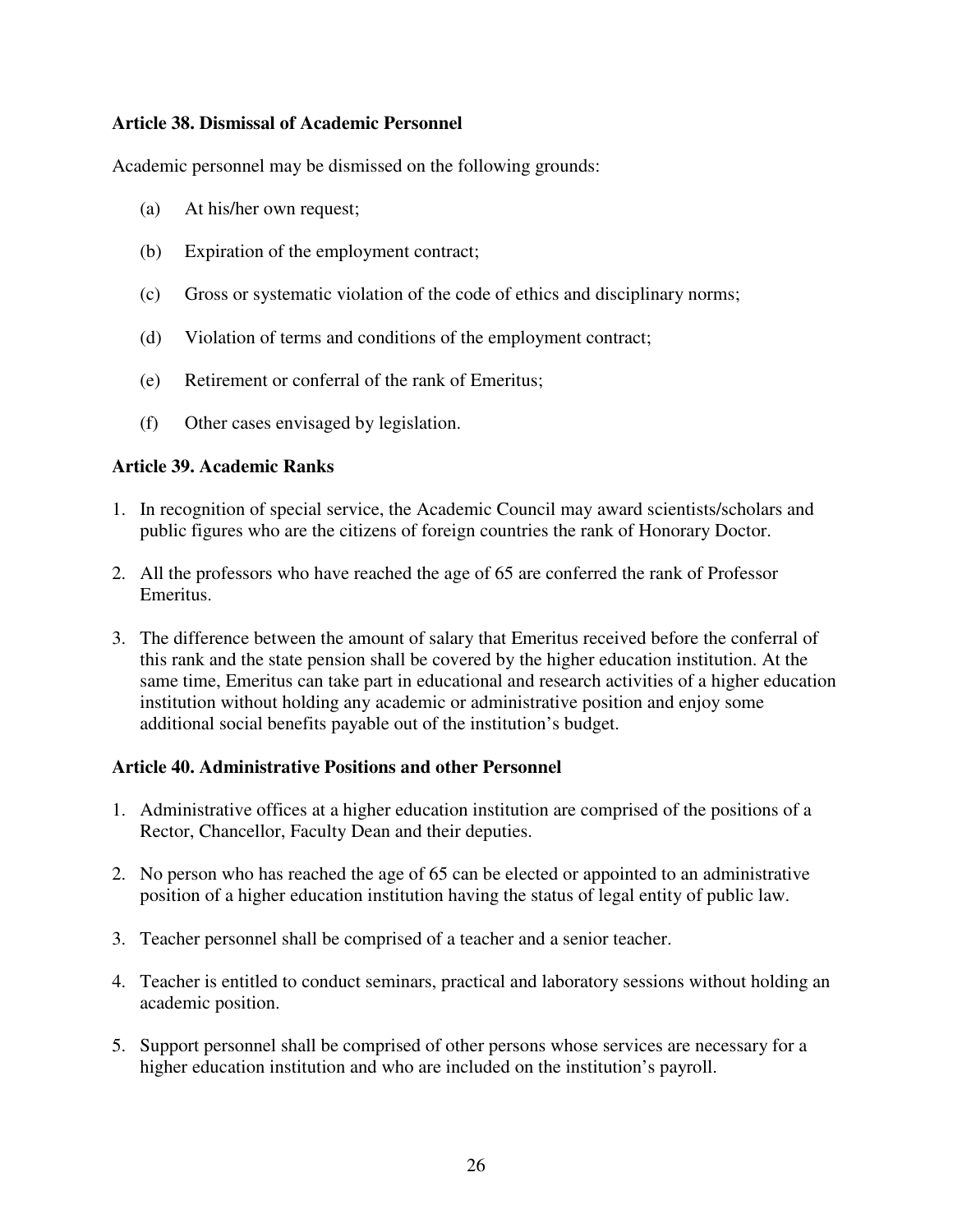### **Article 41. Dismissal from Administrative position**

A person holding an administrative position may be dismissed on the following grounds:

- (a) At his/her own will;
- (b) Enforcement of the court ruling regarding his/her conviction;
- (c) Death;
- (d) Decision of the court that he/she has limited or no legal capacity;
- (e) Reaching the age of 65;
- (f) The case provided in section 3 of article 74 of this law.
- (g) Dismissal from the academic office at this higher education institution;
- (h) Any other case provided in the charter of a higher education institution.

### **Article 42. Incompatibility of Office at a Higher Education Institution**

- 1. A person holding an administrative position may not simultaneously hold either another administrative position in this higher education institution or the office of the head of other structural unit.
- 2. The member of the Academic Council may not simultaneously hold the Administrative position at this higher education institution, with the exception of the Rector, and may not be a member of the Senate.
- 3. Speaker of the Senate cannot simultaneously hold an administrative position at this higher education institution.
- 4. Office incompatibility of academic, teacher and support personnel is determined by the legislation and the higher education institution's charter.

## **Chapter VI Student**

### **Article 43. Rights of a Student**

- 1. A student shall have the right to:
	- (a) Receive a quality education;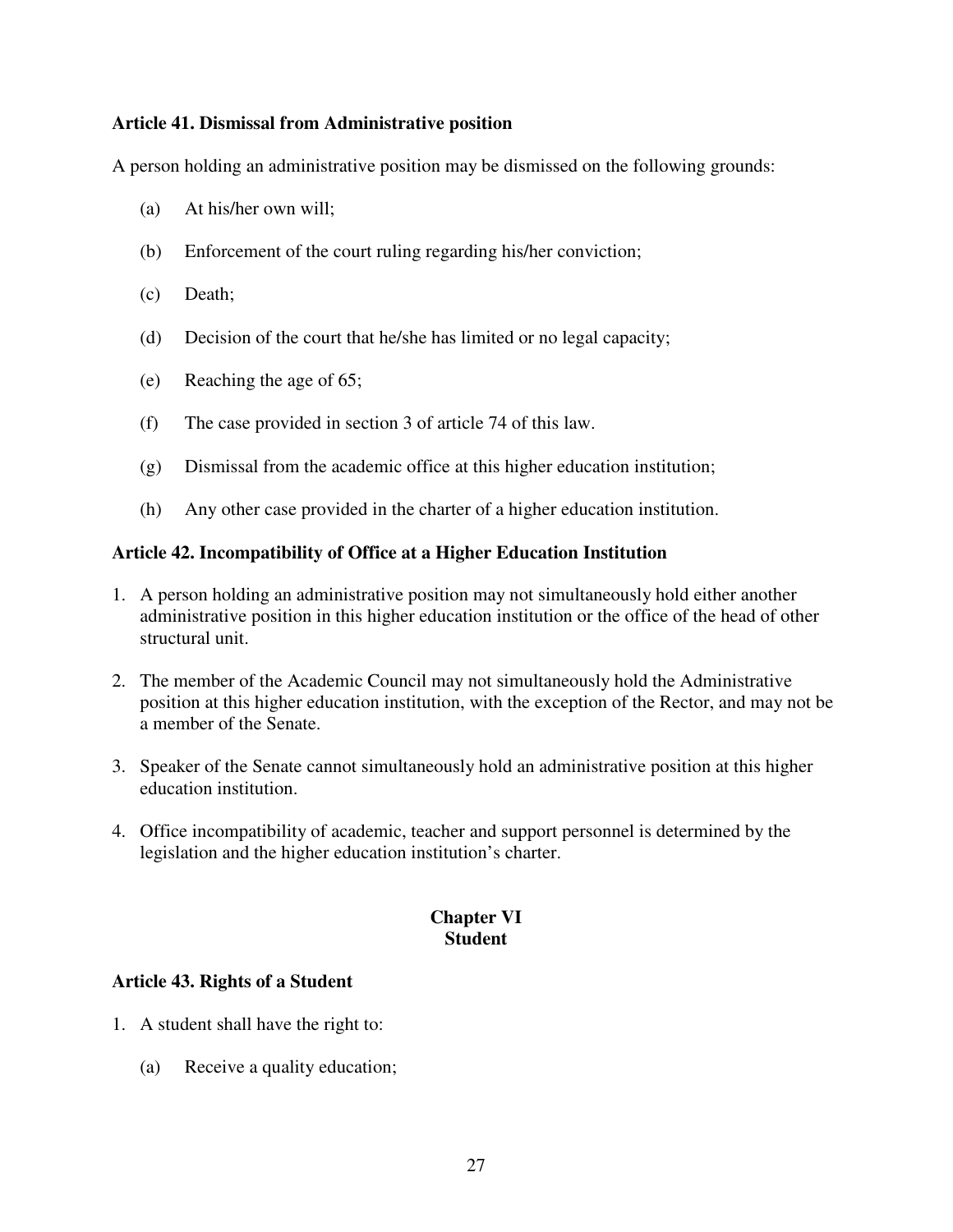- (b) Participate in research activities;
- (c) In accordance with the procedures established by the higher education institution's charter, internal regulations and the statute, use the higher education institution's material and technical facilities, library and information resources and other means;
- (d) Receive exhaustive information about the higher education institution's activities, including financial and economic activities as prescribed by the Georgian legislation;
- (e) Elect representatives and be elected to the student self-governance and representative management bodies of a faculty and a higher education institution on the basis of general, direct and equal elections in accordance with this law and the higher education institution's charter;
- (f) Freely establish and/or join student organizations in accordance with his/her own interests;
- (g) Freely express his/her opinion and give a substantiated refusal to share those ideas that are suggested during the study process;
- (h) In accordance with the rules prescribed by the Georgian legislation and the receiving higher education institution's charter, transfer to another higher education institution in the second year of study and take with him/her the government funding allocated for him /her;
- (i) In accordance with the rules prescribed by the Georgian legislation and the higher education institution's charter, receive stipend from the state, the higher education institution or any other sources, also financial or material aid, other benefits;
- (j) Choose study programmes;
- (k) Take part in the development of individual study programmes;
- (l) From time to time evaluate the work of academic personnel;
- (m) Exercise other powers conferred to him/her by this law and the Georgian legislation.
- 2. A doctoral student may be elected to the position of assistant professor. He/she takes part in the elections of higher education institution's management bodies as a student.
- 3. Higher education institution provides benefits for the students with disabilities in order to create essential conditions for their education, which is prescribed by enacted legislation, the charter of the higher education institution and the statute of a relevant faculty.
- 4. The private information stated by the student in the presence of academic personnel, also the information about student's views, faith and political beliefs, which become known to the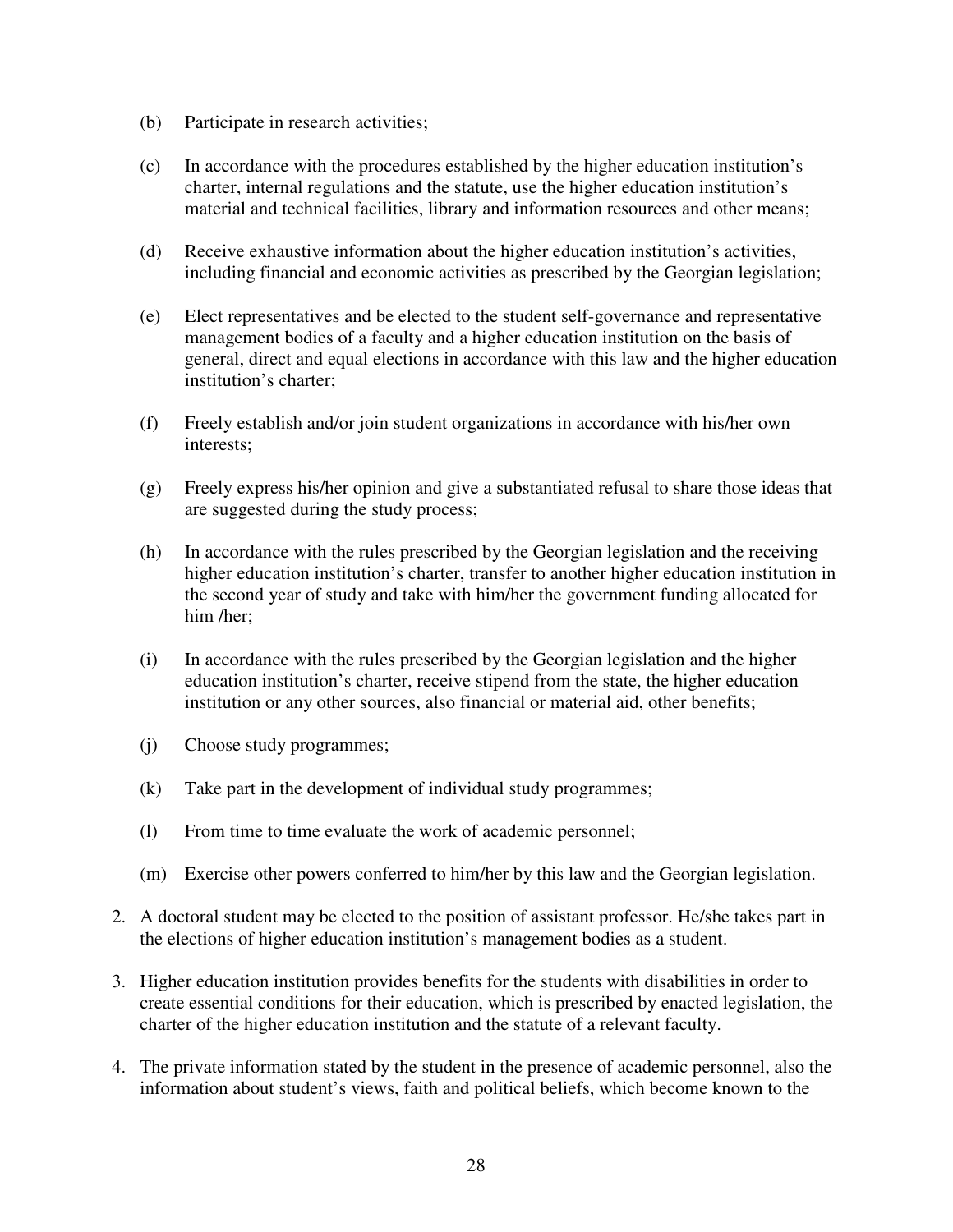academic personnel during the study process, also the information regarding the disciplinary measures against the student are confidential, except for the case when the student's permission is in place or the administration has the lawful interest to defend the security of others and the rights guaranteed by the law. The information regarding the student's academic performance and the student's disciplinary prosecution [could also say "disciplinary action" or other terms – use the same term everywhere] shall be kept separately. When keeping the information about the student, the administration has the duty to follow the rules and procedures prescribed by the General Administrative Code of Georgia.

- 5. Higher education institution is forbidden to exercise its power and use material and technical resources in such a way that may result into the threat of imposing the censorship or restricting the freedom of expression, except for the case provided in section 7 of this article.
- 6. Higher education institution is obligated to ensure a fair assessment of the student's knowledge, for which it shall develop appropriate procedures.
- 7. Disciplinary prosecution of the student should be proportionate to the student's misconduct and may be carried out only in accordance to the higher education institution's charter that, in those cases, is provided by the internal regulations through observing the procedures prescribed by this law and fair procedure. A higher education institution is obligated to design the students' code of ethics, which may impose some restrictions on the student's behaviour if it is related to the study process. Higher education institution is obligated to thoroughly explain the behaviour, which becomes grounds for disciplinary responsibility.
- 8. Disciplinary prosecution of the student shall not restrict the student's right to participate in the study process, except for the cases provided in the higher education institution charter and the internal regulations, if it endangers the rights and health of others, security and the property of a higher education institution. The issue of a student's disciplinary prosecution is decided by the Faculty Council. The student has the right to attend his/her proceedings.
- 9. The student who is the subject of a disciplinary prosecution has the following rights:
	- (a) Receive a written substantiated decision regarding starting his/her disciplinary prosecution;
	- (b) Attend the proceeding regarding his/her disciplinary prosecution and has the right of defence;
	- (c) Provide the Council with the evidence and the information he/she possesses;
	- (d) Take part in examining the evidence obtained by the Faculty Council;
	- (e) Demand public hearing of his/her disciplinary prosecution.
- 10. At the proceedings of disciplinary prosecution the burden of presenting proof is the responsibility of complainant. The resolution regarding the disciplinary prosecution shall be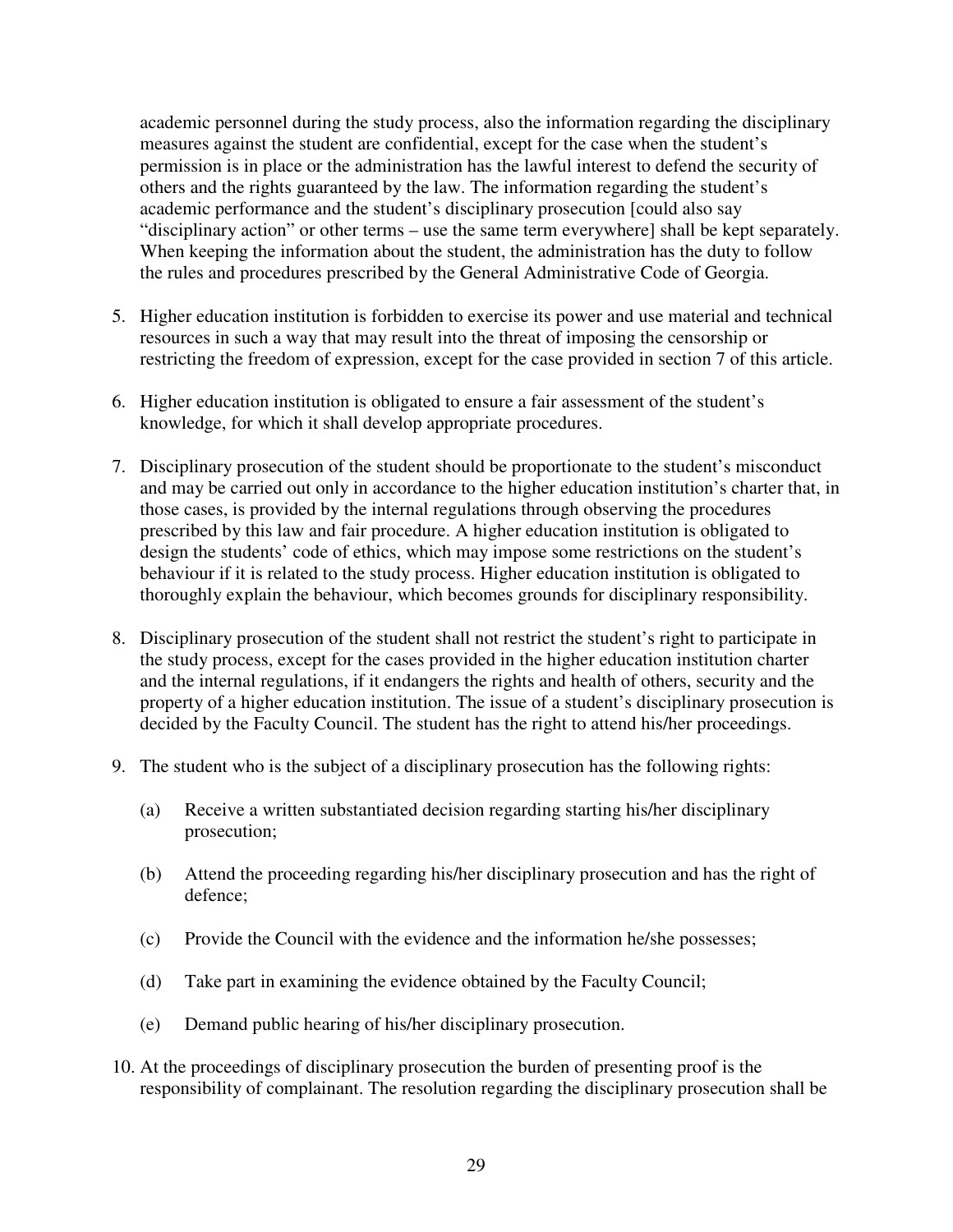substantiated and based on the evidence as prescribed by the Georgian legislation, higher education institution charter and internal regulations. The Faculty Council shall examine all the evidence that is the basis for disciplinary prosecution.

- 11. A student has the right to appeal in court the decision made by the Faculty Council regarding his/her case.
- 12. The status of the student shall be terminated upon the completion of a relevant educational programme or in any other case envisaged by the higher education institution's charter.

## **Article 44. Duties of a Student**

A student shall have a duty to study those subjects which he/she selected and which are compulsory as laid out in the higher education institution's programme and comply with the higher education institution's charter and internal regulations.

## **Article 45. Powers of Student Self-Governance**

- 1. In a higher education institution there shall be established student self-governance to be elected according to individual faculties on the basis of general, equal and direct elections.
- 2. Combination of self-governances in individual faculties shall represent the higher education institution's self-governance, which shall develop the student self-governance statute.
- 3. The student self-governance, in compliance with its statute, shall:
	- (a) Ensure students' involvement in the higher education institution management;
	- (b) Promote protection of students' rights;
	- (c) Elect representatives to the Faculty Council;
	- (d) Have the right to make recommendations on improving the faculty/higher education institution's management systems and quality of studying and present them to the Faculty Council, Senate and Academic Council;
	- (e) Exercise other powers as may be defined by the statute.
- 4. Higher education institution's administration may not interfere with the activities of student self-governance.

## **Chapter VII Higher Education Levels**

## **Article 46. Types of Higher Education Levels**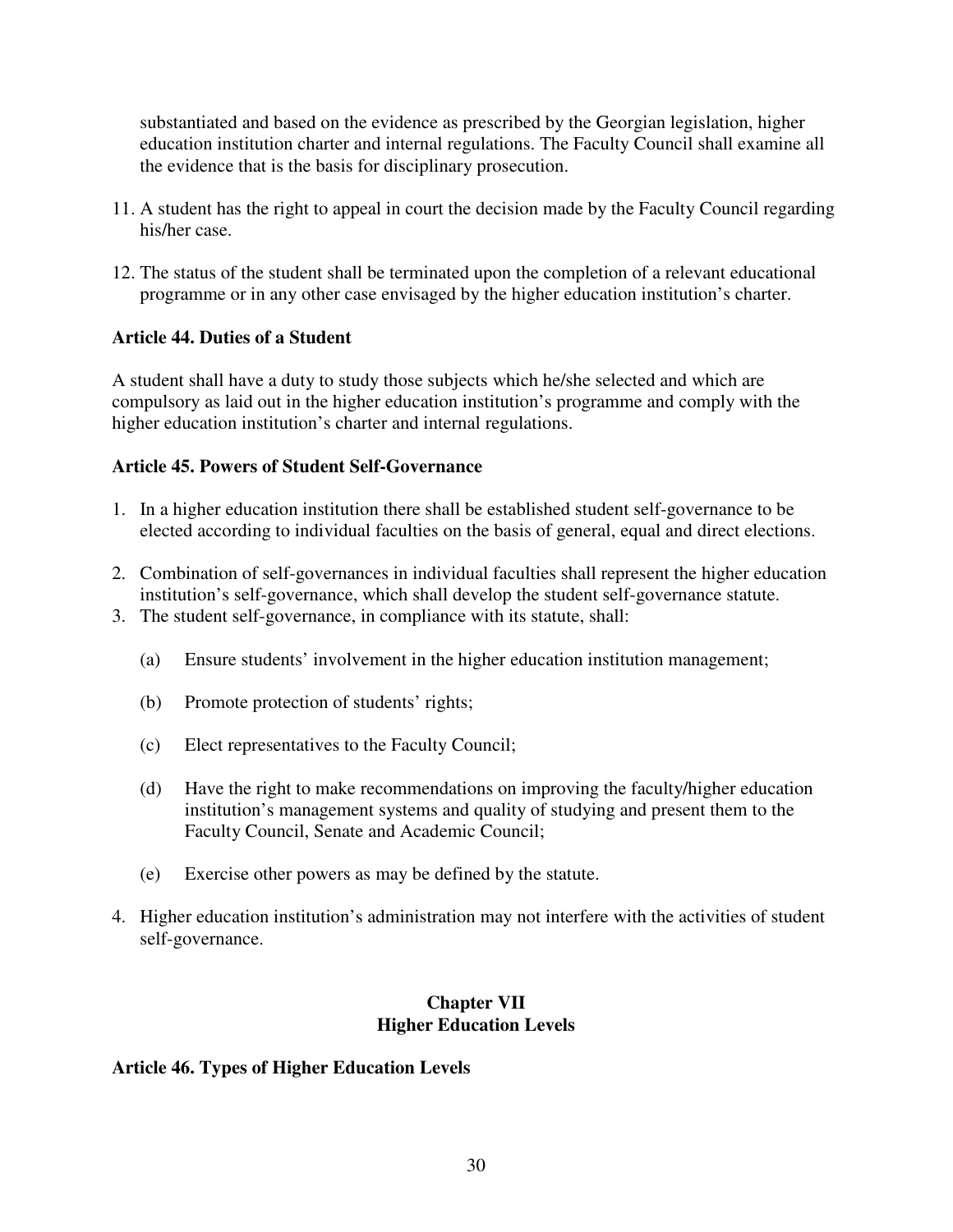- 1. At a higher education institution higher education may be provided based on one, two or three- level studies.
- 2. The three-level higher education shall consist of the following levels:
	- (a) Bachelor's Programme educational programme that may not be shorter than three years and longer than four years;
	- (b) Master's Programme educational programme that may not be shorter than two years;
	- (c) Doctoral Programme educational programme that may not be shorter than three years.
- 3. Upon completion of each educational level a relevant diploma shall be awarded together with a standard transcript.
- 4. Any person who did not/could not complete any of the above levels shall be granted an appropriate certificate.

## **Article 47. Certified Specialist's Programme**

- 1. Certified specialist's programme represents a single-level higher educational programme lasting for 3-5 years (5-6 years in case of medical education) according to the special higher educational programme, which aims at preparing the person for practicing his/her profession.
- 2. A certified specialist shall have the right to continue studies on a master's level, if he/she accumulates the total credits necessary for the bachelor of a relevant specialty, for which he/she shall undergo additional preparation.

## **Article 48. Bachelor's and Master's Programme**

- **1**. Only the persons holding the state certificate of full general education or those with equal status have the right to take a bachelor's programme.
- 3. The purpose of undertaking a bachelor's programme, in addition to receiving the higher level of professional preparation as compared to general education, is acquiring the deeper knowledge of theoretical aspects of study disciplines, which shall prepare the graduate through the research programmes for further study on a master's level.
- 4. A bachelor or certified specialist of equal status may take a master's programme.
- 5. The purpose of taking a master's programme shall be as follows:
	- (a) Preparation for research work and pedagogic activities at a higher education institution;
	- (b) Changing specialty;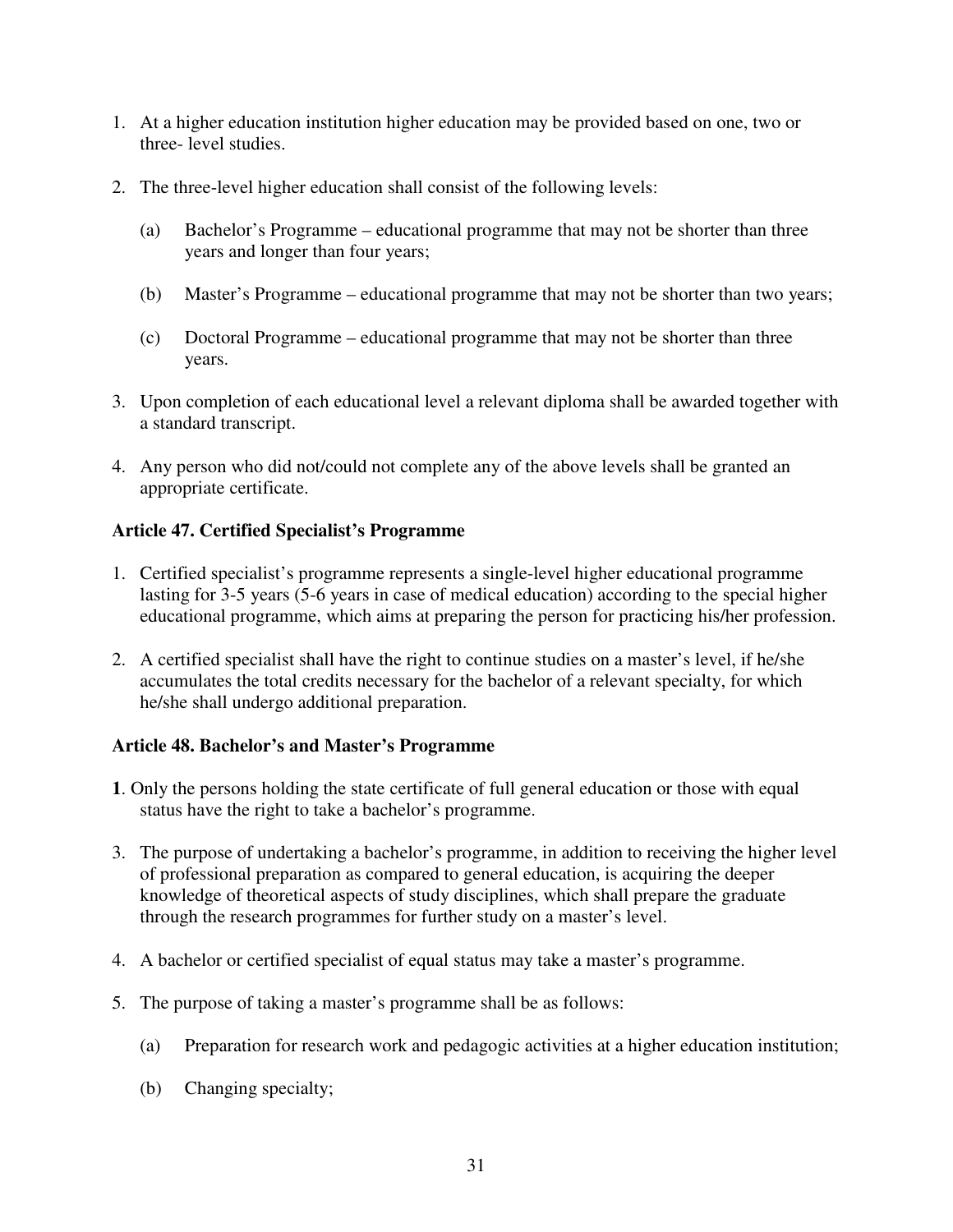- (c) Upgrading qualifications.
- 6. Master's study programme may not comprise only teaching, except at the performing specialties of fine arts and sports higher education institutions; it shall necessarily include independent research by the student, which will result in considerable enhancement of student's knowledge and serve as the basis for presenting a research work.
- 7. In the medical field (including veterinary medicine) the degree of a certified specialist awarded after concluding a six-year educational programme may be deemed as an equal degree of a master.

### **Article 49. Doctoral Programme**

- 1. A person holding a master's or an equal academic degree may take a doctoral programme.
- 2. A higher education institution shall provide a doctoral student with a research supervisor, create favourable conditions for conducting work related to the research, which shall encompass theoretical and/or experimental results and facilitate his/her integration into the world research community.
- 3. Upon completion of the doctorate programme and successful defence of dissertation, a doctoral student is awarded the academic degree of a doctor.
- 4. The academic degree of doctor shall be awarded by a dissertation council established within a faculty of higher education institution in compliance with the regulations prescribed by the relevant statute.
- 5. The procedures for awarding the academic degree of a doctor shall be set out in the Dissertation Council Statute to be approved by the Academic Council of a higher education institution.

### **Article 50. Recognition of Educational Credentials Issued Abroad**

- 1. The recognition of study programmes taken in a foreign higher education institution and the results of academic achievements shall take place if the compatibility of such programmes with the Georgian higher education institutions' study programmes is established.
- 2. The formal recognition (acknowledgement) of educational credentials issued abroad and establishment of equivalence and authenticity of the educational credentials issued in Georgia shall be the responsibility of a National Information Centre for Academic Recognition, which is a part of the European network, after consulting with the relevant services of the relevant higher education institutions, in compliance with international treaties, bilateral or multilateral agreements and appropriate provisions of the Georgian legislation. Once recognition of the credentials is in place, the decision regarding the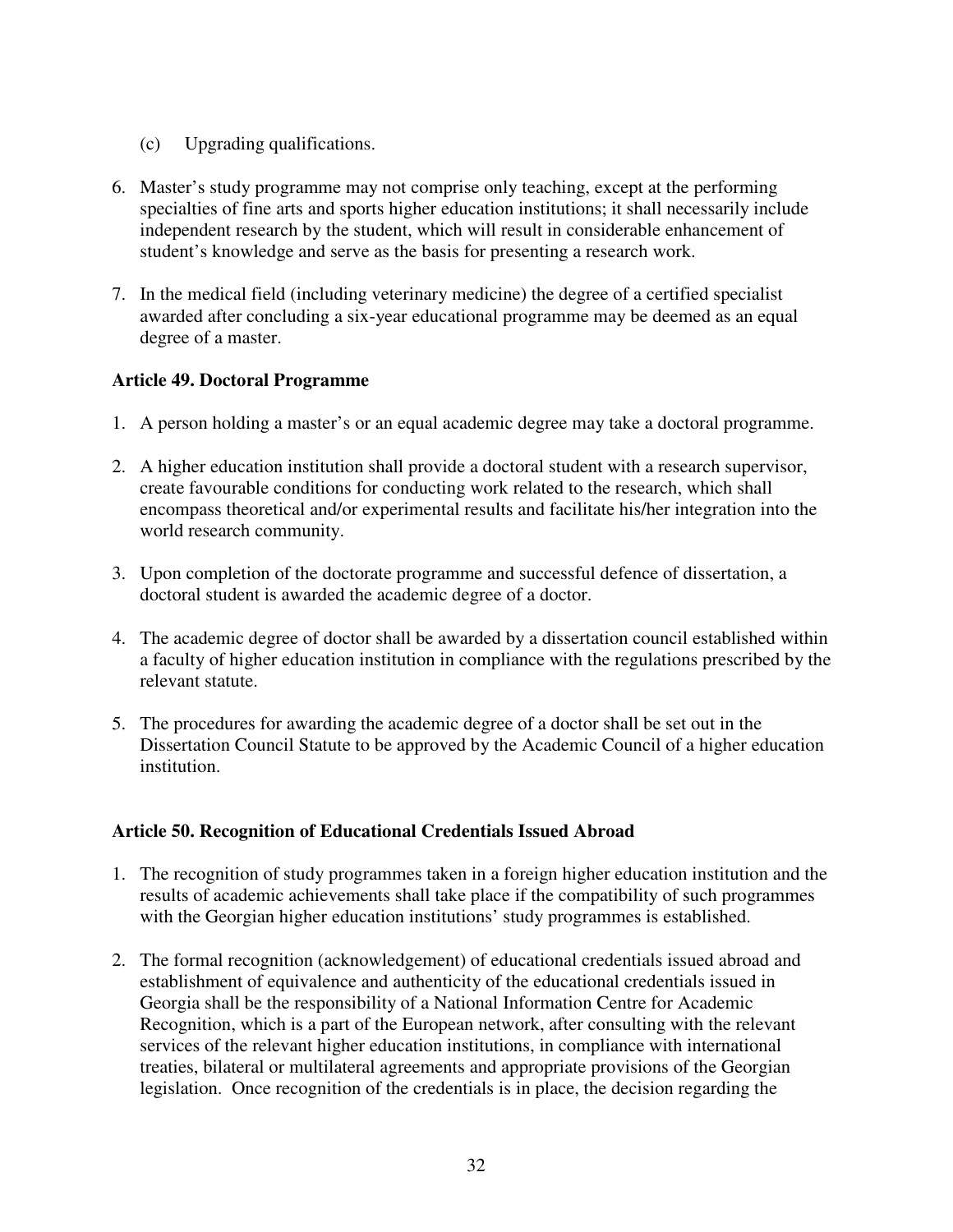continuation of studies or employment in Georgia shall be made by a higher education institution or an employer respectively.

## **Chapter VIII Admission to the Higher Education Institution**

## Article 51. **National Examination Centre**

- 1. National Examination Centre is a legal entity of public law, which develops and manages the system of national entrance examinations for admissions into higher education institutions.
- 2. The statute of the National Examination Centre shall be developed and approved by the Minister of Education and Science of Georgia.
- 3. The director of the National Examination Centre is appointed by the Prime Minister of Georgia upon the nomination of the Minister of Education and Science of Georgia.
- 4. The results of Unified National Examinations conducted by the National Examination Centre are compulsory for every accredited higher education institution and serve as the basis for awarding the higher education grant to a Georgian citizen or resident. Everyone who wishes to undertake the national examinations can do so provided they present a state document certifying their full general education.

## **Article 52. Basis of Student Admission to Accredited Higher Education Institution**

- 1. Only students who have passed the Unified National Examinations may enrol in a state accredited programme at an accredited higher education institution, based on the ranking of scores he/she received at the examinations.
- 2. To receive fine arts and sports higher education the entrant shall participate in a relevant competition that is conducted before the Unified National Examination according to the procedures defined by the fine arts and sports higher education institutions.
- 3. To encourage mobility of entrants, the foreign citizens and stateless persons that have obtained a right to higher education in accordance with the law of those countries where they have received secondary or equivalent education shall have the right to take accredited programmes at accredited higher education institutions.
- 4. The Ministry of Education and Science, upon the proposal of the National Examination Centre, shall define requirements to be met by Georgian citizens who have obtained the right to a higher education in a foreign country by receiving secondary or equivalent education in that country and now wish to enrol into a state accredited programme at an accredited higher education institution.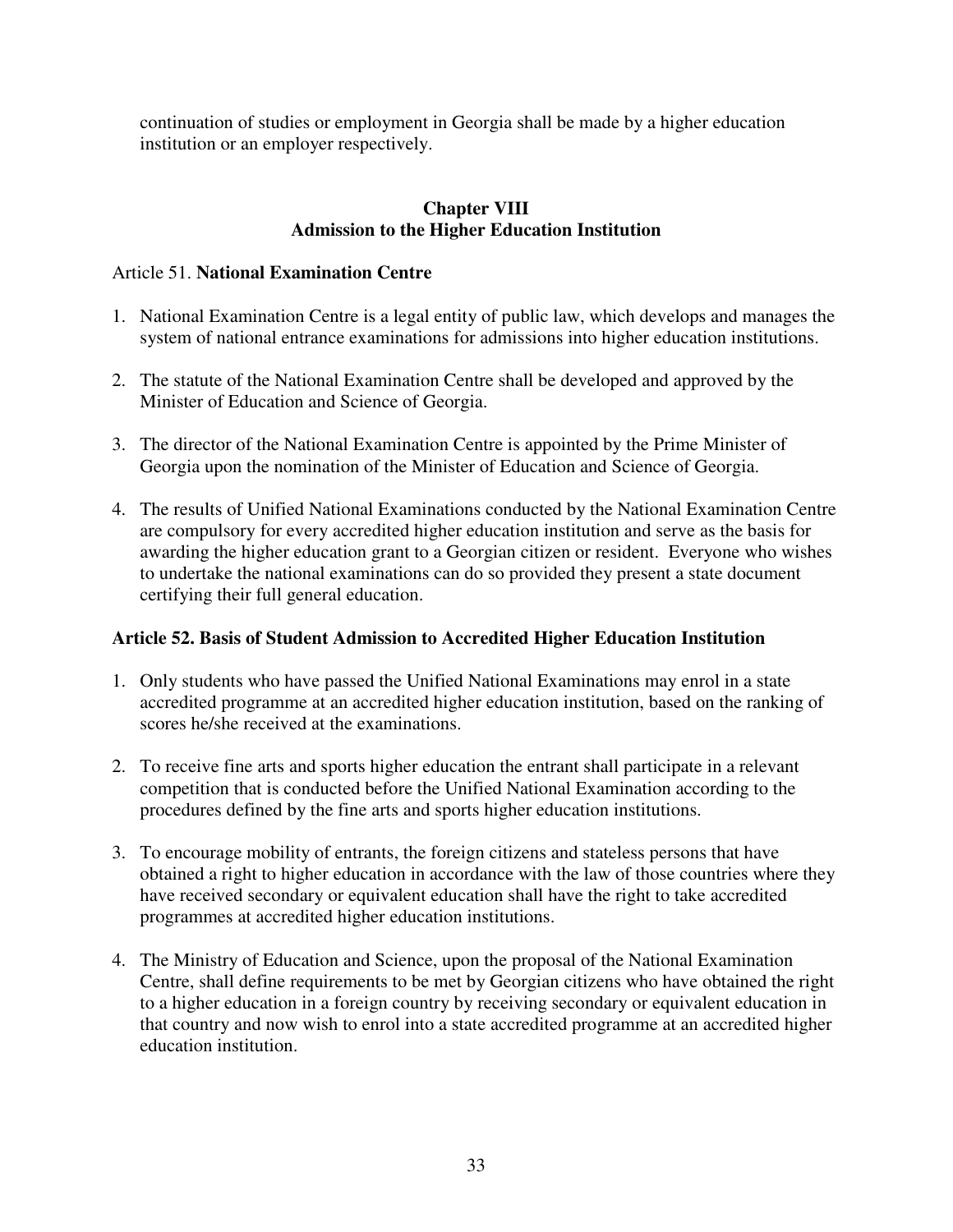- 5. At the beginning of the academic year, every higher education institution that wishes, has the right and/or obligation to be involved in the unified examination system, and shall announce coefficients set by its faculties for examination results in each subject. Admission to the faculties of the students who have passed the examinations shall be conducted in accordance with the coefficients set by faculties for each examination subject at the beginning of the academic year.
- 6. Within the limits of the number of students to be admitted, which is established after the accreditation of a higher education institution, a number of slots may be reserved for the citizens of foreign countries, but it must not exceed 5% of the admission limit.
- 7. Awarding state education grants to foreign citizens is possible within the limits of 2% of the annual funding for state education grants, through a special state programme defined by the Ministry of Education and Science of Georgia, based on international agreement or on the principle of reciprocity.
- 8. Within the limits of 6% of annual funding for state education grants and upon the proposal of the Ministry of Education and Science of Georgia, the Georgian government is entitled to define the conditions and the amount of funding for students enrolled in state priority specialties as well as for those funded through social programme.
- 9. The National Examination Centre shall rank the entrants who have taken the exams according to those coefficients that were published by the faculties at the beginning of the academic year and send the lists to the relevant faculties.
- 10. The Higher Education Institution and the faculty are obligated to admit the entrants based exclusively on the list defined in section 9 of this article.

## **Article 53. Unified National Examinations**

- 1. The National Examination Centre shall be responsible for preparing and holding Unified National Examinations.
- 2. The Minister of Education and Science shall approve the procedures for holding the Unified National Examinations and allocating the state education grant upon the proposal of the National Examination Centre.
- 3. A person willing to take the Unified National Examination shall file an application with the Examination Centre in which he/she shall indicate the higher education institution, faculty (faculties) and specialty (specialties) where he/she is willing to continue studying.
- 4. A person shall hold a state document certifying his/her full general secondary education in order to take the Unified National Examinations.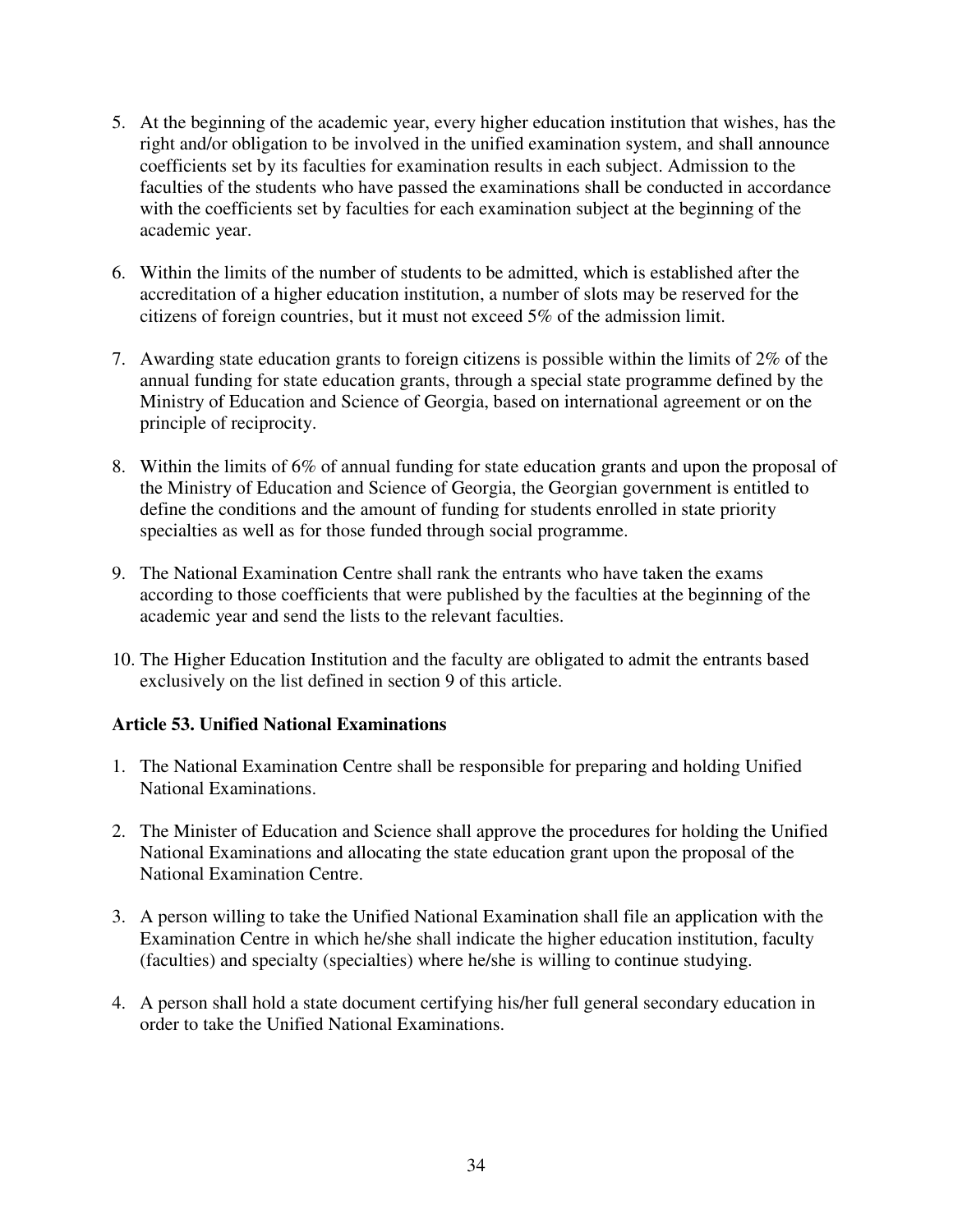- 5. The procedures for participation in the National Examinations for persons who have received secondary education in a foreign country shall be defined by the National Examination Centre and approved by the Ministry of Education and Science of Georgia.
- 6. The Unified National Examination programme shall be designed by the Centre and approved by the Minister of Education and Science.
- 7. Entrants shall pay the Examination fees. The Minister of Education and Science shall approve the amount of the fee, as well as conditions for exemption, upon the proposal of the Centre.

## **Article 54. Awarding State Education Grants**

- 1. Based on the results of the Unified National Examination, the National Examination Centre shall draft a project for awarding state education grant and present it to the Ministry of Education and Science of Georgia for approval.
- 2. The state education grant shall be awarded according to the absolute sum of scores earned as a result of the Unified National Examination.
- 3. Besides the list of the students who won the state education grant, the draft project for awarding the grants shall include the ranking of all students who passed the Unified National Examination according to the absolute sum of scores received.

## **Article 55. Unified National Examination Certificate**

- 1. Having undertaken the Unified National Examination, a person shall be provided with a Unified National Examination certificate indicating the scores earned by the certificate holder.
- 2. The Unified National Examination certificate shall indicate whether or not the entrant earned a state education grant and the entrant's ranking on the list (lists) sent to the faculty (faculties). The entrant shall present this certificate to the faculty or faculties where he/she has earned the right to be enrolled.
- 3. If an entrant fails to be enrolled in a higher education institution during two years following the date of examination, the certificate shall become invalid.

### **Article 56. Admissions to Master's and Doctoral Programmes**

Procedures for admissions to master's and doctoral programmes shall be defined by the statute of a relevant faculty of a higher education institution.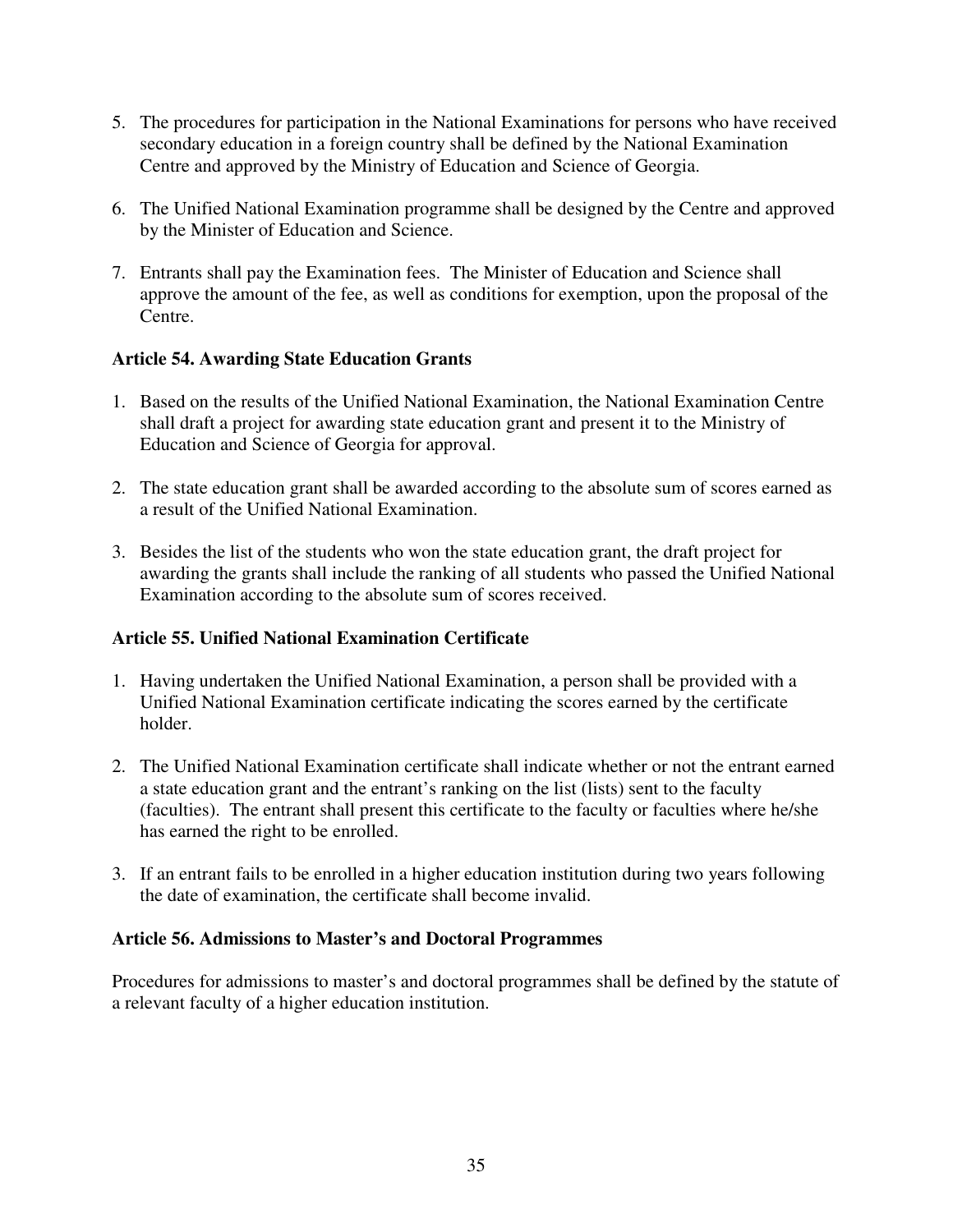## **Chapter IX Licensure of Higher Education Institution**

## **Article 57. License for Higher Education Activities**

Licensure of private higher education institutions shall be carried out in accordance with this law and the Law of Georgia on General Procedures for Granting Business Licenses and Permits.

### **Article 58. Documents to Be Submitted to Obtain a License**

To obtain a license, higher education institutions seeking the license shall submit to the Ministry of Education and Science of Georgia the following documents:

- (a) Charter of the higher education institution;
- (b) Educational programmes and curriculum;
- (c) Information about academic personnel indicating their number and documents certifying their qualifications;
- (d) Estimates of costs required to maintain the educational process;
- (e) Information on material and technical resources;
- (f) Information on workplace security and sanitary/hygienic conditions;
- $(g)$  A statement issued by a banking institution regarding the actual amount of the funds (equity capital) in the account of a license seeker at the time of applying for the license.

### **Article 59. License Granting Period**

The Issuer of license shall make a decision on granting or denying the license no later than three months following the submission of all documents referred to in Article 58 of this law.

### **Article 60. Grounds for Refusing the License**

- 1. The license shall not be issued if:
	- (a) Documentation submitted by the license seeker, technical, material and other resources fail to meet the requirements for licensure as established by the law;
	- (b) The license seeker's license has been suspended and the reasons for suspension have not been eliminated.
- 2. The license may not be refused for the reason of limiting the number of licenses issued.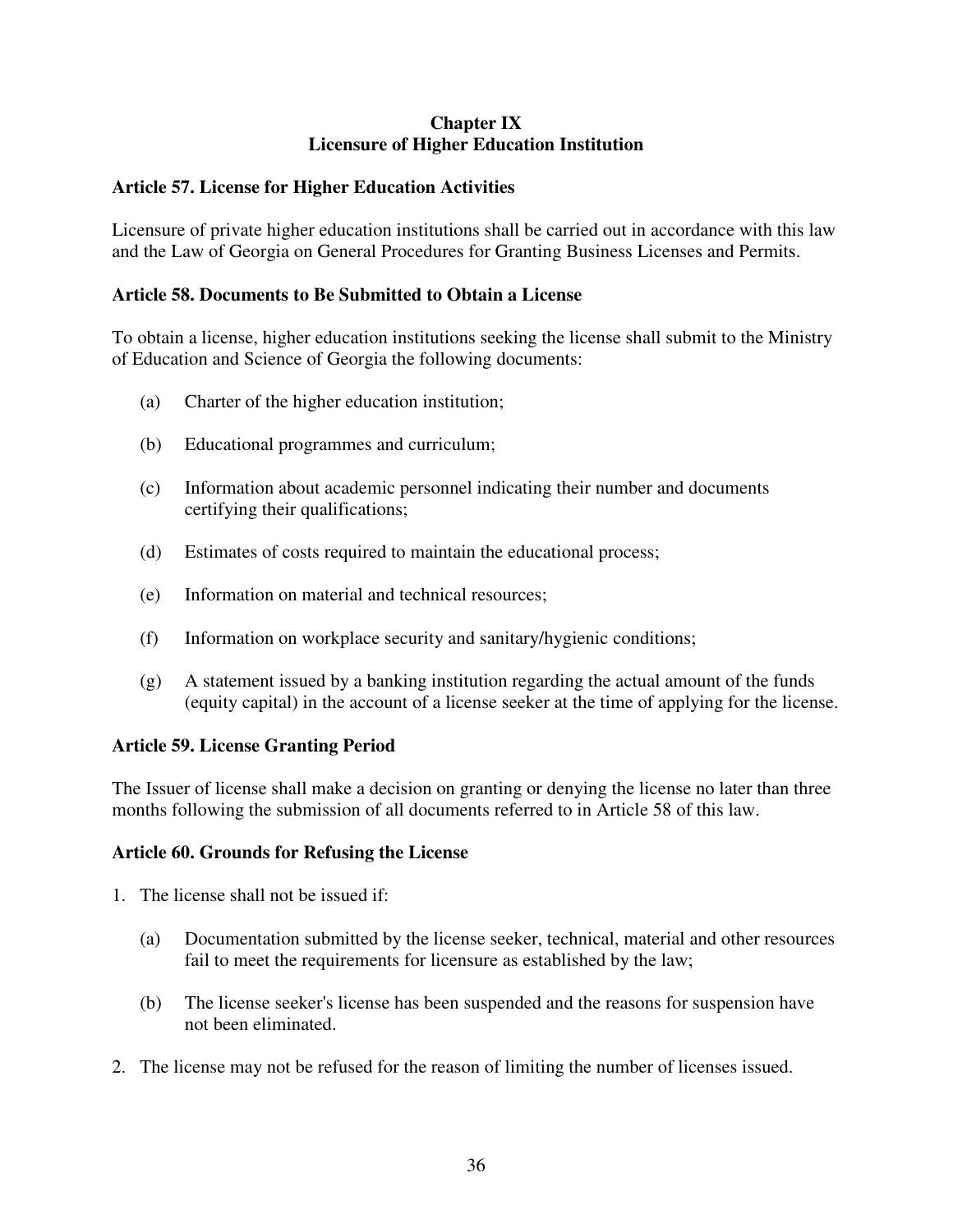### **Article 61. Suspending the License**

- 1. If a license holder fails to comply with the licensing conditions established by the law, the issuer of license shall make a decision regarding suspending the license.
- 2. The issuer of license shall indicate in its decision on suspension the conditions, which, if met, will result in the renewal of license.
- 3. The license shall be suspended until the conditions referred to in section 2 of this article are met, which shall not be longer than three months after making the decision on suspension.

## **Article 62. Revoking the License**

- 1. The license may be revoked on the following grounds:
	- (a) At license holder's request;
	- (b) License holder's liquidation;
	- (c) Expiration of suspension period, if within this period the reasons for suspension are not eliminated.
- 2. The issuer of license shall make a decision on revoking the license within three days following the receipt of relevant statement or information, or expiration of the period referred to in subsection "c" of section 1 of this article.

### **Chapter X Accreditation Procedure**

### **Article 63. State Accreditation Service for Educational Institutions**

- 1. To ensure compatibility of higher education institutions and their programmes with the international standards and procedures, the state shall implement accreditation. The state shall acknowledge no other diploma but that issued by accredited educational institutions.
- 2. To ensure implementation of the state accreditation, the Ministry of Education and Science of Georgia shall establish a legal entity of public law – State Accreditation Service for Educational Institutions (hereinafter – State Accreditation Service).
- 3. The State Accreditation Service shall independently carry out its activities and operate based on this law and the statute approved by the Ministry of Education and Science of Georgia.
- 4. State Accreditation Service carries out accreditation of higher education institutions, monitors the compliance with the accreditation conditions and is entitled to revoke the accreditation if the accreditation conditions are violated.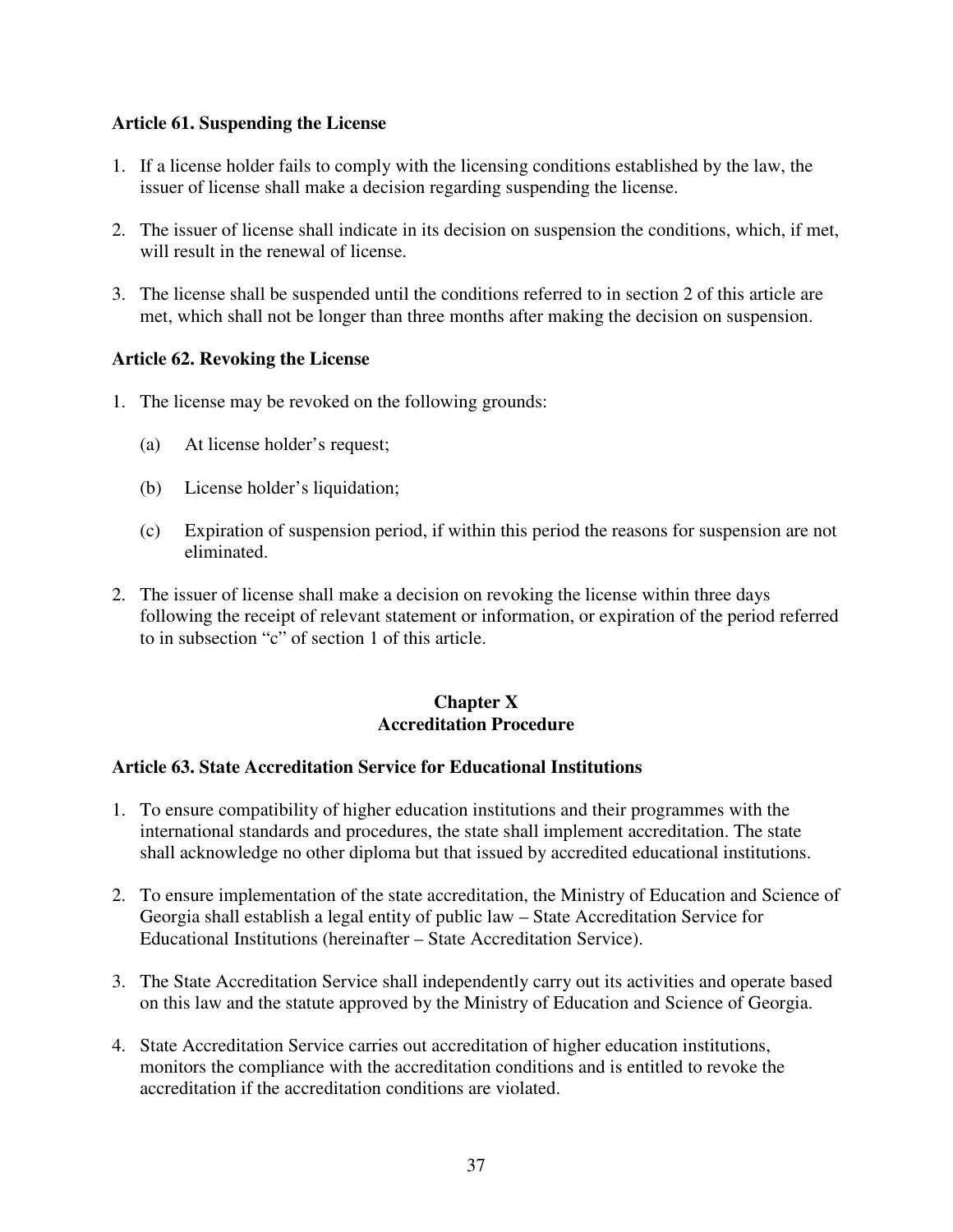- 5. The head of the State Accreditation Service shall be appointed to and dismissed from the office by the Prime-Minister of Georgia.
- 6. To ensure quality control, the higher education institutions having the status of legal entities of public law shall have the right to jointly establish a legal entity of private law, the assessment of which may be considered by the State Accreditation Service in the process of accrediting the higher education institution.

### **Article 64. Establishing the Team of Experts**

- 1. For each accreditation case, the State Accreditation Service shall appoint a chair of the expert team whose candidacy shall be agreed upon with the party seeking accreditation. The procedure of agreement shall be prescribed by the State Accreditation Service statute.
- 2. The chair of the expert team shall nominate the team members. A citizen of Georgia as well as that of any other country, or a stateless person may be nominated as an expert team member.
- 3. All candidacies for expert team membership shall be agreed upon with the party seeking accreditation. The procedure of agreement shall be prescribed by the State Accreditation Service statute.
- 4. When agreement with the party seeking accreditation is not reached, the expert team shall be approved by the head of the State Accreditation Service for Higher Education Institutions, if:
	- (a) Institutional accreditation of a legal entity of public law is to be carried out;
	- (b) Accreditation for a regulated educational programme is to be carried out.

### **Article 65. Team of Experts**

- 1. A precondition for accreditation shall be the self-evaluation of a party seeking accreditation, which shall be conducted in accordance with the forms provided in advance by the State Accreditation Service to the accreditation seeker.
- 2. Within one week following the completion of their work, the expert team shall present its conclusion concerning accreditation results to the State Accreditation Service.
- 3. Based on the conclusion of the expert team, the State Accreditation Service shall issue an individual act - ordinance as provided in Article 66 of this law.

### **Article 66. Resolution on Accreditation**

1. A decision on the accreditation of a higher education institution shall be made in the form of an individual act - ordinance of the Head of the State Accreditation Service, which shall be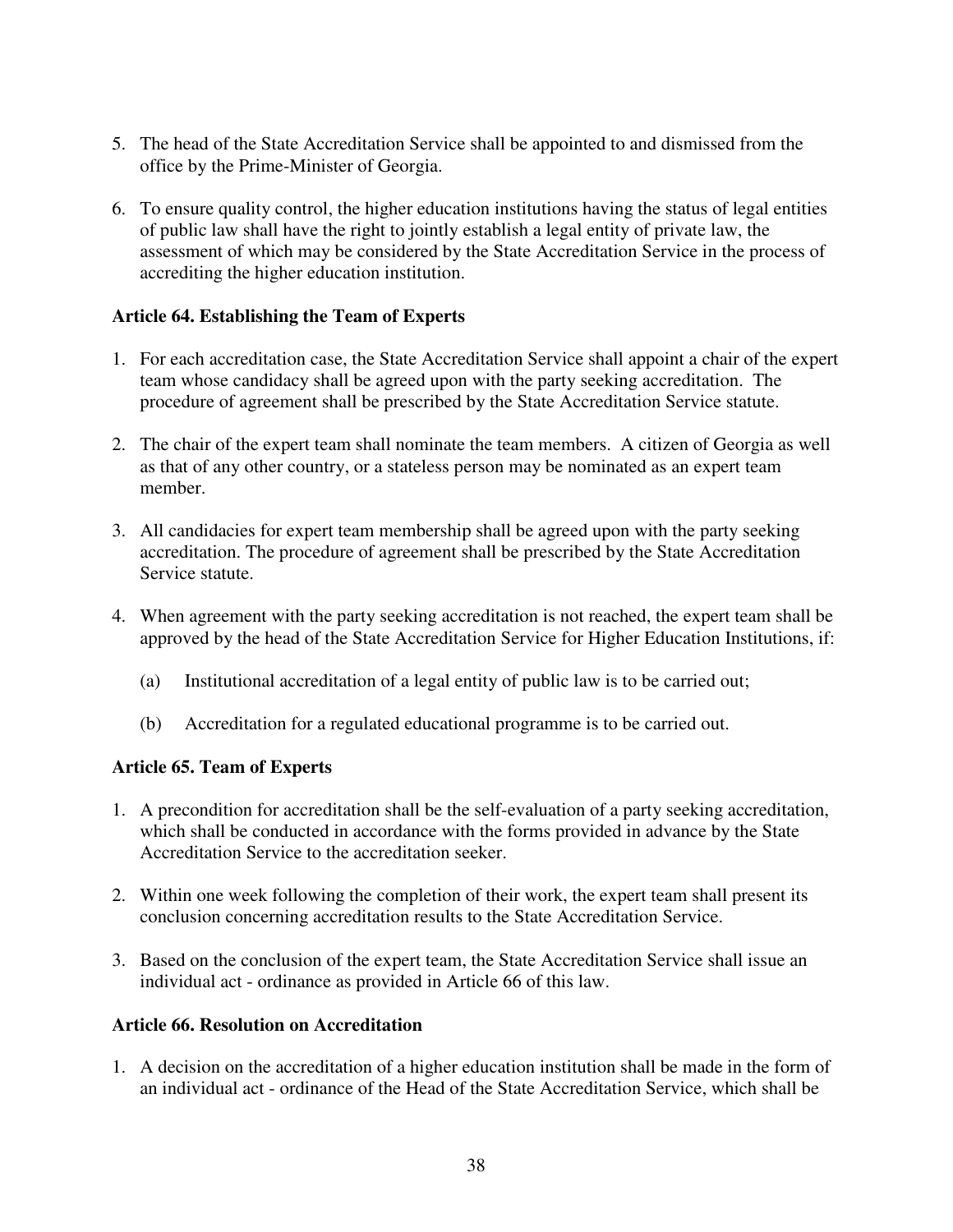entered into the Educational Institutions Registry of the Ministry of Education and Science and be publicized in accordance with the procedure prescribed by the law.

- 2. A resolution on higher education institution's accreditation may be of four different types:
	- (a) on awarding accreditation;
	- (b) on refusing accreditation;
	- (c) on awarding conditional accreditation;
	- (d) on revoking accreditation.
- 3. If a conditional accreditation is awarded, the ordinance shall indicate the rules for meeting the condition.
- 4. Except in the cases of conditional accreditation, the accreditation shall be awarded to higher education institutions for not longer than five years.
- 5. In the case of conditional accreditation, the next accreditation shall be carried out no later than within the period of two years, as defined by the ordinance of the Head of the State Accreditation Service referred to in the first section of this article.

## **Chapter XI Institutional and Programme Accreditation of Higher Education Institutions**

## **Article 67. Accreditation Types**

- 1. Higher education institution shall be subject to the two types of accreditation institutional accreditation and programme accreditation.
- 2. The state accreditation procedures shall be drafted by the State Accreditation Service pursuant to this law and approved by the Minister of Education and Science of Georgia.

## **Article 68. Institutional Accreditation**

- 1. Institutional accreditation examines the compatibility of a higher education institution's status (the right to award the certificate acknowledged by the state) with the standards of its material, financial and human resources established by the state.
- 2. State institutional accreditation shall be compulsory for all higher education institutions having the status of legal entity of public law.

## **Article 69. Documents to be submitted to Obtain Institutional Accreditation**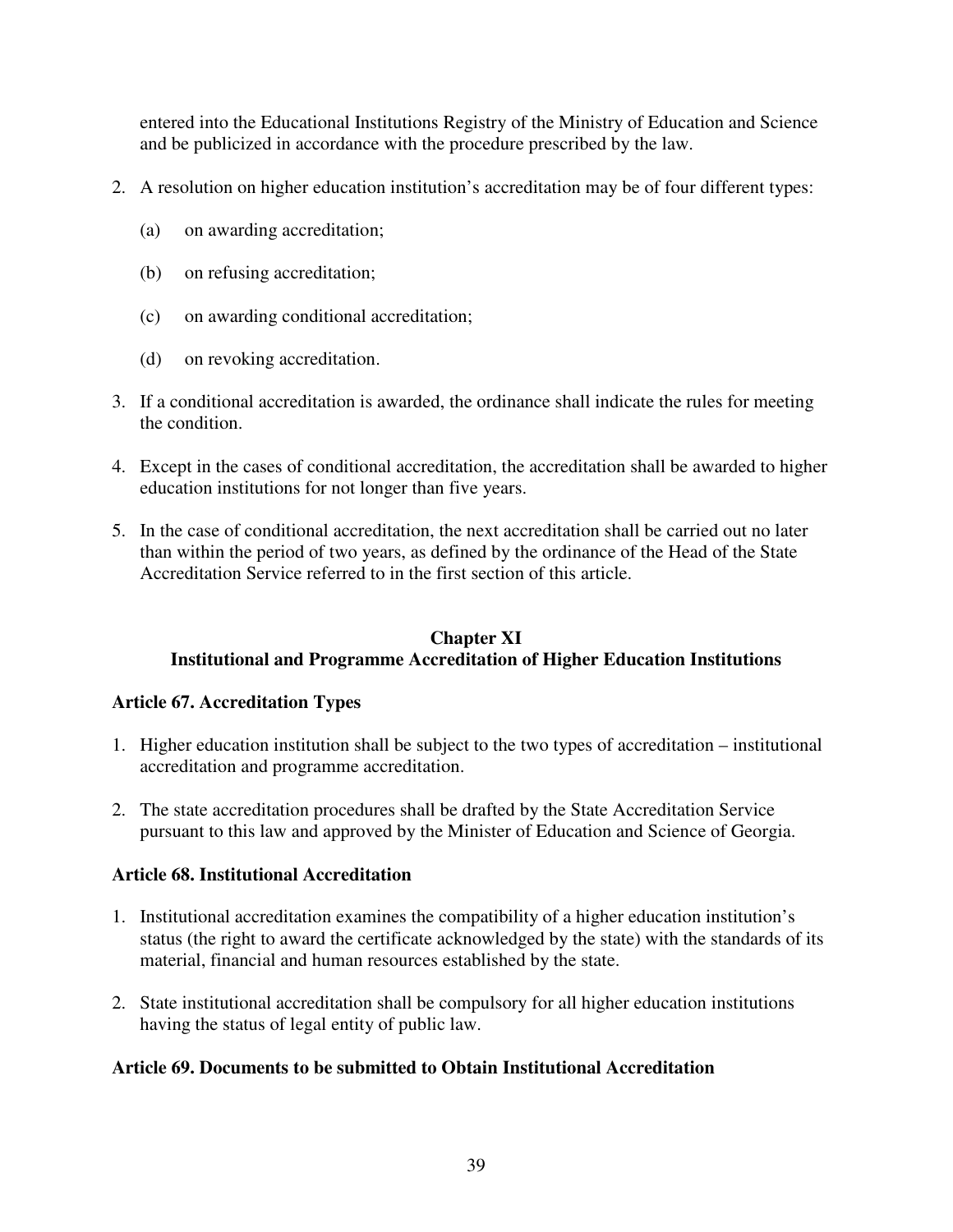An institutional accreditation seeker shall submit to the State Accreditation Service the following documents:

- (a) Preliminary estimates of financial costs required to maintain the educational process;
- (b) List of academic disciplines;
- (c) Educational and study programmes;
- (d) Information on academic personnel (number of professors and documents certifying their qualifications);
- (e) Information on material and technical resources;
- (f) Information on workplace security and sanitary/hygienic conditions.

### **Article 70. Periodic Institutional Accreditation**

After receiving the accreditation, a higher education institution having the status of legal entity of public law is obligated to undertake every next institutional accreditation within the period indicated in the document certifying accreditation.

### **Article 71. Programme Accreditation**

- 1. Programme accreditation examines the compatibility of a status of higher education institution's programme (the right to award the certificate acknowledged by the state) with the following criteria:
	- (a) Feasibility of its educational goals and objectives, their compatibility with the programme and the principles for designing the programme;
	- (b) Methodology and organization of teaching, adequacy of assessing the learning under the programme;
	- (c) Student achievements, individual work with students;
	- (d) Provision of study resources;
	- (e) Potential for upgrading the quality of teaching;
- 2. Institutional accreditation serves as a precondition for programme accreditation.
- 3. State programme accreditation may be obtained for the educational programme of any higher education institution, irrespective of their organizational/legal status.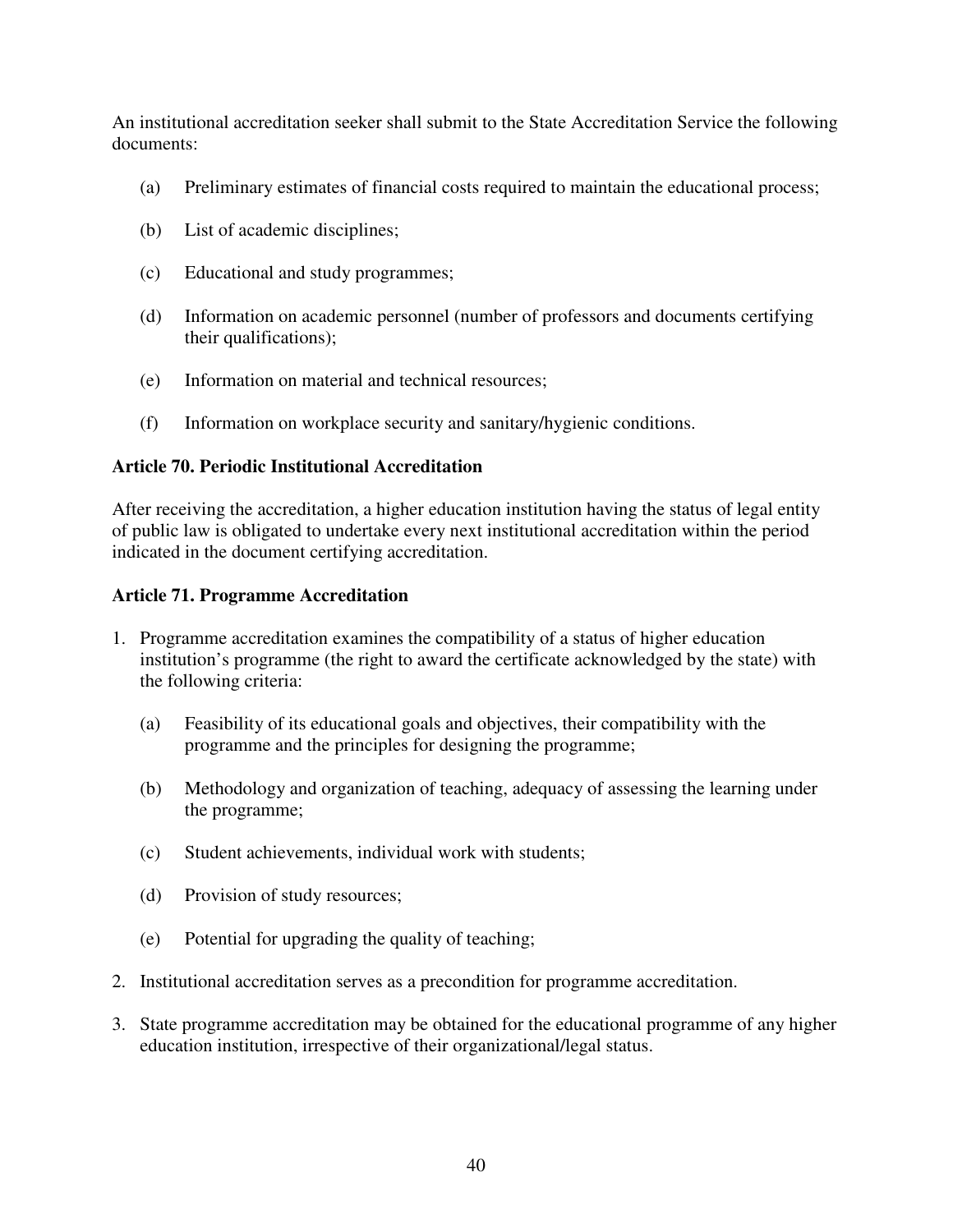4. A state programme accreditation certificate shall be issued based on the evaluation of a higher education institution's educational programme.

## **Article 72. Revoking Programme Accreditation**

- 1. State programme accreditation shall be revoked:
	- (a) Upon revoking the license;
	- (b) Upon revoking the institutional accreditation;
	- (c) In cases provided in the accreditation statute.
- 2. In case of revoking the institutional accreditation, a higher education institution may reapply to the State Accreditation Service for undertaking a new accreditation process for its educational programme not earlier than after a one-year period following the decision on revoking.
- 3. If state accreditation of an accredited educational programme is revoked as a result of subsequent accreditation process, negotiations involving the Ministry of Education and Science, Ministry of Economic Development, Ministry of Finance and the Higher Education Institution regarding the status of already enrolled students and future operations must be immediately started.

## **Article 73. Technical Organization of Accreditation**

- 1. Except for cases envisaged by this law, state accreditation costs, including the remuneration for expert team members, shall be covered by the higher education institution.
- 2. The State Accreditation Service is obligated to provide higher education institutions with legal assistance regarding accreditation. The State Accreditation Service shall develop recommendations on accreditation issues on the annual basis.

## **Article 74. Legal Consequences of Accreditation**

- 1. The State shall recognize only those academic degrees and diplomas that are awarded after completing accredited educational programmes.
- 2. The state educational and research grants may be awarded only to accredited education institutions and accredited educational programmes.
- 3. If a higher education institution with the status of legal entity of public law, fails to obtain accreditation on two consecutive occasions, this shall result in dismissing the officials of management and administrative bodies of a higher education institution and serve as the basis for an institution's reorganization or liquidation.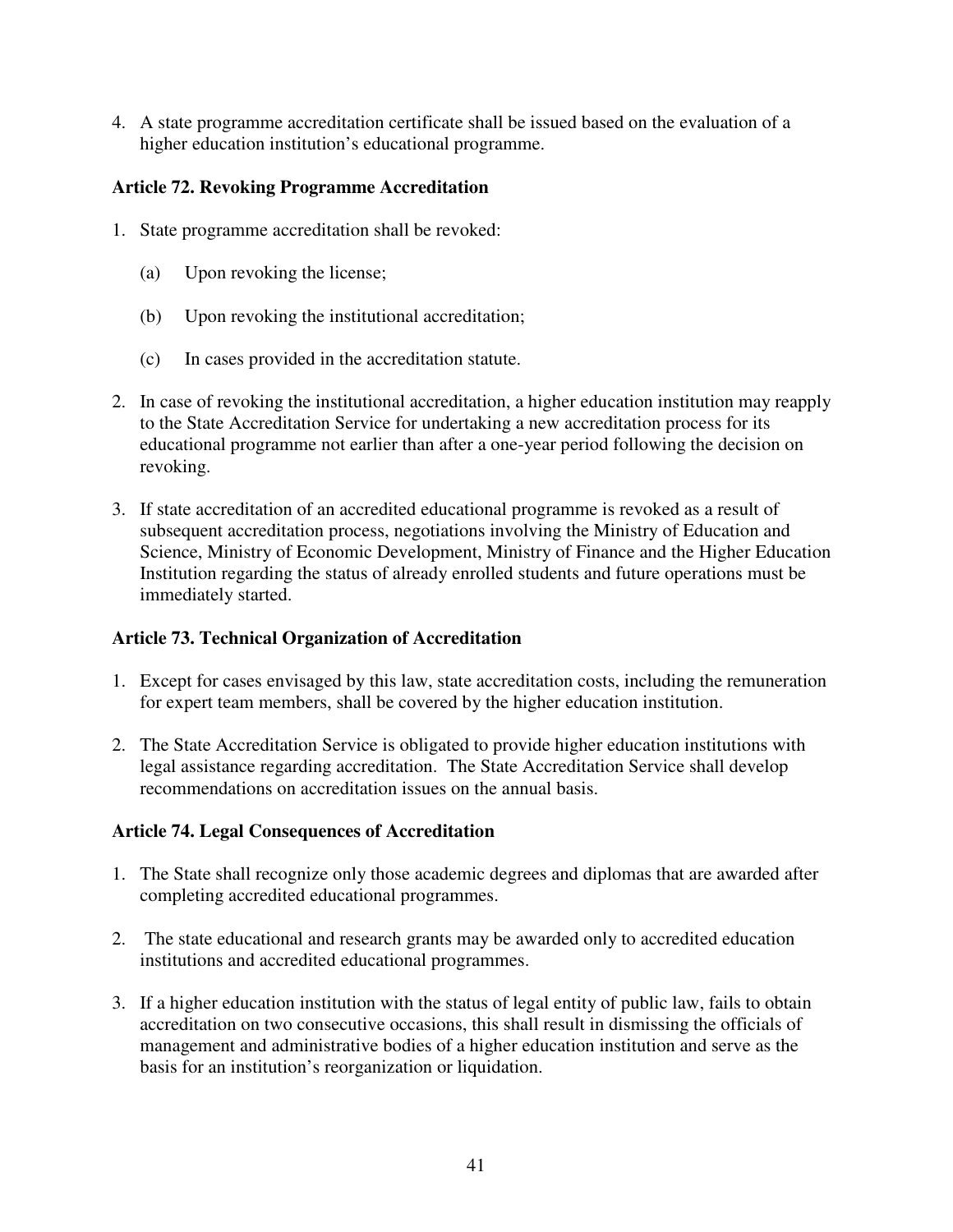4. In the case provided in section 3 of this article, the Minister of Education and Science of Georgia is entitled to appoint a temporary representative, who will coordinate the current activities of the institution and develop recommendations on the expediency of further activities of this higher education institution and the possibility of transferring the students to other higher education institutions.

### **Chapter XII Accreditation of Regulated Educational Programmes**

## **Article 75. Regulated Educational Programme**

- 1. A regulated educational programme is regulated by the relevant law.
- 2. Regulated educational programmes comprise:
	- (a) Law;
	- (b) Medicine (including veterinary medicine);
	- (c) Pedagogy.
- 3. The accreditation procedures for both regulated educational programmes and higher education institutions offering such programmes shall be defined by the State Accreditation Service and approved by the Ministry of Education and Science.

### **Article 76. Regulated Professions**

- 1. The list of regulated professions subject to the State Certification Examinations shall be defined exclusively by the law of Georgia.
- 2. Procedures and conditions for conducting the State Certification Examination for regulated professions shall be prescribed by relevant legislation.

### **Article 77. Accreditation of Regulated Educational Programme**

- 1. The State Accreditation Service, in cooperation with professional associations envisaged by law, shall develop and present to the Minister of Education and Science of Georgia for approval conditions for regulated educational programme accreditation.
- 2. If there is no legally established professional association in a relevant field of study, then the State Accreditation Service shall develop regulated educational programme accreditation conditions in cooperation with interested organization (organizations) and parties.
- 3. Subsequent accreditation of a regulated educational programme shall take place after each five-year period following the original accreditation.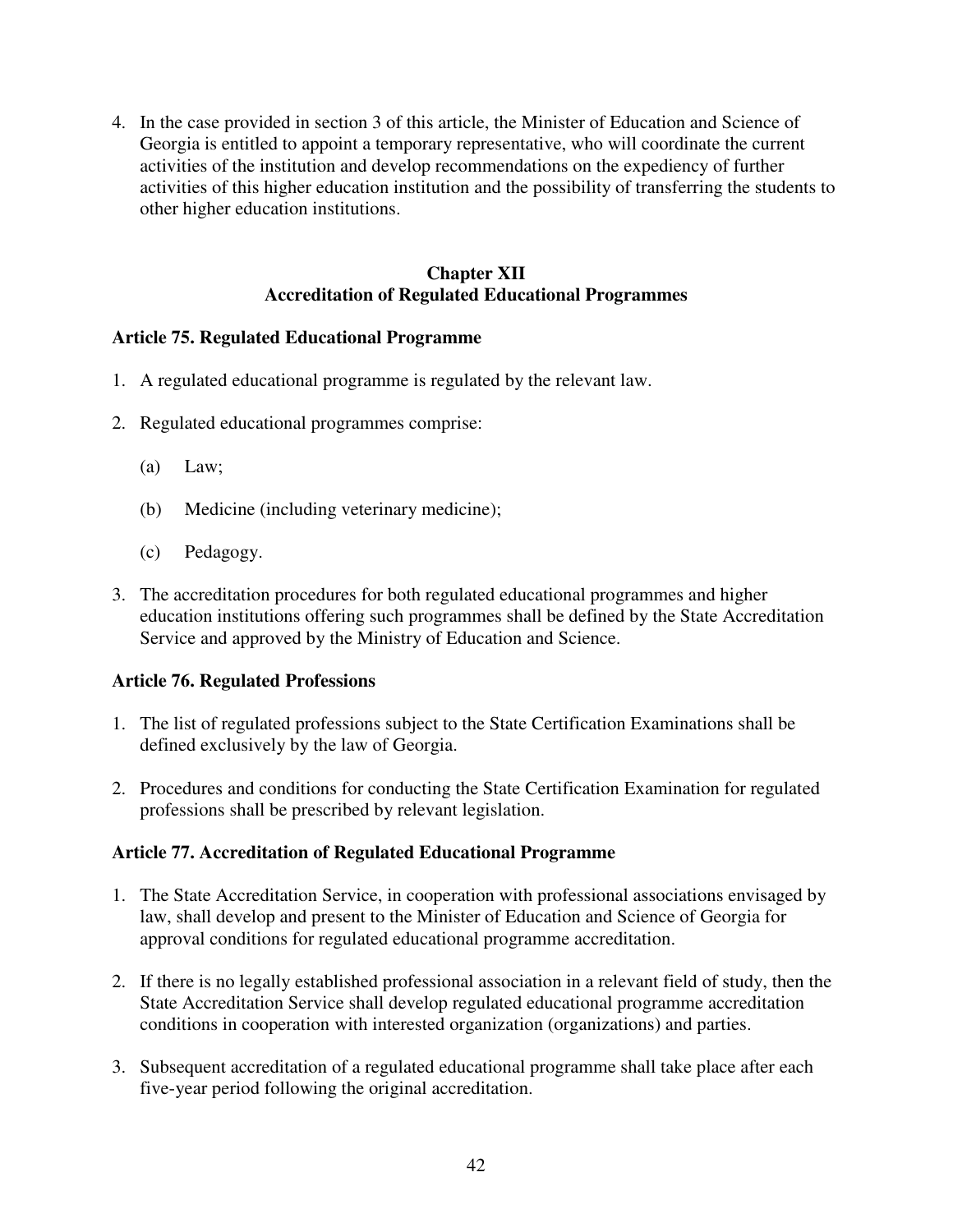4. For the purposes of accreditation of regulated educational programmes the State Accreditation Service shall make the decision referred to in section 2 of Article 66 of this law.

## **Chapter XIII Types of Activities and Sources of Funding of Higher Education Institutions**

### **Article 78. Economic Activities of Higher Education Institution**

A non-profit legal entity higher education institution may carry out other economic activities permitted by Georgian law, in accordance with the Law of Georgia on Legal Entity of Public Law and in cases envisaged by the Civil Code of Georgia.

### **Article 79. Financing of Higher Education Institution**

- 1. The State funding of higher education institutions shall be oriented towards teaching and research, as well as training, retraining and upgrading the qualifications of the institution's personnel.
- 2. The funding sources of a higher education institution are as follows:
	- (a) Tuition fees which are covered by the state education grant funds;
	- (b) Funds received through private grants, contributions or a will;
	- (c) Research grants awarded by the state on the basis of competition;
	- (d) Special state-budgetary programmes designed to encourage the enrolment in those specialties of a higher education institution, which represent priority for the state;
	- (e) Programme financing allocated by the ministries of a relevant field;
	- (f) Any other sources of income allowed by the Georgian legislation, including the revenues from economic activities.

### **Article 80. Financing of Higher Education Institution through State Education Grant Funds**

- 1. A citizen of Georgia, who is enrolled in a higher education institution pursuant to this law, shall be eligible for a state education grant.
- 2. The state education grant may be awarded to foreign citizens within the 2% of annual funding for state education grants, under a special programme defined by the Ministry of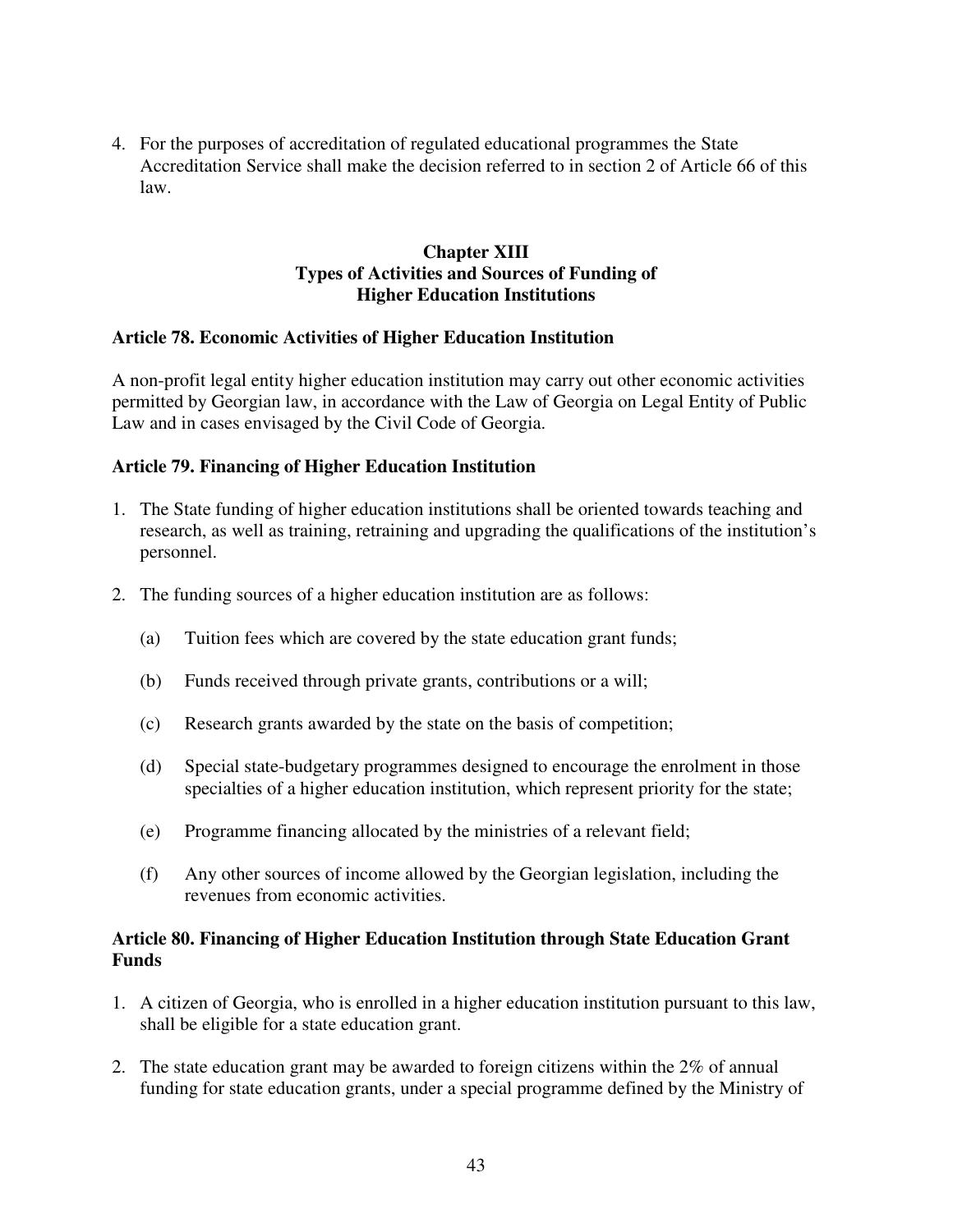Education and Science of Georgia, based on the international agreement or the principles of reciprocity.

- 3. No person may receive more than one state education grant at each level of study.
- 4. The state shall cover the tuition fees at the higher education institution, which is a legal entity of private law, only within the limits of state education grant.

## **Article 81. Amount of State Education Grant**

- 1. Tuition fees for accredited educational programme at a higher education institution having the status of legal entity of public law, shall be defined by the higher education institution.
- 2. The amount of the state education grant, which shall fully cover the tuition fees for an accredited educational programme at a higher education institution having the status of legal entity of public law, shall be defined by the government of Georgia.
- 3. If the cost of an accredited programme at a higher education institution having the status of legal entity of private law is higher than the amount of the state education grant, the higher education institution shall have the right to set an additional fee which shall be covered by other than state sources.
- 4. If the cost of an accredited programme at a higher education institution having the status of legal entity of private law is less than the amount of the state education grant, the state funding shall equal the amount of cost for this education programme.
- 5. There shall be no difference in tuition fees for one and the same educational programme at a higher education institution.
- 6. In case if the student who holds the state education grant transfers to another higher education institution, the state shall cover the tuition fees at this higher education institution within the maximum amount of state education grant.
- 7. The person who has passed the competition as established by fine arts and sports higher education institutions having the status of legal entity of public law, and was awarded a state education grant as a result of Unified National Examinations, shall receive at least half of the amount of this grant in the form of a stipend from the budget of this higher education institution.

## **Article 82. Relationship between the Higher Education Institution and the Issuer of State Education Grant**

1. In the beginning of each academic year and/or before January 1 of the following calendar year, the state shall transfer to a higher education institution the amount of funds which shall match the number of those students in this institution that have obtained the state education grant.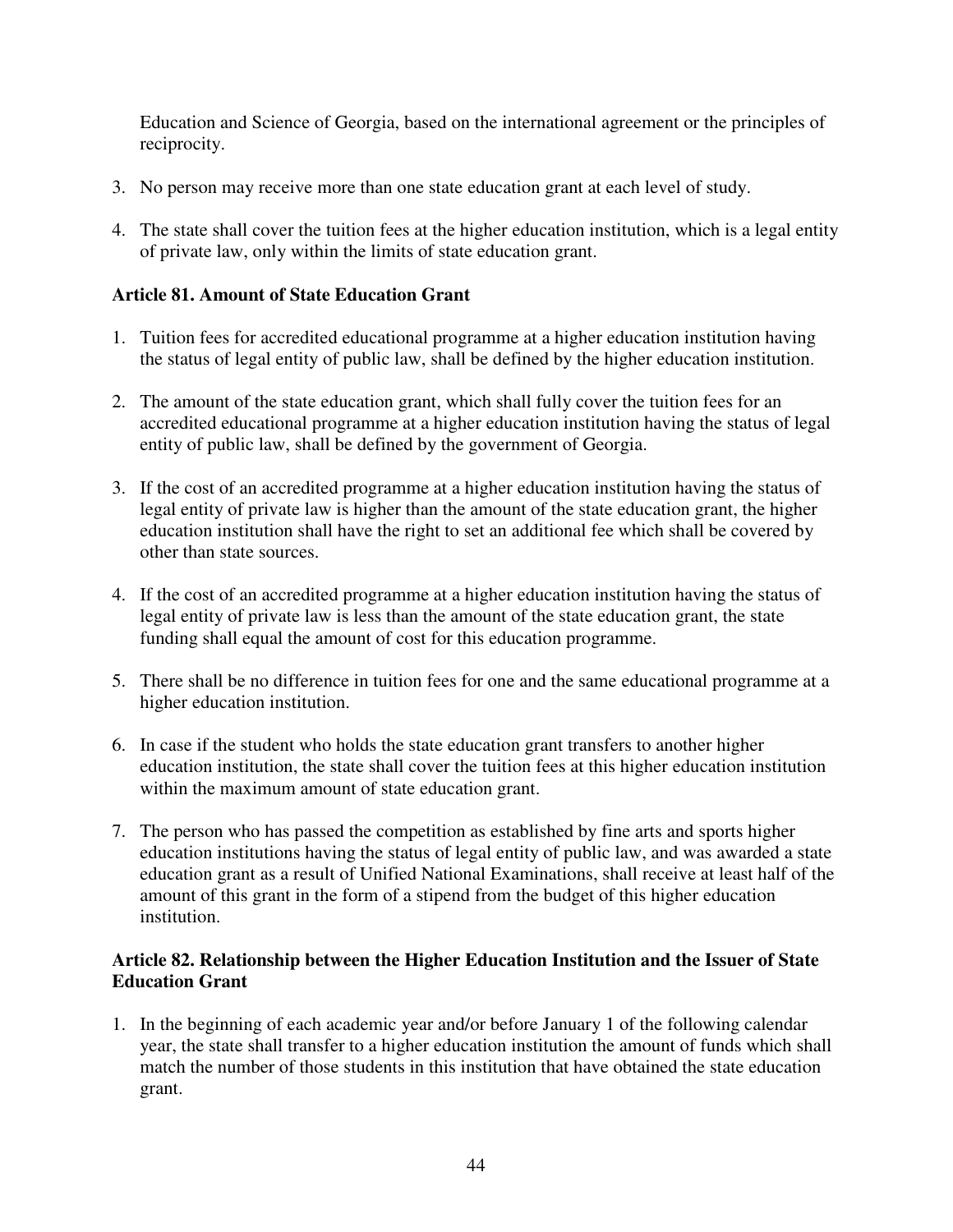2. Before the next academic year, the higher education institution is obligated to notify the Ministry of Education and Science of the names of all those students that obtained the state education grant but for some reason have terminated or postponed their studies.

### **Article 83. State Research Grant**

- 1. The research grant is awarded to the higher education institution unit on the basis of competition in accordance with the procedures established by the Ministry of Education and Science of Georgia.
- 2. Neither the state research grant nor the state education grant may be used for funding any other activity.
- 3. The state funding for master's and doctor's programmes shall be provided through the state Research Grant funds, in accordance with the priorities set by the Ministry of Education and Science of Georgia, under a special state programme.

### **Chapter XIV**

## **Property of Higher Education Institution having the Status of Legal Entity of Public Law**

### **Article 84. Property of Higher Education Institution having the Status of Legal Entity of Public Law**

The property of a higher education institution having the status of legal entity of public law comprises the property conveyed to it by the state, legal and private persons, as well as that acquired by the institution itself using its own funds.

### **Article 85. Using the Property of Higher Education Institution having the Status of Legal Entity of Public Law**

1. Acquiring, alienating or leasing the entire or a part of real estate belonging to higher education institution having the status of legal entity of public law, also any other decision on property, if it is outside the scope of educational and research activities is only permissible by the decision of higher education institution Senate with the consent of the Ministry of Education and Science and the Ministry of Finance, in accordance with the procedures prescribed by the legislation.

### **Article 86. Property Conveyed by the State to the Higher Education Institution having the Status of Legal Entity of Public Law**

1. Upon the establishment of a higher education institution having the status of legal entity of public law, the state shall convey to it relevant property in the form of free-of-charge usufruct.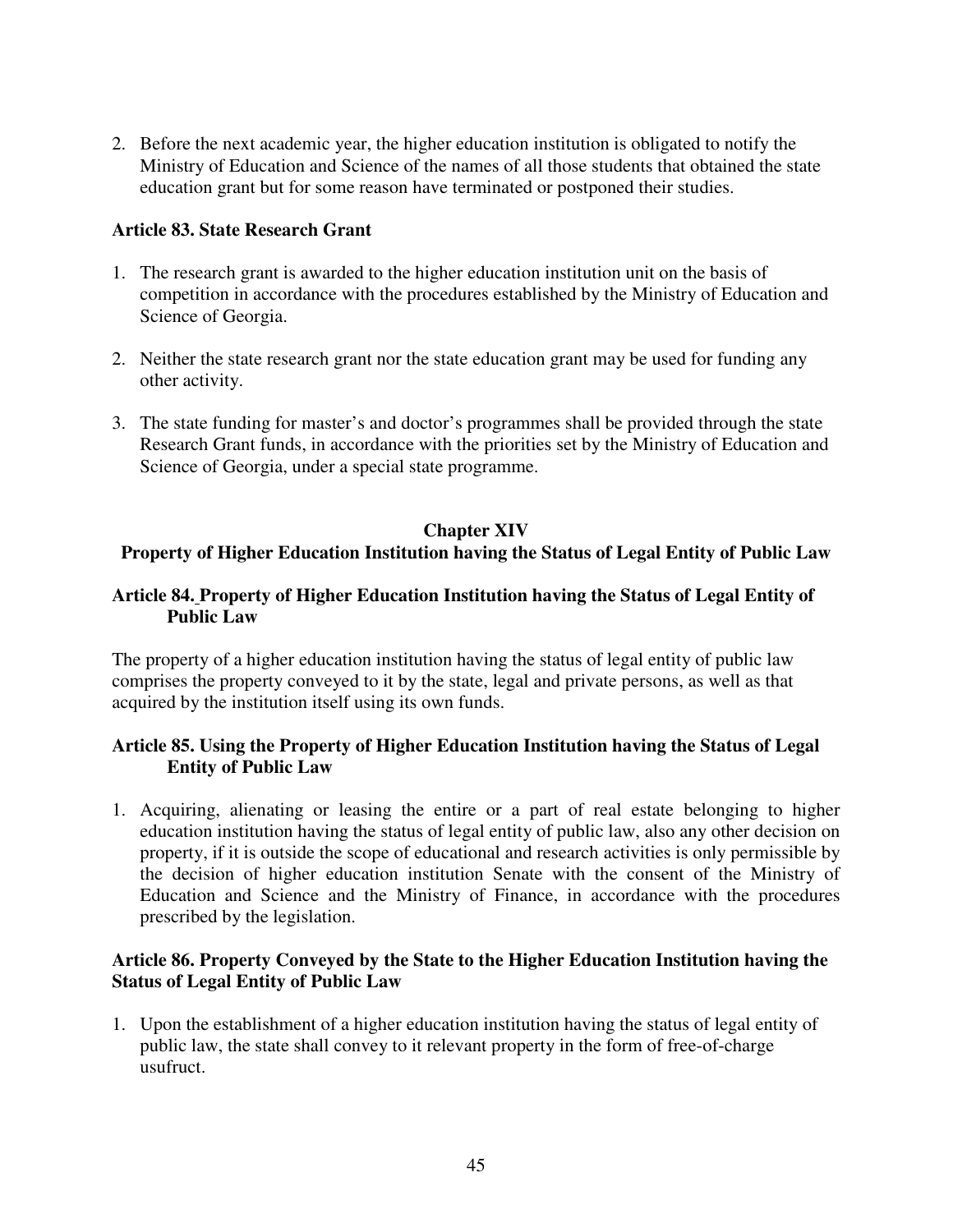- 2. The list of property to be conveyed shall be attached to the higher education institution's establishment act.
- 3. The list of property to be conveyed shall indicate:
	- (a) Enumeration of property;
	- (b) Audit results conducted by an independent auditor on the state of property;
- 4. Upon the liquidation of a higher education institution that has the status of legal entity of public law, the property of the institution shall be returned to the state in its entirety in accordance with Georgian legislation.

### **Chapter XV Transitional Provisions**

### **Article 87. Management of Higher Education Institution**

- 1. Until this law becomes effective, all higher education institutions having the status of legal entities of public law that were founded under relevant presidential decrees shall be deemed as established.
- 2. Entry into force of this law shall result in the dismissal of the rectors and faculty deans of higher education institutions having the status of legal entities of public law. The rector can be dismissed based on presidential decree. The President of Georgia is entitled to assign the duties of the rector to the dismissed rector or appoint a professor of the higher education institution as an acting rector. The president of Georgia is entitled to terminate the powers of the acting rector before the term. The faculty dean can be dismissed based on the ordinance issued by the acting rector, the acting rector is entitled to assign the duties of the dean to the dismissed dean or appoint another candidacy.
- 3. The first elections to the management bodies of the higher education institutions having the status of legal entity of public law shall be conducted in accordance with the procedures set by the Ministry of Education and Science of Georgia, not later than within a two-year period following the entry into force of this law.
- 4. The higher education institutions having the status of legal entity of public law shall present to the Ministry of Education and Science of Georgia for approval the new charters pertaining to this law, not later than within the six-month period following the first elections of the management bodies as prescribed by this law.
- 5. Immediately after the election of the first Academic Council, there shall be determined, by casting lots, one-third of the members who shall serve for half the time of the basic educational level.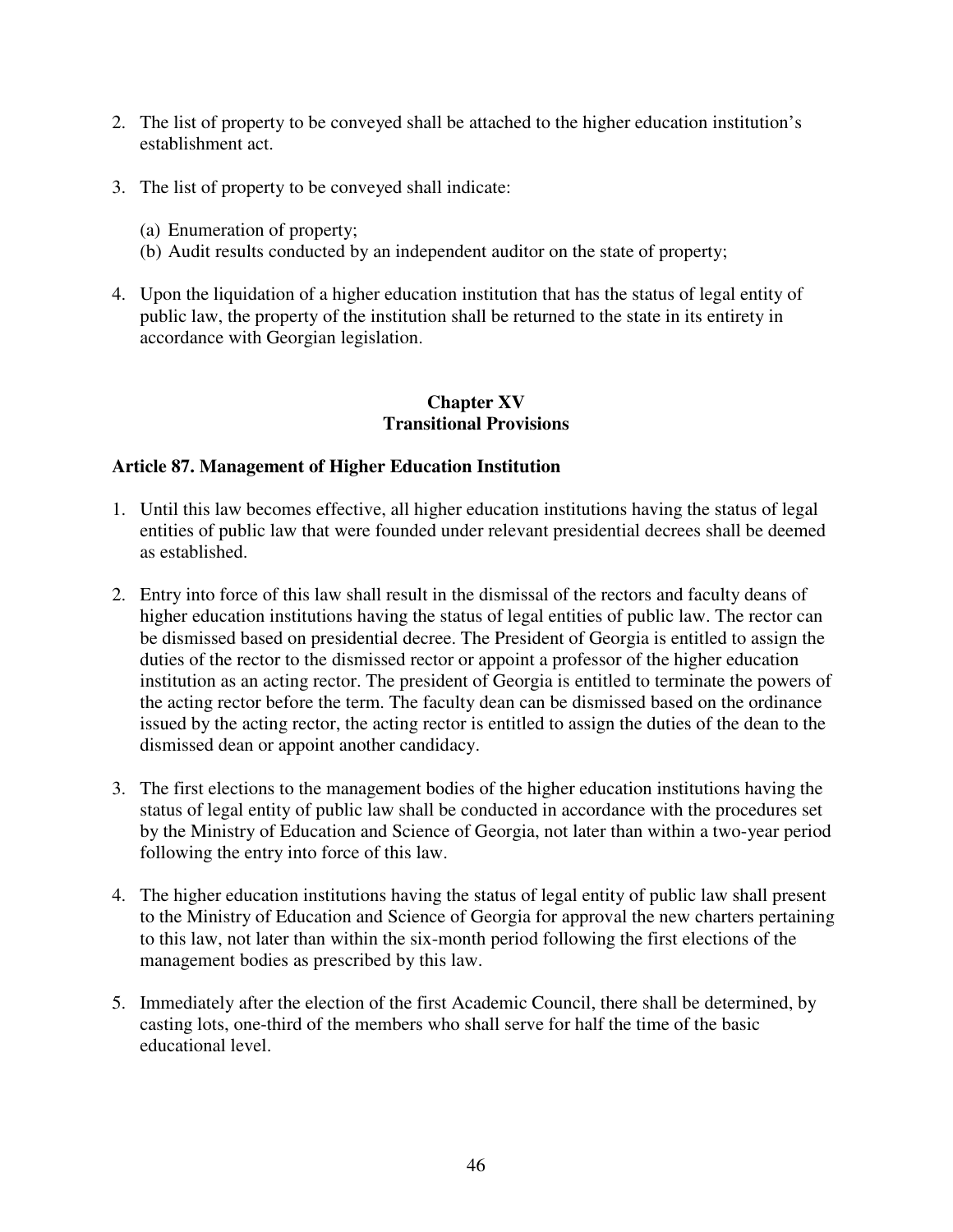- 6. The candidates for Rector, Chancellor and Dean offices, who have been holding the same offices, including those of acting rector or acting dean, at a higher education institution for two consecutive terms, the periods of their service in the above offices shall be counted for the purposes of the terms of office referred to in section 3 of article 22, section 4 of article 23, section 1 of article 29 of this law.
- 7. Higher education institutions shall fully engage in offering educational programmes envisaged by this law and provide the relevant academic degrees no later than the beginning of the academic year 2007-2008.
- 8. In order to implement the educational programmes provided for in this law, the higher education institutions shall establish the European credit transfers system before the beginning of the academic year 2009-2010.

## **Article 88. The Status and Financing of Higher Education Institutions**

- 1. The higher education institutions that are accredited according to the presidential decree #418 of July 20, 1998 regarding the Approval of the Educational Institutions Accreditation Council Statute and its Personal Composition, shall be deemed as institutionally accredited before the Ministry of Education and Science of Georgia starts institutional accreditation, but not later than the beginning of the academic year 2006-2007. Before the beginning of the academic year 2006-2007, the Ministry of Education and Science of Georgia shall examine the licensure conditions of those higher education institutions with the status of legal entities of private law, which do not participate in the institutional accreditation provided in this section.
- 2. Ministry of Education and Science shall take relevant measures to start educational programme accreditation from the academic year 2007-2008 for those higher education institutions having the status of legal entity of public law, which have obtained institutional accreditation.
- 3. Before conducting the programme accreditation of higher education institutions, but not later than the beginning of the academic year 2010-2011, all educational programmes of the higher education institutions having the status of legal entity of public law and the licensed institutions having the status of legal entity of private law shall be deemed accredited, provided that they hold institutional accreditation.
- 4. The costs of the first institutional accreditation of higher education institutions, as defined in this law, shall be covered by the state.
- 5. Higher education institutions having the status of legal entity of private law shall cover the costs of licensure as well as the subsequent but not the first institutional accreditation.
- 6. The Government of Georgia shall ensure that from the beginning of the academic year 2005- 2006, the higher education funding system established by this law be introduced step by step.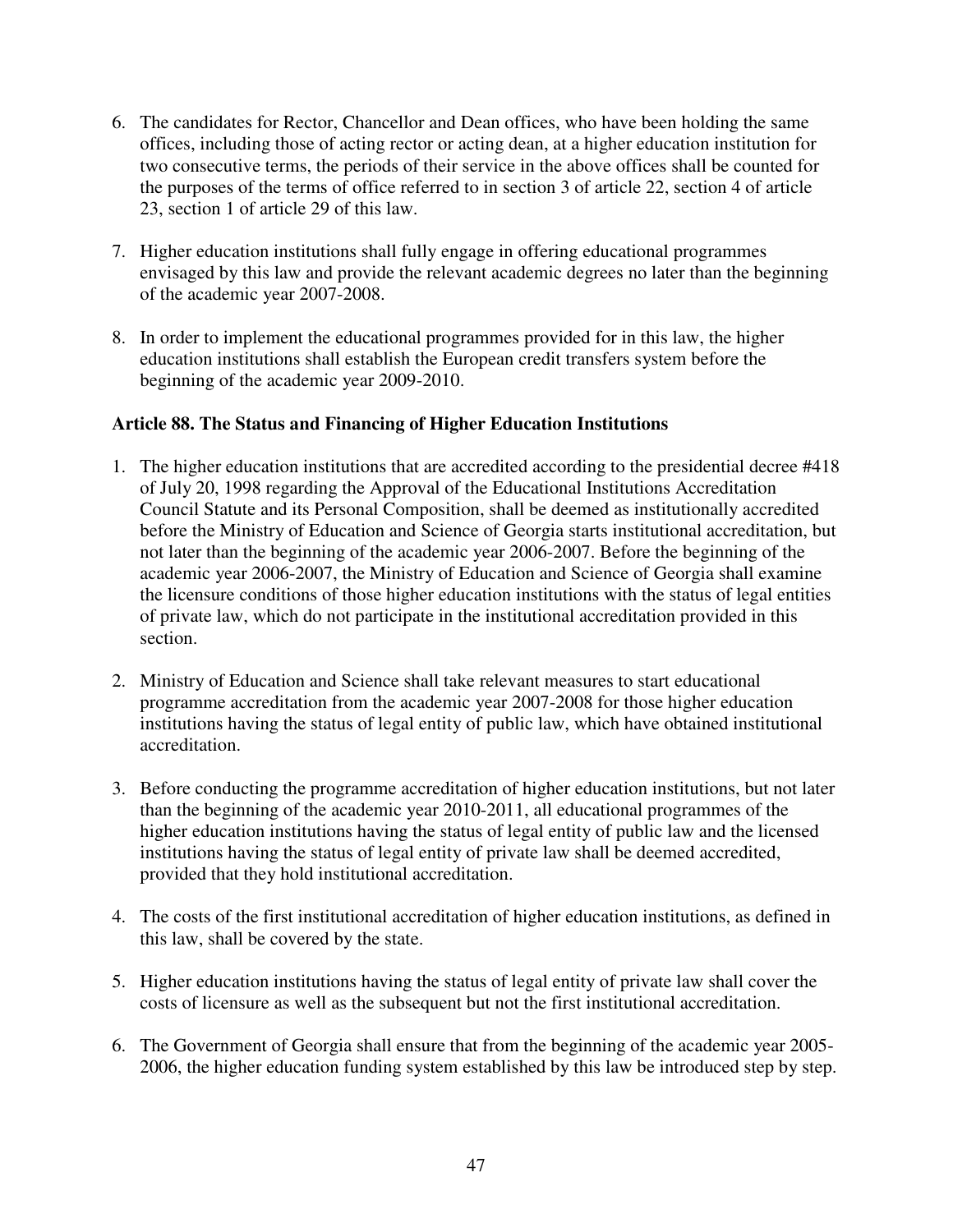- 7. Before implementing the programme accreditation of higher education institutions, the state funding may be placed at higher education institutions that have acquired the institutional accreditation, but not later than the beginning of the academic year 2010-1011.
- 8. The government of Georgia shall define the minimum, average and maximum amount of a state education grant for the academic years 2005-2006, 2006-2007 and 2007-2008. Higher education institutions having the status of legal entities of public law shall define the costs for higher educational programmes according to faculties and/or specialties in accordance to the amount of state education grant defined by Georgian government for the academic years of 2005-2006, 2006-2007 and 2007-2008.
- 9. Before the beginning of the academic year 2007-2008, the parliament and the government of Georgia shall prepare the draft legislative amendments for conferring the new status of nonprofit legal entity to the higher education institutions.
- 10. Before January 1, 2007, the Ministry of Education and Science of Georgia shall develop the new rules and conditions for financing master's and doctor's programmes.
- 11. The new system of funding master's and doctor's programmes, as defined by this law, shall become effective upon starting the study courses for students enrolled in these programmes in pursuant to this law.
- 12. Before the start of the academic year 2007-2008, higher education institutions having the status of legal entity of public law, shall present to the Ministry of Education and Science of Georgia proposals regarding the expediency of establishing their branches as higher education institutions.

## **Article 89. National Examination Centre, State Accreditation Service and Compatibility of Educational Programmes**

- 1. Before the beginning of the academic year 2006-2007, the Ministry of Education and Science of Georgia shall approve the statutes of National Examination Centre and the State Accreditation Service for Higher Education Institutions.
- 2. By the beginning of the academic year 2007-2008, the government of Georgia shall ensure that the State Accreditation Service start its activities.
- 3. The functions of the National Examination Centre before its establishment shall be performed by the Ministry of Education and Science and the National Assessment and Examinations Centre, which is a legal entity of public law.
- 4. For the academic year 2005-2006, the Ministry of Education and Science shall ensure holding the unified national examinations in Georgian Language and Literature, General Abilities, Foreign Languages (English, German, French or Russian) and mathematics, and for the academic year 2006-2007 - in other subjects as well. The procedures for conducting the examinations and their optional/compulsory status shall be defined by the Ministry of Education and Science of Georgia in accordance with this law.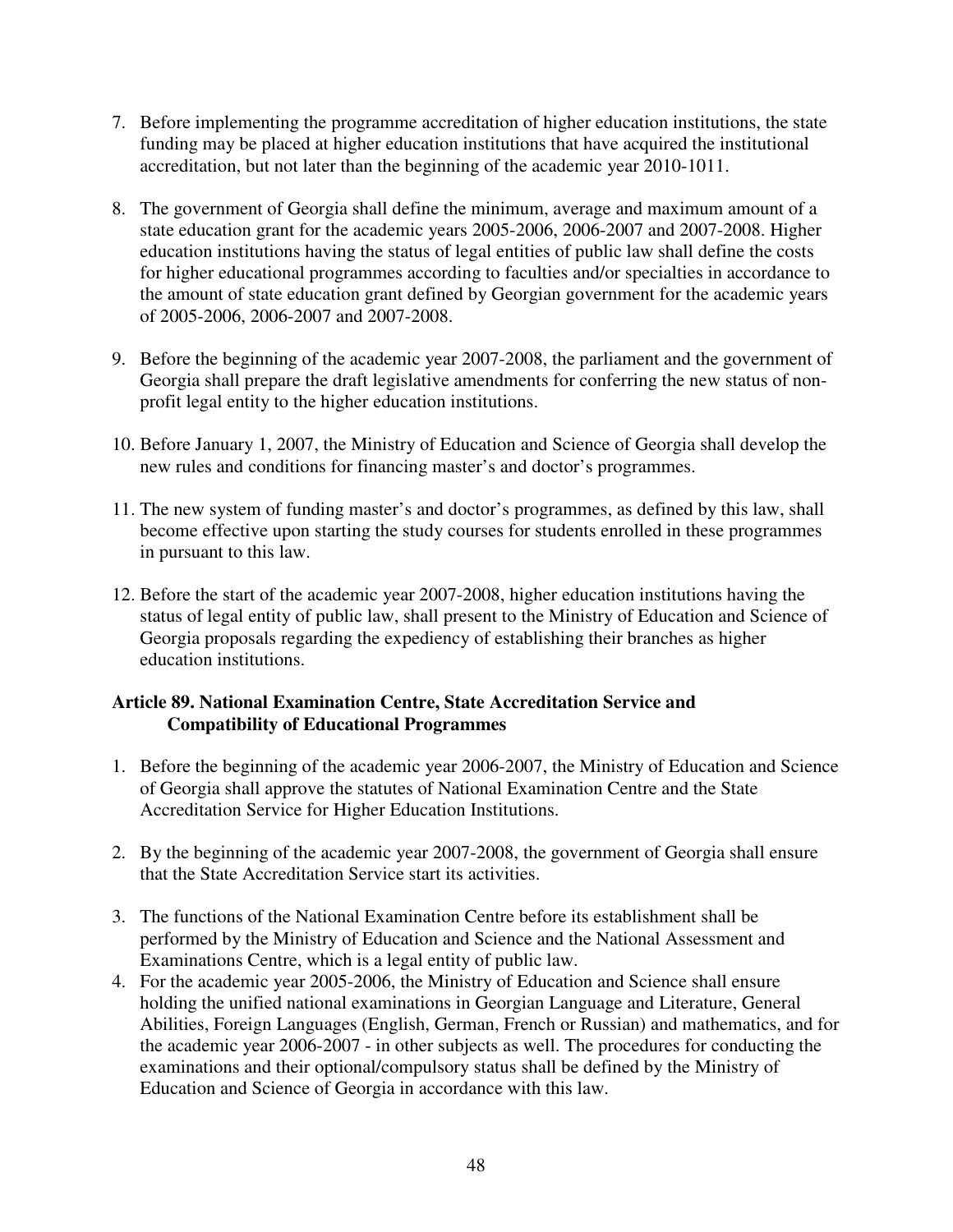- 5. Before the establishment of the State Accreditation Service for Higher Education Institutions, the Ministry of Education and Science of Georgia shall ensure the performance of its functions.
- 6. Before the programme accreditation for higher education institutions, the results of the unified national examinations carried out by the National Examination Centre shall apply to the higher education institutions holding the institutional accreditation, but not later than the beginning of the academic year 2010-1011. Before this time, the Ministry of Education and Science of Georgia shall ensure programme accreditation for higher education institutions.
- 7. By the academic year 2006-2007, higher education institutions shall move on providing the master's educational programme lasting for not less than two years.
- 8. The degree awarded before the entry into force of this law, shall be equal to the master's academic degree, if it was awarded to a person upon completion of educational programme lasting for not less than five years. Also, the academic degree of a higher education diploma received before the entry into force of this law shall be equal to the academic degree of a bachelor, if it was awarded to a person upon completing the educational level for a bachelor.
- 9. The scientific degree of a Candidate of Sciences<sup>2</sup> acquired before the entry into force of this law shall be equivalent to the doctor's academic degree.
- 10. Section 9 of this article shall apply to the persons who became or will become Aspirants<sup>3</sup> (Seeker 4 ) and obtain the degree of a Candidate of Science before the establishment of the dissertation council provided in this law, but not later than 31 December of 2006.
- 11. Before the beginning of the academic year 2006-2007, the higher education institutions having the status of legal entity of public law shall ensure the transfer of the institutions' professors/teachers and researchers to the relevant academic positions pertaining to this law.
- 12. Before the beginning of the academic year 2006-2007, the Ministry of Education and Science of Georgia shall ensure adoption of the acts provided for in "f," "g," "i," "m," "n," subsections of section 1 of article 7 of this law.
- 13. In the case of discrepancy between the provisions of this law and those of the Law of Georgia on Education, the provisions of this law shall apply.

<sup>&</sup>lt;sup>2</sup> The degree introduced in the Soviet Union and awarded since then for completing the second level of higher education

 $3$  A person enrolled in the graduate studies programme of an aspirant at a higher education institution and preparing for defending the dissertation

<sup>&</sup>lt;sup>4</sup> A person who does not pursue the graduate studies programme of an aspirant but is working on a dissertation